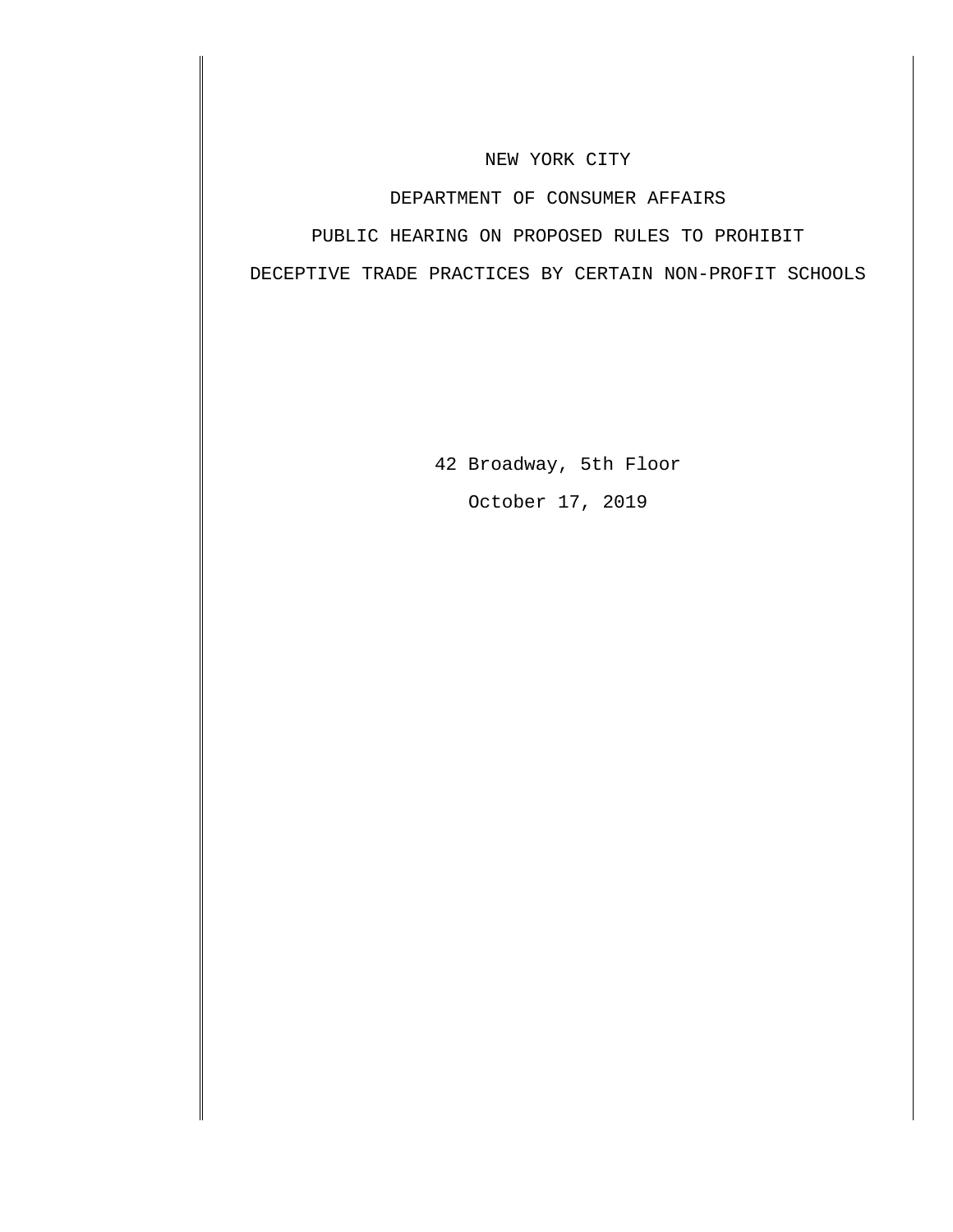#### INDEX

[All names are listed in order in which they speak]

Mr. Marc Jerome, President Monroe College 5 Mr. Charles Callahan, Chief Operating Officer, Plaza College 7 Mr. David Rhodes, President, School of Visual Arts 10 Ms. Christina Craig, Student at Berkeley College 12 Mr. Jeffrey Meija, Alumini Berkeley College 14 Mr. Christopher Barto, Vice President of Government Relations and Community Affairs at LIM College 16 Mr. Johnson Tyler, Attorney, Legal Services, Brooklyn 19 Ms. Taela Dudley, Higher Education Policy Associate, the Century Foundation 22 Mr. Osvaldo Pena, United States Army Veteran & Business Management Major at Berkeley College 24 Mr. Jason Raditch, Student at Berkeley College 27 Ms. Nancy Robles-Guess, Alumni of Berkeley College 28 Mr. Michael Smith, President of Berkeley College 31 Mr. Daniyel Bingham, Undergraduate Student at Berkeley College 34 Mr. Will Hernandez, Army Veteran & Student of Monroe College 36 Mr. David Cohen, APC Broad of Trustees Chair and President of Five Towns College 39 Mr. Mark D. San Marino, Director of Government Relations at Divine College of New York 11 Mr. Adam Karriem, President of the National Society of Leadership and Success 44 Mr. Andrew Lopez, Alumni of Berkeley College 47 Ms. Nancy Ploeger, International Women's Entrepreneurial Challenge Foundation 49 Ms. Jessica Walker, President and CEO of Manhattan Chamber of Commerce 52 Mr. Rick Miranda, CEO and President of the Brooklyn Hispanic Chamber of Commerce 55 Ms. Kristina Hamilton, Manager of Government Relations at Adtalem Global Education 57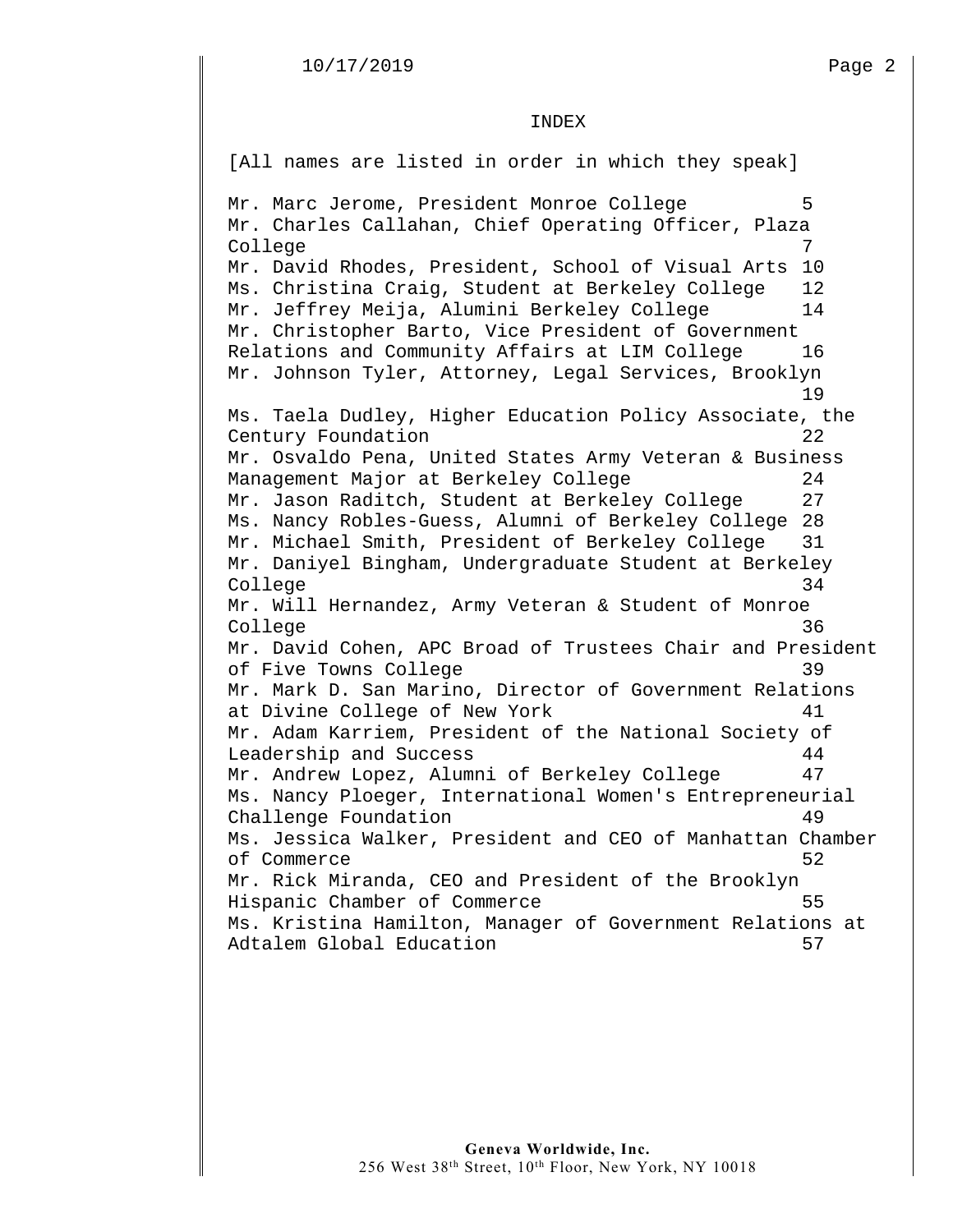$\begin{array}{c} \hline \end{array}$ 

| $\mathbf 1$ | H.O. CARLOS ORTIS: Good morning, folks.                  |
|-------------|----------------------------------------------------------|
| 2           | MR. MARC JEROME: Good morning.                           |
| 3           | MS. [LAST NAME]: Good morning.                           |
| 4           | H.O. ORTIS: My name is Carlos Ortis                      |
| 5           | [phonetic] and I am designated as the hearing officer    |
| 6           | for the Public Hearing of Department of Consumer         |
| 7           | Affairs on the Proposed Rules to Prohibit Deceptive      |
| 8           | Trade Practices by Certain for-profit Schools. This      |
| 9           | hearing is being held in the 5th floor conference room   |
| 10          | at the department's offices at 42 Broadway in Lower      |
| 11          | Manhattan. It's now 10:30 on Thursday, October 17,       |
| 12          | 2019. And I'm a here -- and I am hereby convening the    |
| 13          | public hearing on this proposed rule. The proposed       |
| 14          | rule was published in the City record on September 13,   |
| 15          | 2019. Copies of the published notice and rules are       |
| 16          | available on the table to my left as well as online.     |
| 17          | The department has proposed these rules pursuant to      |
| 18          | the authority vested in the Commissioner of Department   |
| 19          | of Consumer Affairs by sections 1043 and 2203(f) for     |
| 20          | the New York City Charter and section 20-702 of the      |
| 21          | New York City Administrative Code. This hearing          |
| 22          | affords the public the opportunity to comment on all     |
| 23          | aspects of the rules the department has proposed.<br>The |
| 24          | department will carefully review all testimony or any    |
| 25          | comments received at this hearing and will give due      |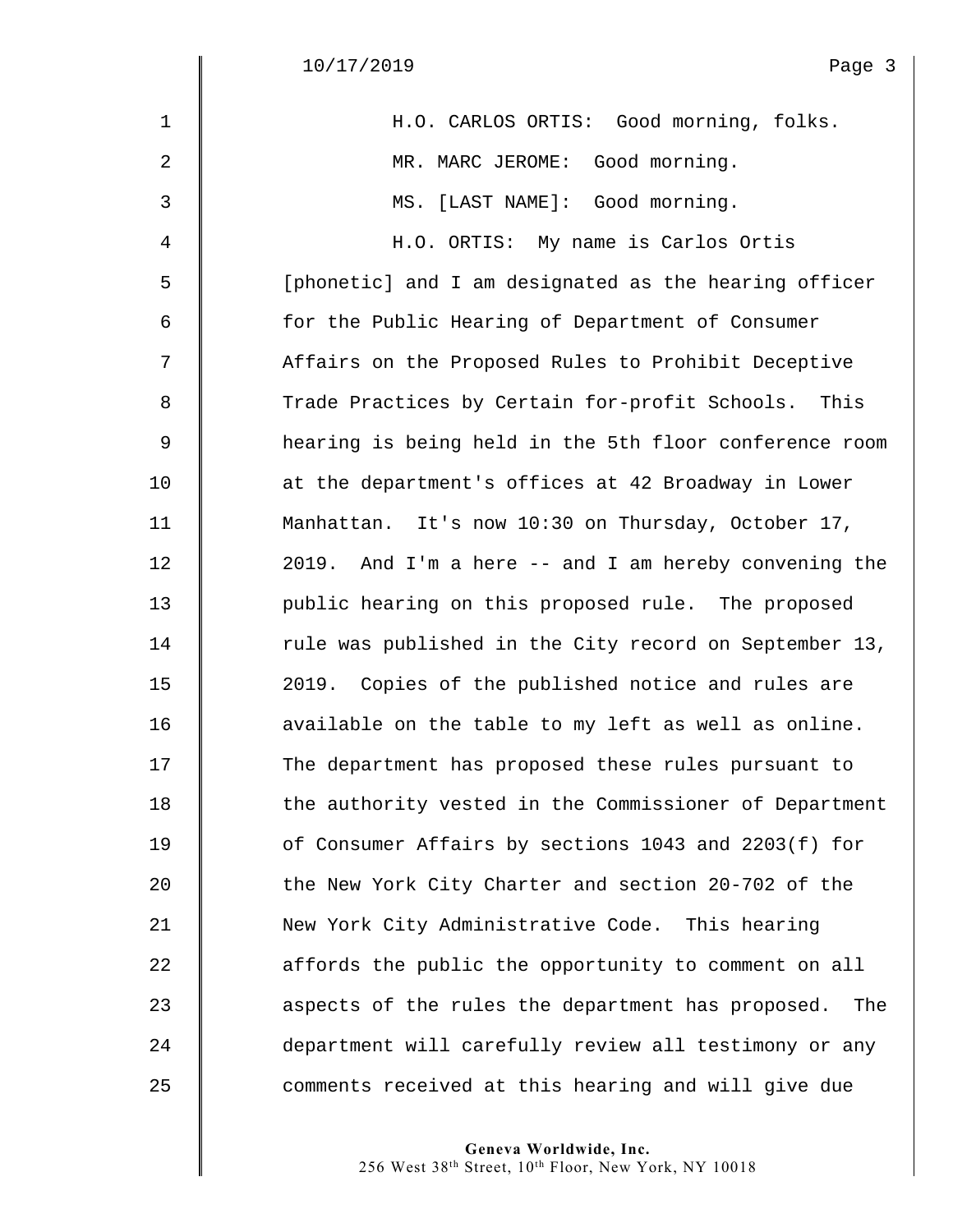1 weight and consideration to all adequately 2 | substantiated proposals and recommendations that are 3 Submitted for the record at this hearing. To ensure 4  $\parallel$  that everyone is seeking to testify has the 5 | opportunity to do so, I will strictly follow these 6 ground rules. Anyone seeking to testify must complete  $7 \parallel$  the registration card so you can be correctly 8 || identified in the hearing record. Witnesses will be  $9 \parallel$  called to order and will be called to order to testify 10 **in the order that they have signed in.** Anyone who 11 does not appear when his or her name is called will be 12  $\parallel$  deemed to have passed over the opportunity to testify. 13 **Persons who have passed over will be called at the end** 14 **dec** of the hour. Persons who still don't appear must then 15 | sign in again if they still wish to testify. Each 16  $\parallel$  witness will have the maximum of three minutes to 17 **testify.** To be fair to everyone seeking to testify 18 especially given the size of the room, I will strictly 19 **b** apply this three minute rule to every speaker. If 20 your comments take longer than three minutes, please 21 Synthesize your old testimony and leave a written copy 22 for the record. Unlike the limit for, for time on 23 The statimony, oral testimony, there is no limit on the 24 number of pages you can submit as written comments or 25 **a** as documents for the record. The written submission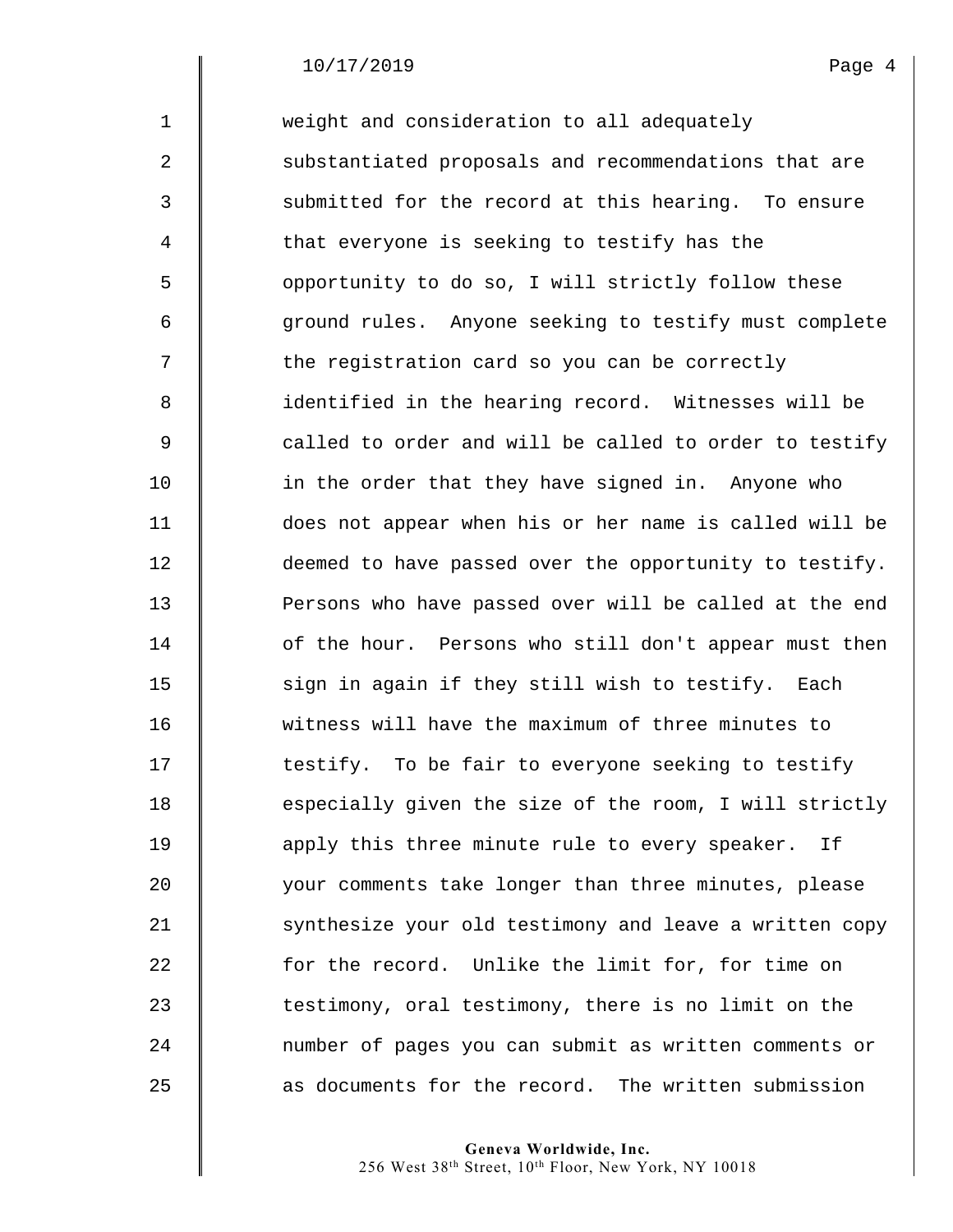| $\mathbf{1}$   | will be made part of the record as exhibits presented  |
|----------------|--------------------------------------------------------|
| 2              | with your testimony. So, I'll make a couple of         |
| 3              | housekeeping announcements. Emergency exits are out    |
| $\overline{4}$ | of the door into the right, restroom facilities are    |
| 5              | out the door into the left. Please turn off all cell   |
| 6              | phones or turn into vibrate. When delivering           |
| 7              | testimony, please take a seat over here to my right so |
| 8              | that we can hear your testimony for the record. And I  |
| 9              | will now call the first witness, Mr. Marc Jerome.      |
| 10             | MR. MARC JEROME: Good morning. My name is              |
| 11             | Marc Jerome. And I am the President of Monroe College  |
| 12             | in the Bronx. I actually fully agree with the          |
| 13             | Department of Consumer Affairs that students should be |
| 14             | protected from too much debt, low graduation rates and |
| 15             | false and misleading information. However, I firmly    |
| 16             | believe that this proposed rule doesn't accomplish any |
| 17             | of this and in fact will harm students and confuse New |
| 18             | York families. The rule also unfairly penalizes many   |
| 19             | ethical institutions like mine and doesn't do enough   |
| 20             | to protect low income students, no matter where they   |
| 21             | In fact, low graduation rates, high loan<br>attend.    |
| 22             | default and aggressive advertizing can be found across |
| 23             | higher education throughout New York City. I'll start  |
| 24             | with a proposal. I propose that a task force is        |
| 25             | formed that has DCA, New York State Education          |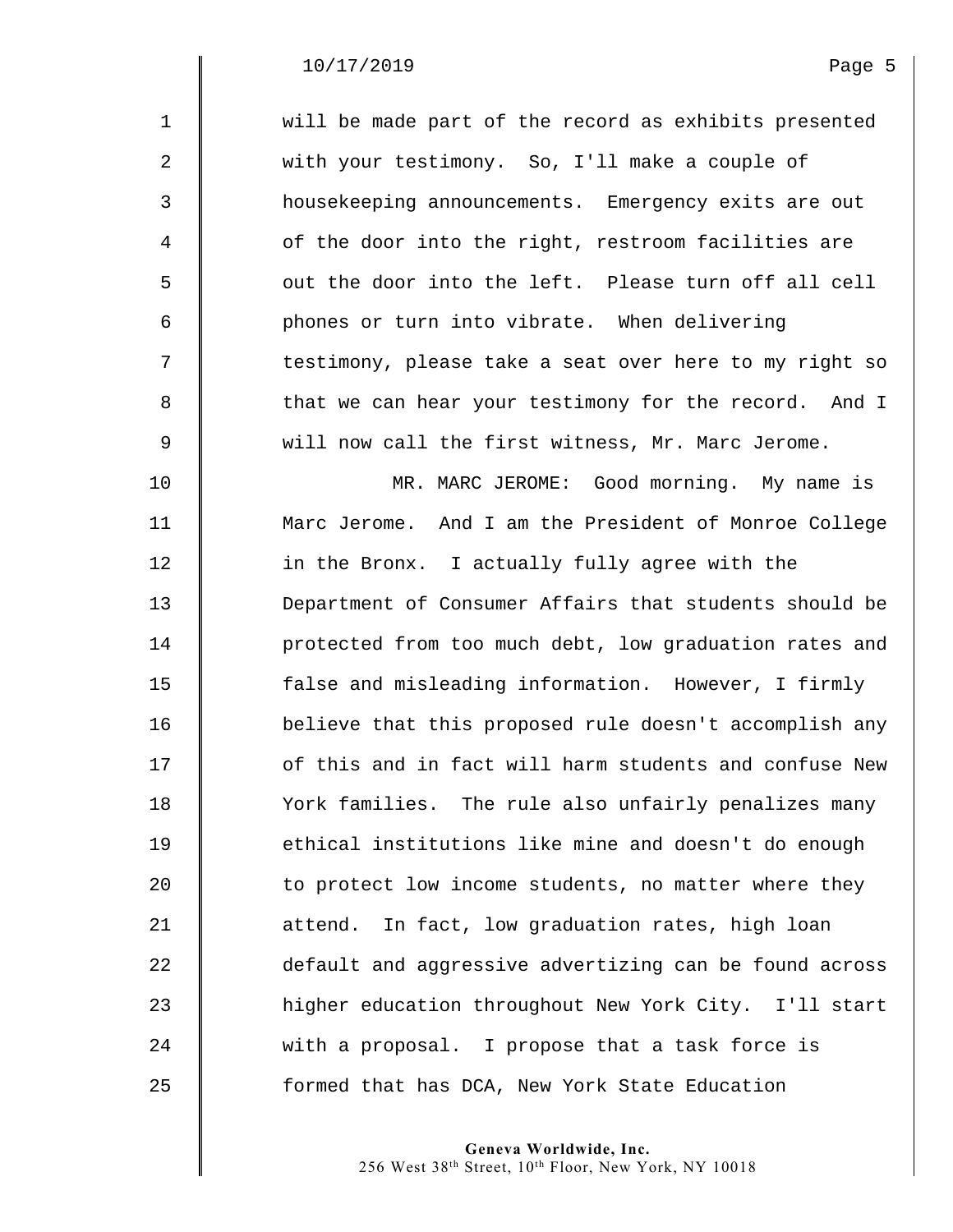| $\mathbf 1$      | Department, the consumer groups and higher education   |
|------------------|--------------------------------------------------------|
| $\boldsymbol{2}$ | institutions to work on these issues wherever they may |
| 3                | be found. I am a total believer and in agreement with  |
| 4                | DCA that students and families deserve accurate and    |
| 5                | consistent information on schools or programs they     |
| 6                | want to attend. Yet this proposal includes new         |
| 7                | untested graduation rate metics that only apply to     |
| 8                | for-profit institutions and would not apply to our     |
| $\mathsf 9$      | peers. It actually makes no sense that a Bronx         |
| 10               | student considering programs at Monroe College, Lehman |
| 11               | College and Bronx Community College would not be able  |
| 12               | to do an apples-to-apples comparison of the data.      |
| 13               | Monroe College has some of the highest graduation      |
| 14               | rates in the City of New York for the student          |
| 15               | populations we served. This proposal would mask our    |
| 16               | actual outcomes, student should be able to compare     |
| 17               | similar information about programs and be warned if    |
| 18               | the outcomes are actually weak. We also agree with     |
| 19               | DCA that students should have a reasonable expectation |
| 20               | to graduate from college. We particularly applaud      |
| 21               | your focus on, on time graduation, but we are unsure   |
| 22               | if DCA is aware of how weak outcomes are across the    |
| 23               | entire City of New York. In fact, on-time graduation   |
| 24               | rates for full-time students who attend two year       |
| 25               | public institutions in New York City is 5.5 percent.   |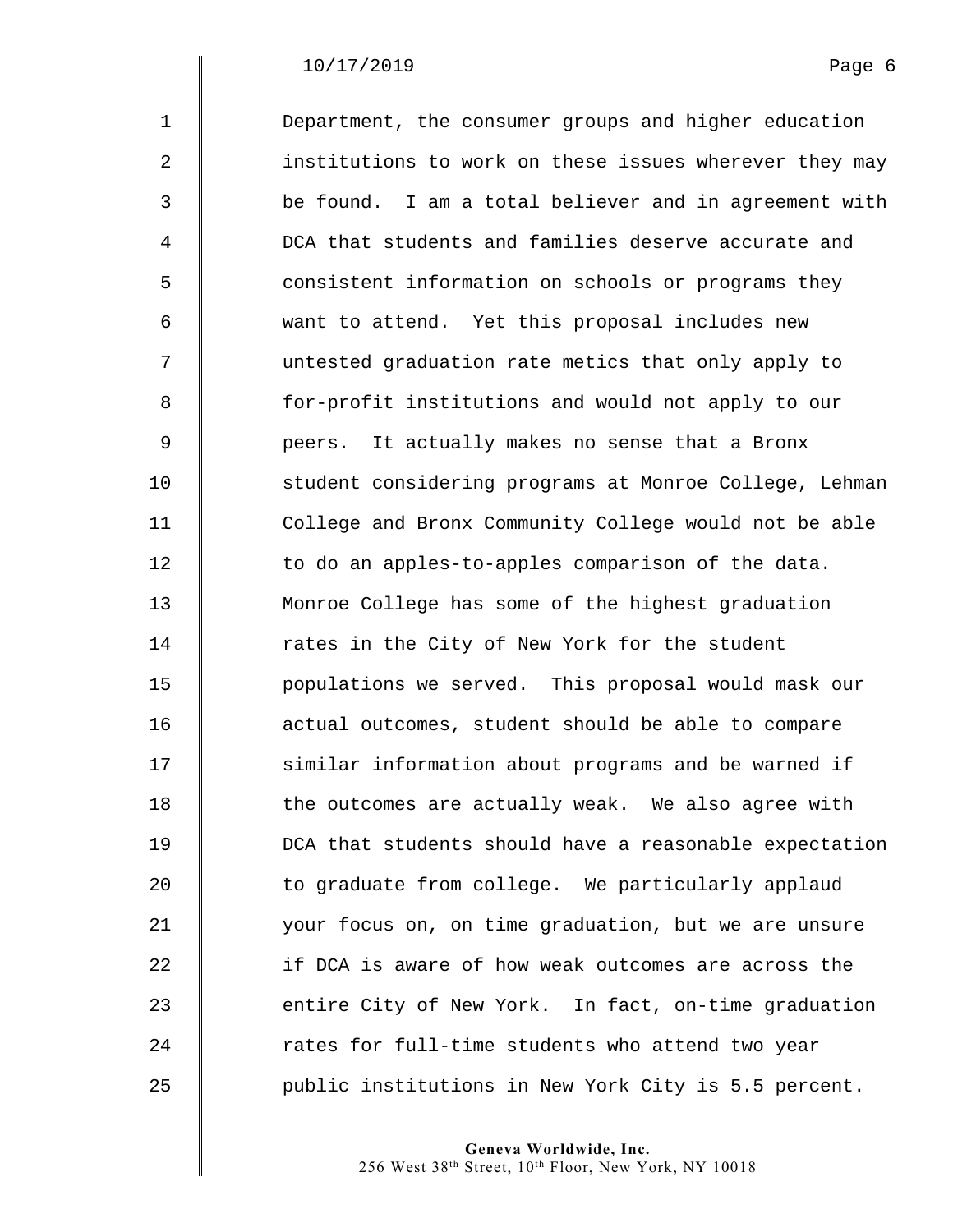$\mathsf I$ 

| $\mathbf 1$  | I'm going to say that again, it is a 5.5 percent       |
|--------------|--------------------------------------------------------|
| $\mathbf{2}$ | graduation rate. New York City can do better. There    |
| 3            | are also 13 colleges with on-time graduation rates     |
| 4            | below 10 percent in New York City and not one of them  |
| 5            | is a for-profit institution. We firmly believe         |
| 6            | accountability should be applied to all institutions.  |
| 7            | The proposal also includes a provi-, provision that    |
| 8            | will harm students because it limits contacts.<br>We   |
| $\mathsf 9$  | pro-, we really believe first generation students and  |
| 10           | especially veterans need contact, they need support    |
| 11           | and we believe this proposal will have an opposite     |
| 12           | effect. Thank you so much.                             |
| 13           | H.O. ORTIS: Thank you for your comments.               |
| 14           | Can I please call Charles Callahan.                    |
| 15           | MR. CHARLES CALLAHAN: Good morning. My                 |
| 16           | name is Charles Callahan. I am the Chief Operating     |
| 17           | Officer of Plaza College. I hold degrees in            |
| 18           | accounting and finance, an MBA as well as a CPA.       |
| 19           | have been with the college for over 10 years in        |
| 20           | various roles throughout the administration.<br>During |
| 21           | my testimony at the first public hearing on this       |
| 22           | purposed regulation in April, I spoke on behalf of     |
| 23           | Plaza's founding family, about who Plaza College is,   |
| 24           | why we are so proud of our students and faculty and    |
| 25           | why we so strongly oppose these regulations. I'm here  |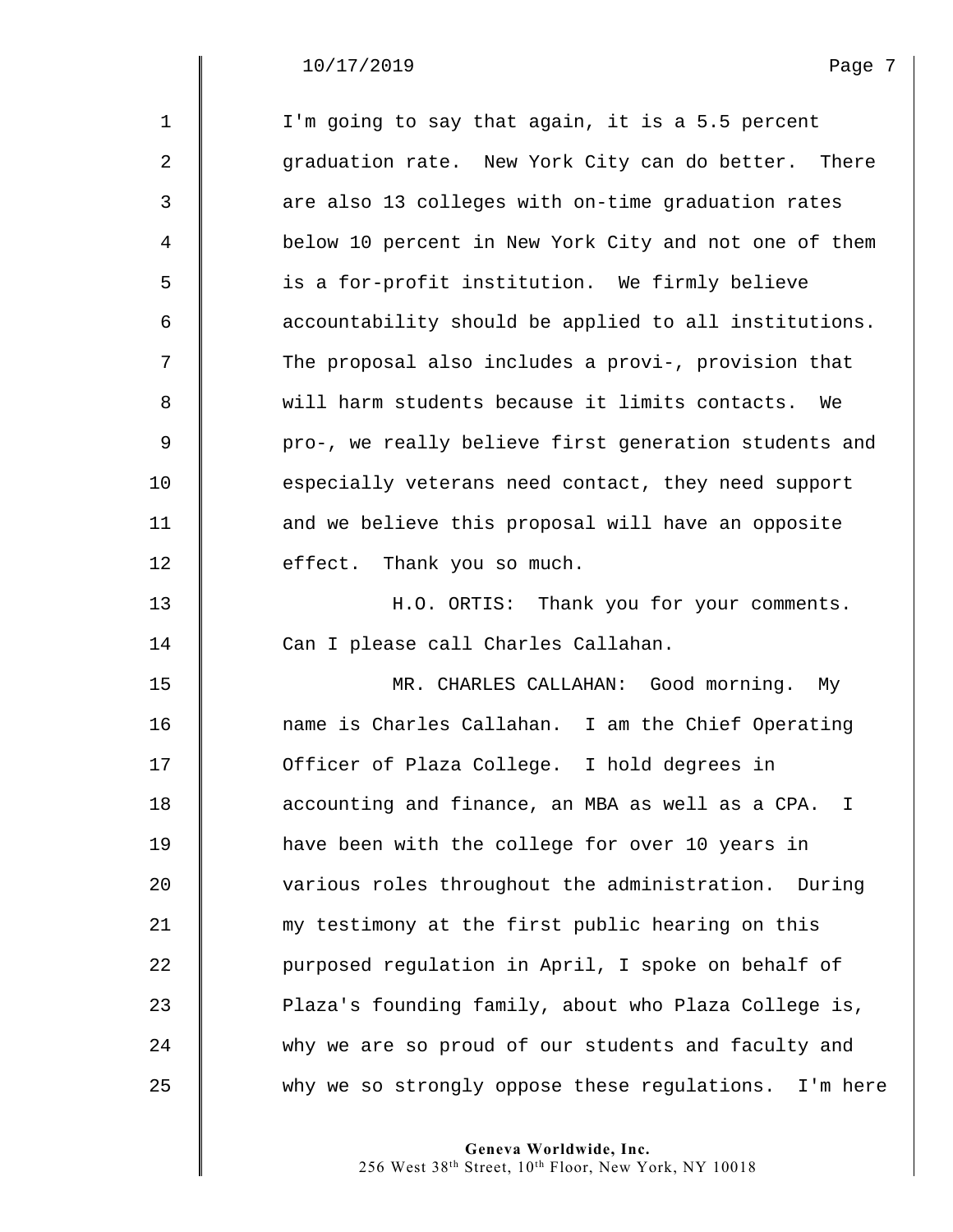$\mathsf I$ 

| $\mathbf{1}$ | today to reemphasize all of these elements and provide   |
|--------------|----------------------------------------------------------|
| 2            | further clarity on why these regulations as proposed     |
| 3            | have the capacity to do far more harm than good.         |
| 4            | Plaza is a four year baccalaureate level college         |
| 5            | accredited by the Middle States Commission on higher     |
| 6            | education. We have four highly specialized               |
| 7            | programmatic accreditations. Most recently, our          |
| 8            | dental hygiene program was granted accreditation by      |
| 9            | the American Dental Association. Earning ADA             |
| 10           | certification illustrates the high quality of the        |
| 11           | educational programs that we offer. Plaza is truly a     |
| 12           | mission driven institution connecting students to        |
| 13           | careers in their chosen professions. That mission        |
| 14           | carries with it the fiduciary responsibility that we     |
| 15           | counsel students, often and provide them with clear      |
| 16           | and correct information. For instance, the college       |
| 17           | has court reporting program. Our admissions              |
| 18           | department requires all new students to attend the       |
| 19           | college's free four week introductory course to ensure   |
| 20           | the students have the manual dexterity sans drive and    |
| 21           | lasting interest in the profession to succeed.<br>Ιf     |
| 22           | they do, they -- we frankly do this because it's a       |
| 23           | really difficult program and not for everyone.<br>Should |
| 24           | the proposed regulation be enacted, we would be          |
| 25           | prohibited from referring to our admissions department   |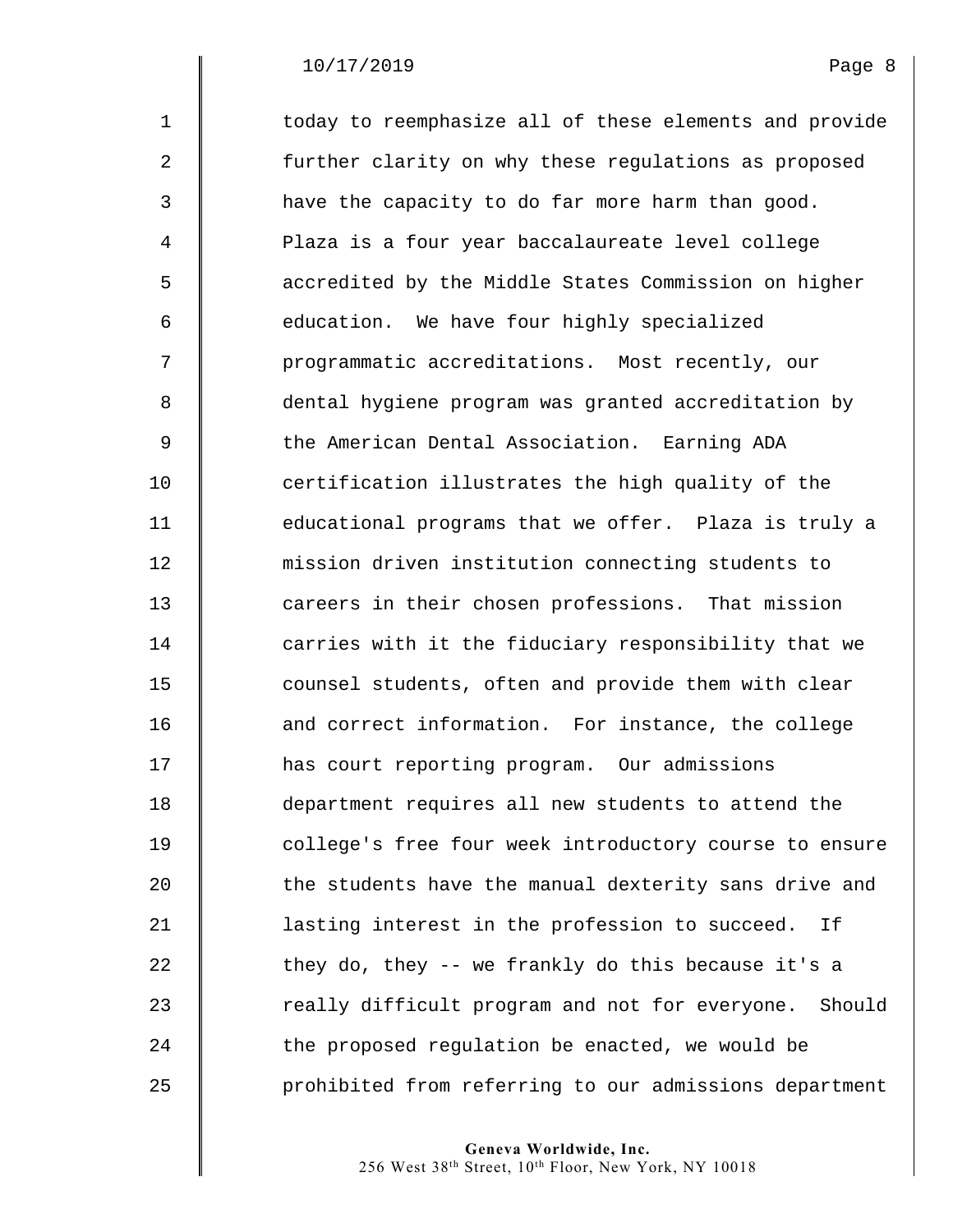| $\mathbf{1}$   | as anything but sales people. Sales people don't       |
|----------------|--------------------------------------------------------|
| $\overline{a}$ | generally turn down customers. However, we counsel     |
| 3              | many students out of enrolling in our programs as, as  |
| 4              | well as advocating for those who can to proceed. We    |
| 5              | are also very proud of our dental hygiene program.     |
| 6              | It's a privilege to operate the only low cost dental   |
| 7              | hygiene clinic in the borough of Queens, the clinic    |
| 8              | sees between 1500 and 2500 patients per semester.      |
| $\mathsf 9$    | Most patients don't pay anything for the services they |
| 10             | receive and of course, acceptance to the dental        |
| 11             | hygiene program as a student is extremely competitive. |
| 12             | It requires no fewer than five visits to the campus    |
| 13             | prior to enrollment. I bring this up because this      |
| 14             | proposed regulation would impose a counterproductive   |
| 15             | requirement that colleges not call students more than  |
| 16             | twice in the seven day period. Not only would this     |
| 17             | create massive confusion for our process, it would     |
| 18             | leave students without the necessary support that it   |
| 19             | would be necessary to make and counsel these jobs,     |
| 20             | these students throughout their process. To reiterate  |
| 21             | and to close, we oppose these regulations as they will |
| 22             | harm the very students that they are intended to       |
| 23             | protect which are of course the students that we so    |
| 24             | proudly serve. Thank you.                              |
|                |                                                        |

25 | H.O. ORTIS: Thank you for your comments.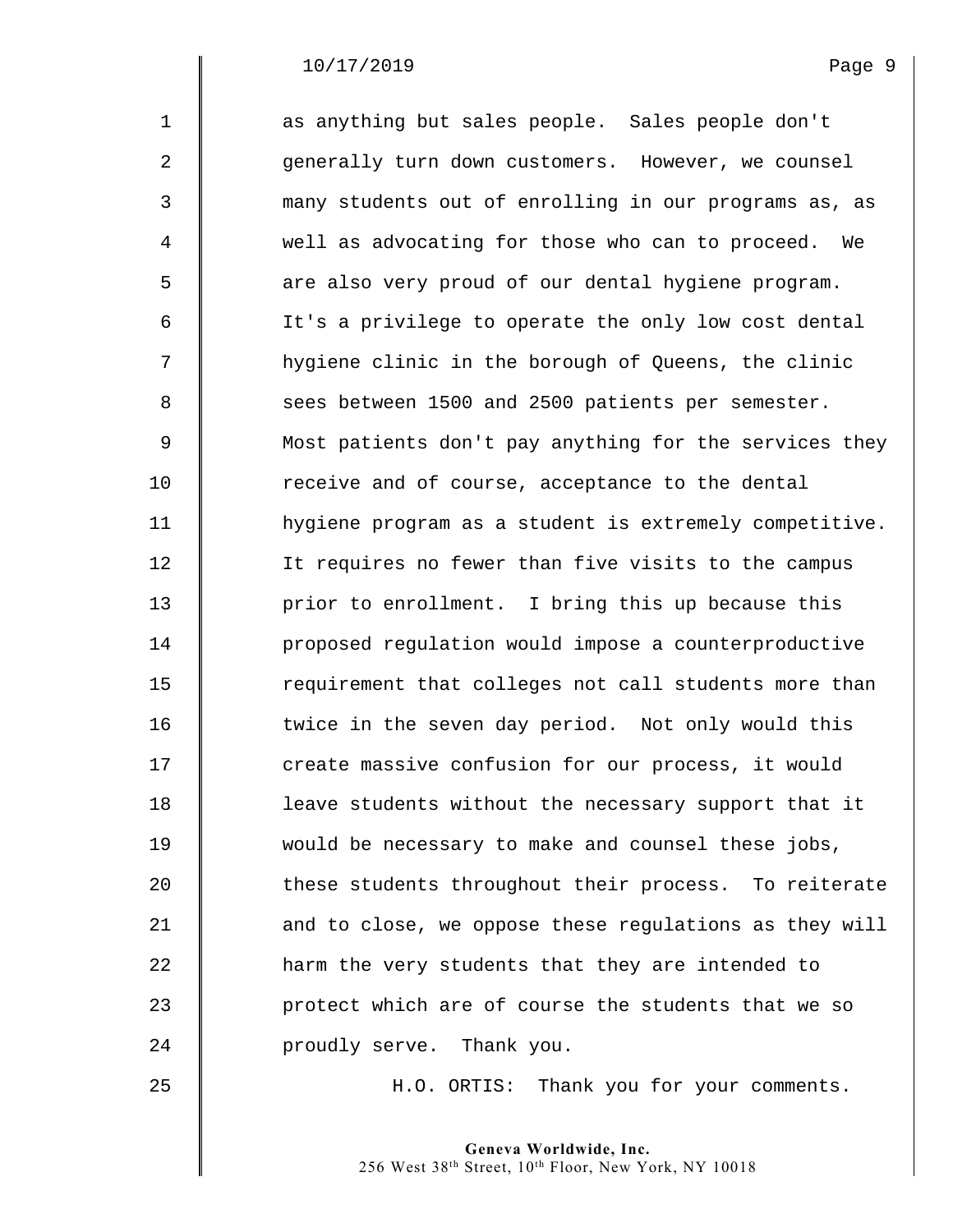$\Big\|$  $\parallel$ 

| $\mathbf 1$    | MR. CALLAHAN: Yeah.                                    |
|----------------|--------------------------------------------------------|
| 2              | H.O. ORTIS: David Rhodes. Good morning.                |
| 3              | MR. DAVID RHODES: Good morning. My name is             |
| 4              | David Rhodes. I am the President of the School of      |
| 5              | Visual Arts, a proprietary college located in          |
| 6              | Manhattan offering 11 undergraduate and 22 graduate    |
| 7              | programs all registered by the State Education         |
| 8              | Department. SVA will celebrate its 75th anniversary    |
| $\overline{9}$ | in 2022 and is the vibrant part of New York City's Art |
| 10             | and Design communities. I serve as the Vice-Chair of   |
| 11             | the New York State Board of Regions Advisory Council   |
| 12             | for institutional accreditation and served as a        |
| 13             | Commissioner for the Middle States Commission on       |
| 14             | Higher Education for nine years. In all my years of    |
| 15             | educational leadership and oversight, I have never     |
| 16             | seen a proposal quite like this one by New York -- NYC |
| 17             | Department of Consumer Affairs, except for its         |
| 18             | previous effort. This rule is not only flawed, it is   |
| 19             | irrational, arbitrary and capricious. DCA clearly      |
| 20             | lacks the experience to set stands for academic        |
| 21             | institutions. For example, DCA proposes a definition   |
| 22             | of placement that define success as working 32 hours   |
| 23             | per week in a job related to the alumnus' field of     |
| 24             | study. This proposal would turn otherwise successful   |
| 25             | graduates into failures. By way of example, the SVA    |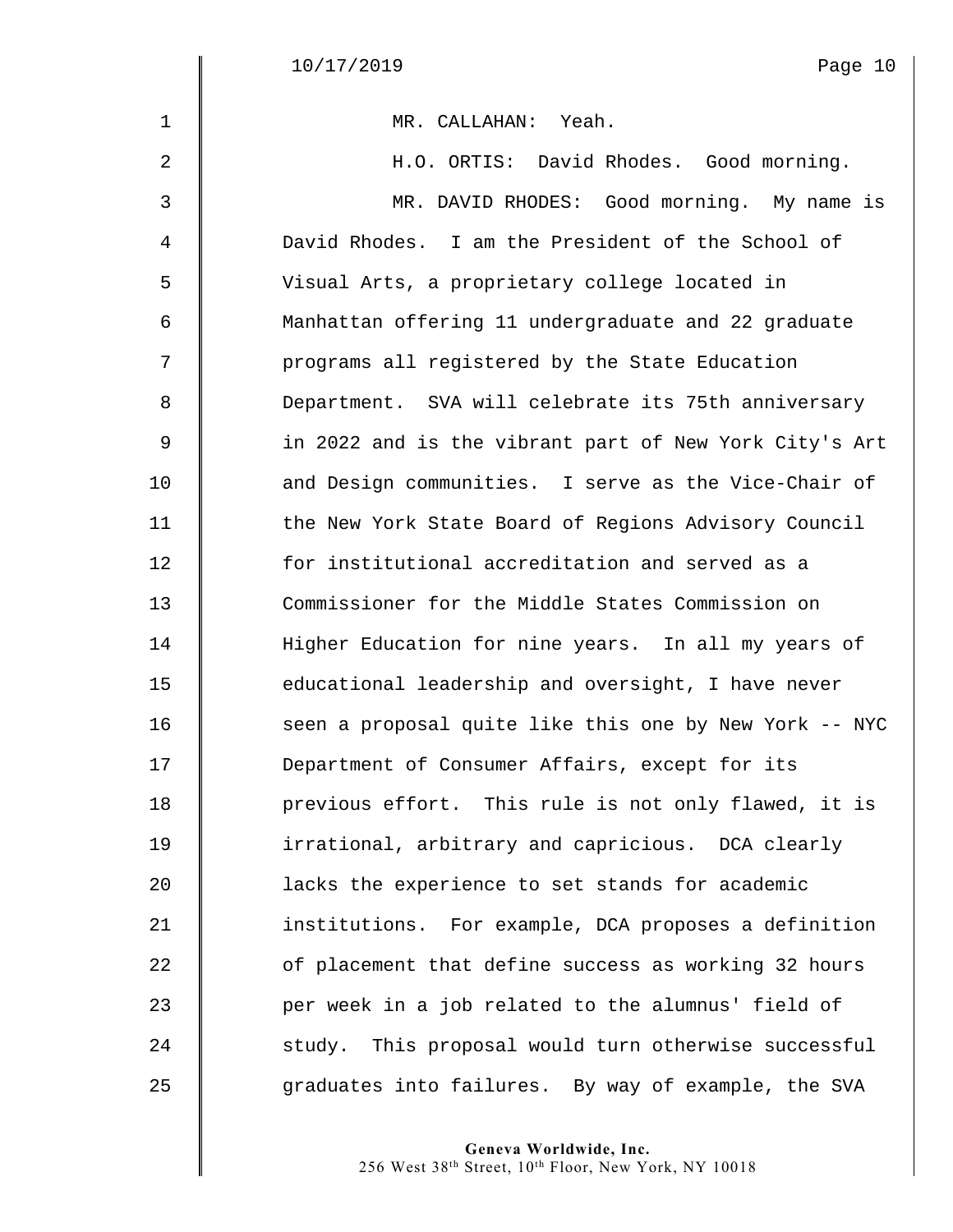$\mathsf I$ 

| $\mathbf{1}$   | photo alumnus who was a producer on the Oscar winning  |
|----------------|--------------------------------------------------------|
| 2              | film The Grand Hotel Budapest would not be counted as  |
| 3              | successful by DCA's proposed regulations because he is |
| $\overline{4}$ | not employed to make photographs. Similarly, a recent  |
| 5              | advertizing graduate employed by Google to create      |
| 6              | murals would not be counted as successful because she  |
| 7              | is not employed by an advertizing agency.              |
| 8              | Additionally, students who enroll in graduate school   |
| 9              | or receive Fulbright Fellowships or other post         |
| 10             | baccalaureate awards are counted by this regulation as |
| 11             | failures. DCA not only clearly lacks the experience -  |
| 12             | - expertise to set standards for academic              |
| 13             | institutions, the very premise of this proposed rule   |
| 14             | is demonstratively false. The stated basis for the     |
| 15             | regulation includes its suggestion that my college is  |
| 16             | operating without approval from New York State         |
| 17             | Education Department, that it is unregulated, that its |
| 18             | accreditation is unrecognized and that SVA's officials |
| 19             | engage in deceitful behavior towards students and      |
| 20             | prospective students. There is no evidence for these   |
| 21             | defamatory allegations in the proposed regulation.     |
| 22             | The motivation for this regulation would appear to be  |
| 23             | animus against proprietary higher education. If DCA    |
| 24             | wants to protect New York City students as it claims,  |
| 25             | it should focus on helping the state closed down the   |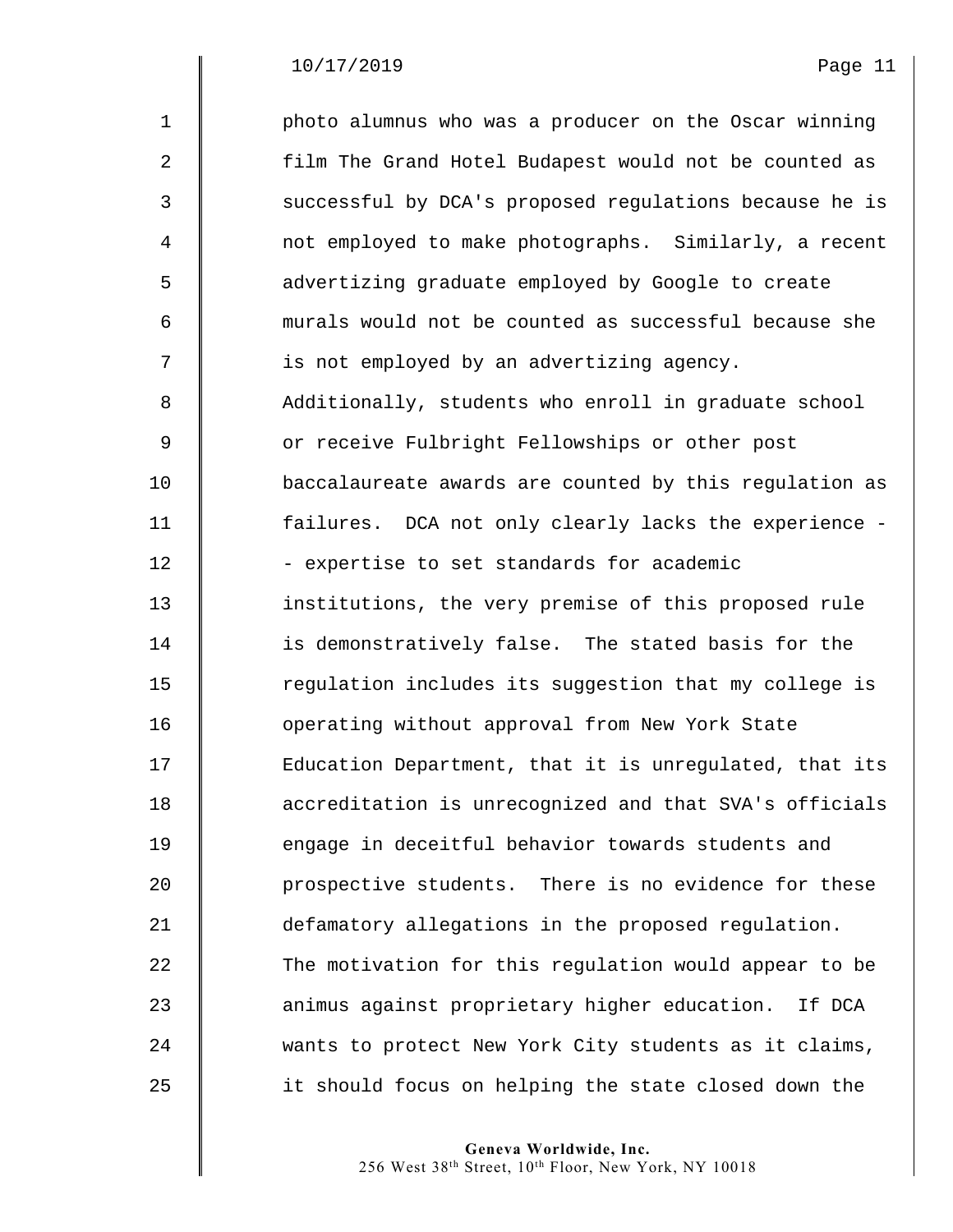|              | 10/17/2019<br>Page 12                                  |
|--------------|--------------------------------------------------------|
| $\mathbf{1}$ | schools that operate illegally and that prey upon New  |
| 2            | Yorkers. DCA should leave the regulations of           |
| 3            | institutions like the SVA to the appropriate state,    |
| 4            | federal and accrediting bodies. Thank you.             |
| 5            | H.O. ORTIS: Thank you for your comments.               |
| 6            | Christina Craig.                                       |
| 7            | MS. CHRISTINA CRAIG: Good morning.                     |
| 8            | H.O. ORTIS: Morning.                                   |
| $\mathsf 9$  | MR. RHODES: Good morning.                              |
| 10           | MR. CALLAHAN: Good morning.                            |
| 11           | MS. CRAIG: Hello, my name is Christina                 |
| 12           | Craig and I am a Health Services Management major at   |
| 13           | Berkeley College. Since my first semester of           |
| 14           | attending Berkeley College in September of 2017, all   |
| 15           | the staff including President Smith have helped me to  |
| 16           | grow into the empowered leader that I am today.<br>The |
| 17           | New York City Department of Consumer Affairs, DCA's    |
| 18           | Proposed Rules to Prohibit Deceptive Trade Practices   |
| 19           | by Certain for-profit Schools are unwanted -- are      |
| 20           | unwarranted. All colleges and universities enroll and  |
| 21           | admit students who are seeking to earn a college       |
| 22           | degree. I don't understand why the DCA is singling     |
| 23           | out colleges like Berkeley, which is an accredited     |
| 24           | degree granting institution from other colleges.       |
| 25           | Berkeley has provided me with excellent academic       |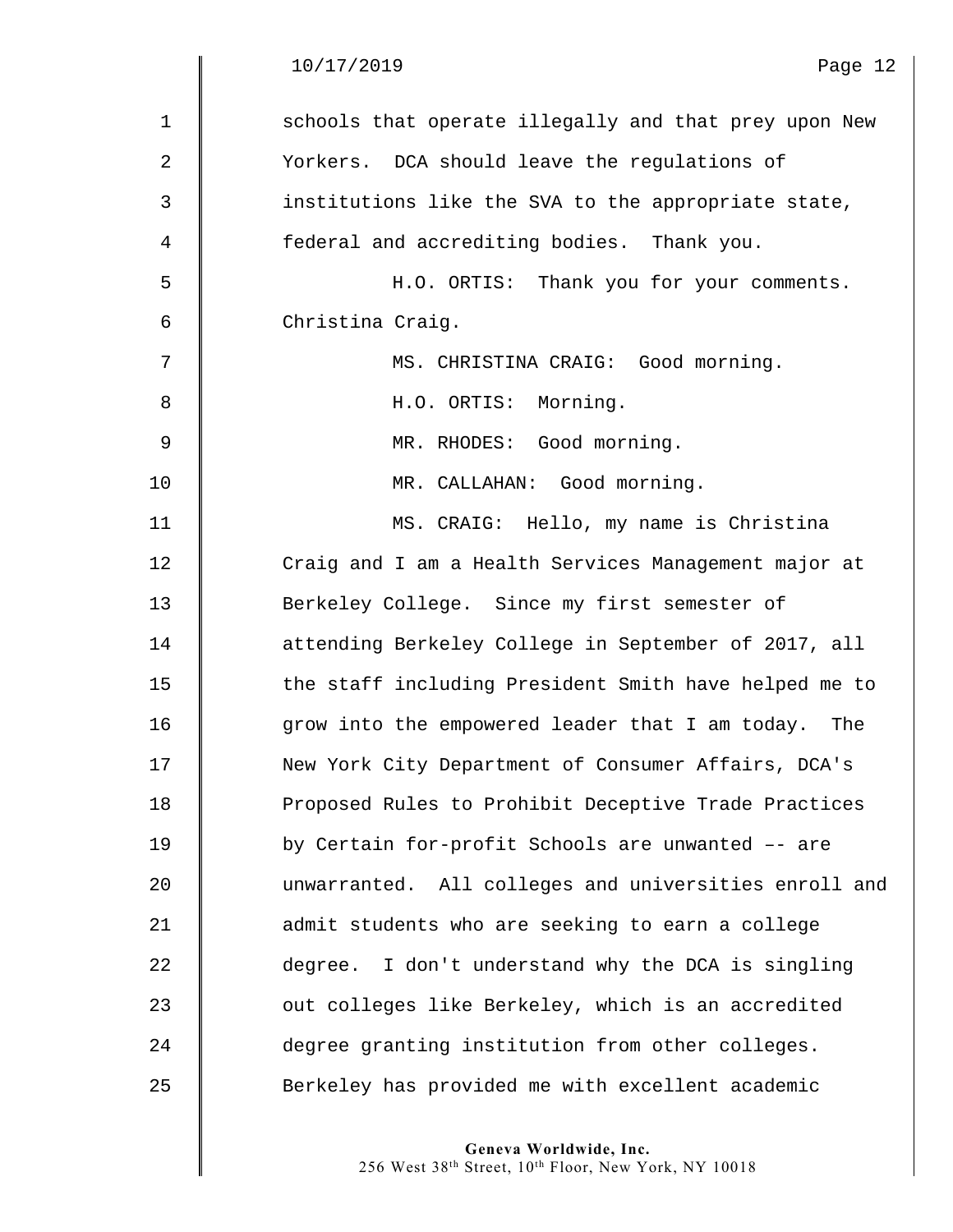| $\mathbf{1}$   | advisement, counseling and employment assistance in my   |
|----------------|----------------------------------------------------------|
| $\overline{a}$ | journey to a college education. The staff from           |
| 3              | Student Development and Campus Life have always          |
| $\overline{4}$ | reached out to me regarding events that are happening    |
| 5              | on and off campus. To compliment my learning             |
| 6              | experience, I have participated in the leadership        |
| 7              | summits, volunteer activities such as supporting         |
| 8              | homeless shelters and children in hospitals. Because     |
| $\mathsf 9$    | of this focus on community service and volunteerism, I   |
| 10             | have had the opportunity to be part of the Breast        |
| 11             | Cancer Walk, the Domestic Violence Awareness Walk and    |
| 12             | the American Heart Association Walk with other members   |
| 13             | of the college. I have had the privilege of going to     |
| 14             | Puerto Rico to be part of the rebuilding effort for      |
| 15             | the people who were hit hard by Hurricane Maria. Each    |
| 16             | of these events have allowed me to make a difference;    |
| 17             | build my network and become confident in my ability to   |
| 18             | lead. I am a member of the National Society of           |
| 19             | Leadership and Success, Sigma Alpha Beta and Alpha       |
| 20             | Sigma Lambda. The center for academic success and        |
| 21             | professors have supported and encouraged me to work      |
| 22             | hard to achieve these honors. As President of the        |
| 23             | Help Services Administration Club for more than a        |
| 24             | year, I have built a strong rapport with my peers on     |
| 25             | Knowing most of the students has helped me as<br>campus. |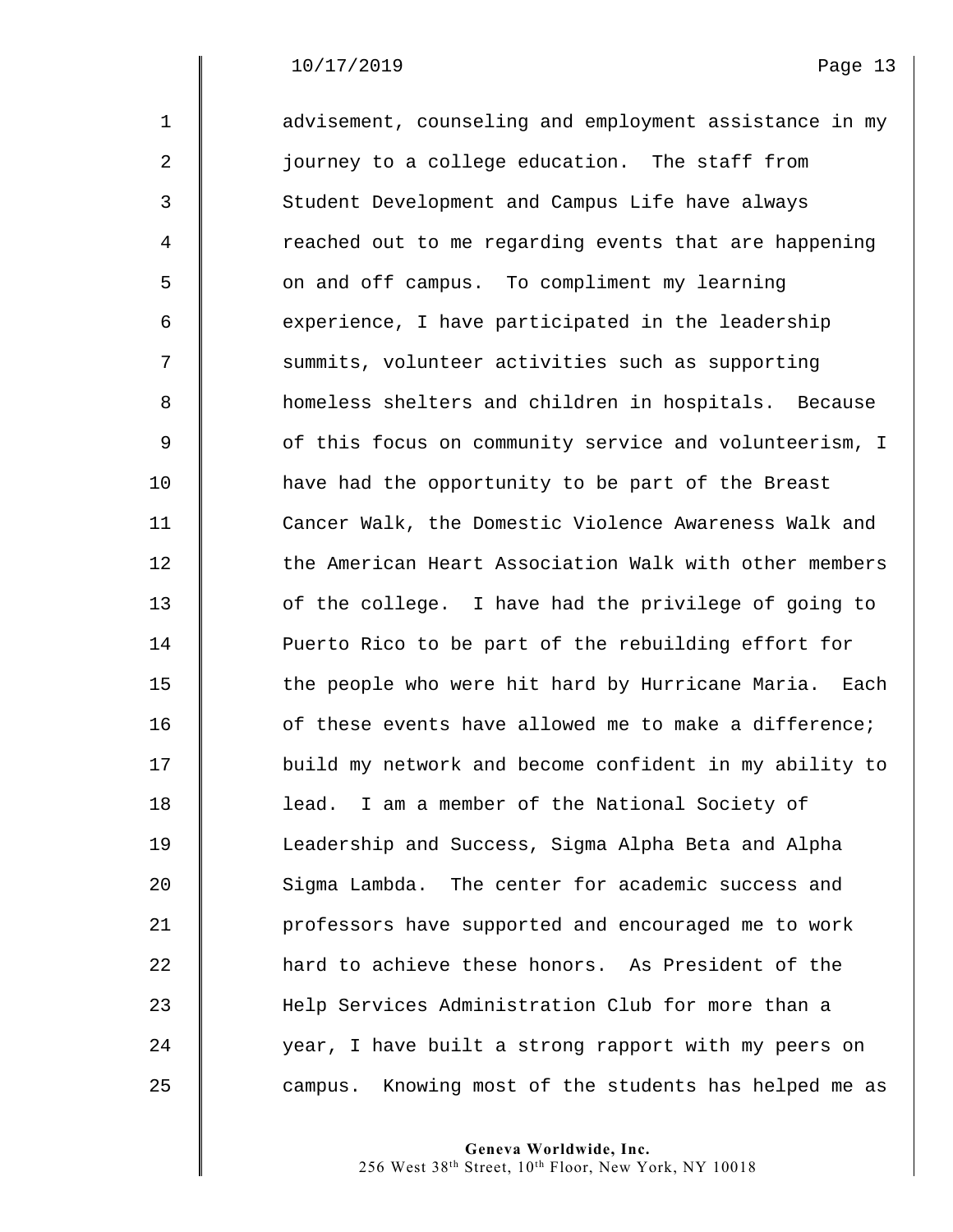$\begin{array}{c} \hline \end{array}$ 

| an office assistant for the Career Services            |
|--------------------------------------------------------|
| Department. I assist fellow students to prepare their  |
| resumes and with other career related tasks as needed. |
| I am at this hearing today as a testimony -- testament |
| of the dedication and support Berkeley College         |
| provides to me and many other students. Please treat   |
| Berkeley College in the same manner as all colleges    |
| and universities in the New York Ci-, in New York City |
| which education --                                     |
| H.O. ORTIS: It's time.                                 |
| MS. CRAIG: -- like Berkeley are accredited             |
| by the Middle States Commission of Higher Education    |
| and regulated by the US Department of Education and    |
| New State Education. Thank you.                        |
| H.O. ORTIS: It's time, please. Thank you.              |
| Can I please call Jeffrey Meija.                       |
| MR. JEFFREY MEIJA: Good, good morning all.             |
| My name is Jeff Meija. I'm here today to testify for   |
| Berkeley College. I am an alumni from Berkeley.        |
| Started going to the school in 2013 and had a chance   |
| to graduate on my Bachelor's in Business Management in |
| 2017. I'm also a part of the bachelor team which       |
| President Michael Smith is very supportive of and I'm  |
| also right now getting my MBA online at Berkeley       |
| College. I started going to the institution in 2013    |
|                                                        |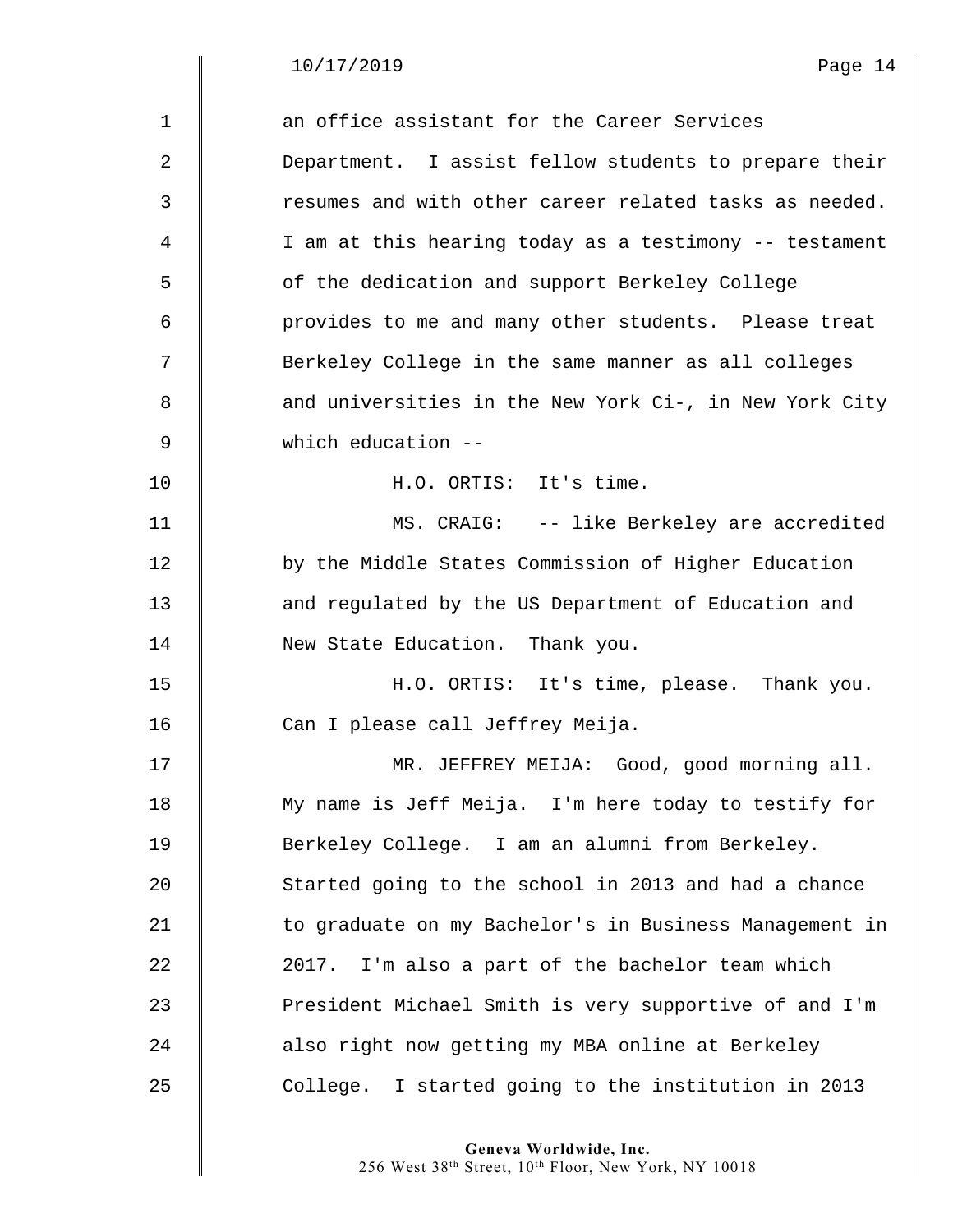| $\mathbf{1}$ | as a young 17 year old boy, didn't really have a      |
|--------------|-------------------------------------------------------|
| 2            | direction in my life on where I was going. And the    |
| 3            | facul-, the faculty to name Angela Harrington,        |
| 4            | President Smith again, Will Moria [phonetic], Coach   |
| 5            | Christenson [phonetic] were very genuine and          |
| 6            | interested in my development as a professional and as |
| 7            | a human being. And that's something that I am super   |
| 8            | grateful for and I can't thank you all enough. Excuse |
| 9            | me. So, that being said, I do feel, genuinely feel    |
| 10           | that Berkeley provided me with the tools and guidance |
| 11           | to be a pers-, professional and the financial         |
| 12           | [unintelligible] [00:17:40] department was super      |
| 13           | helpful in really finding and providing the financial |
| 14           | guidance for me to be successful. And again, I don't, |
| 15           | I don't believe as Christina said that the DCA is     |
| 16           | being fair with Berkeley College, it shouldn't be     |
| 17           | treated as all of the other institutions in the State |
| 18           | as everyone has said here. And again, Berkeley        |
| 19           | College is a, is accredited school and is also        |
| 20           | regulated by the US Department of Education and New   |
| 21           | York City has a regulatory structure that's not like  |
| 22           | any other. I have been learning a lot myself through  |
| 23           | this process and I think it's very interesting.       |
| 24           | Really believe that there should be another way to    |
| 25           | prevent these deceptive trade practices. It should    |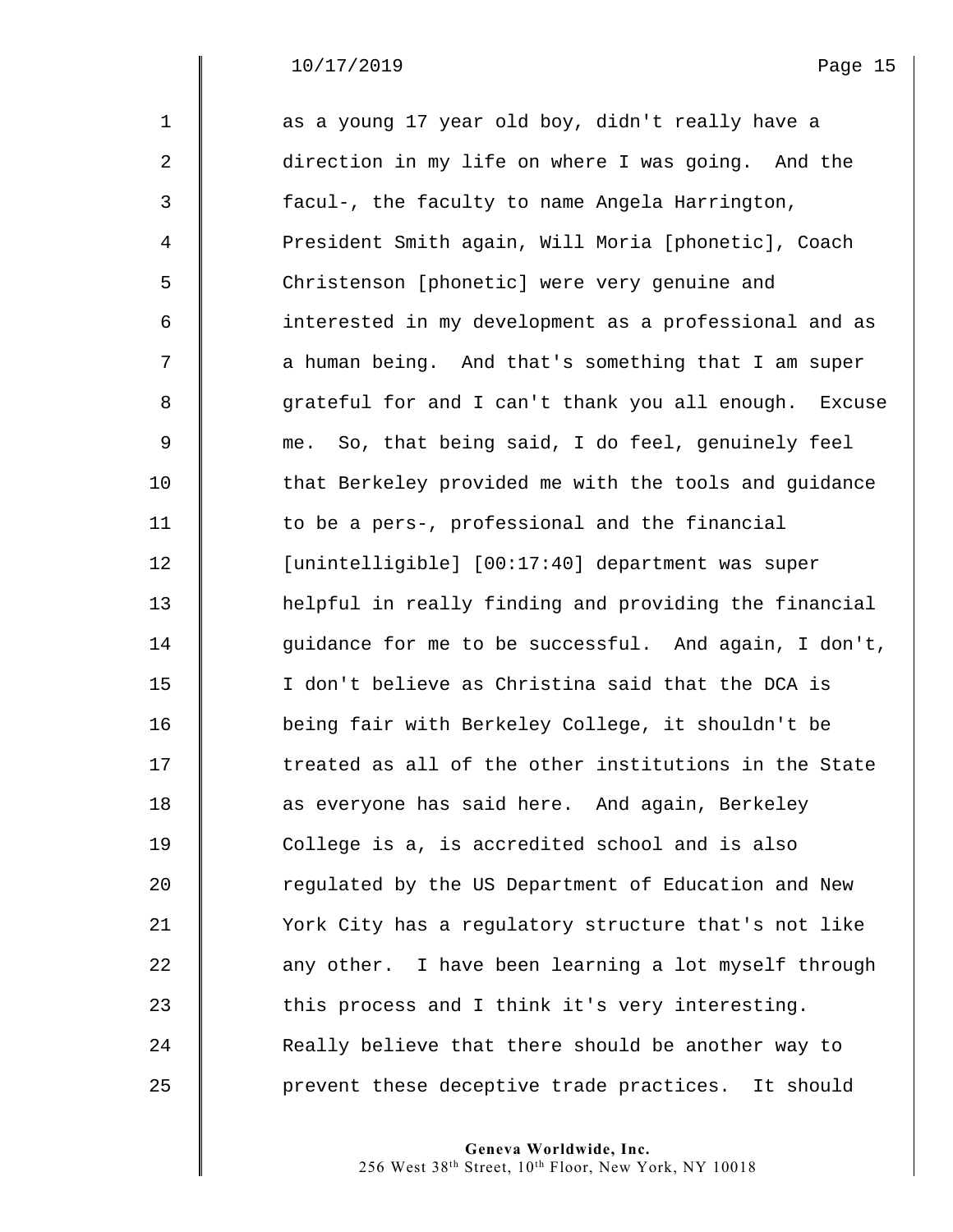$\begin{array}{c} \hline \end{array}$ 

| $\mathbf{1}$ | have go across all colleges, not only private, for-    |
|--------------|--------------------------------------------------------|
| 2            | profit institutions and we should just find another    |
| 3            | way to do that. I'm a proud Berkeley College student   |
| 4            | and I will always support the school and I am a        |
| 5            | Berkeley knight for life. Thank you.                   |
| 6            | H.O. ORTIS: Thank you for your testimony.              |
| 7            | MR. MEIJA: Yeah.                                       |
| 8            | H.O. ORTIS: Christopher Barto.                         |
| $\mathsf 9$  | MR. CHRISTOPHER BARTO: Thank you. Good                 |
| 10           | morning. My name is Christopher Barto. And I am the    |
| 11           | Vice President of Government Relations and Community   |
| 12           | Affairs at LIM College where I have worked for over 15 |
| 13           | years. Thank you for the opportunity to testify        |
| 14           | today. As with the first version of this proposal,     |
| 15           | the revised rules prescribe definitions, matrix and    |
| 16           | practices for proprietary colleges that do nothing to  |
| 17           | benefit students and would in fact harm students by    |
| 18           | recalling -- requiring colleges to publish conflicting |
| 19           | and meaningless data in direct contravention of        |
| 20           | federal and states standards. Further, DCA stated      |
| 21           | basis for these rules is that proprietary colleges are |
| 22           | unregulated and therefore are likely engaging in       |
| 23           | deceitful behavior to the detriment of their students. |
| 24           | Yet DCA itself is making a misleading statement by its |
| 25           | very suggestion that proprietary colleges are "neither |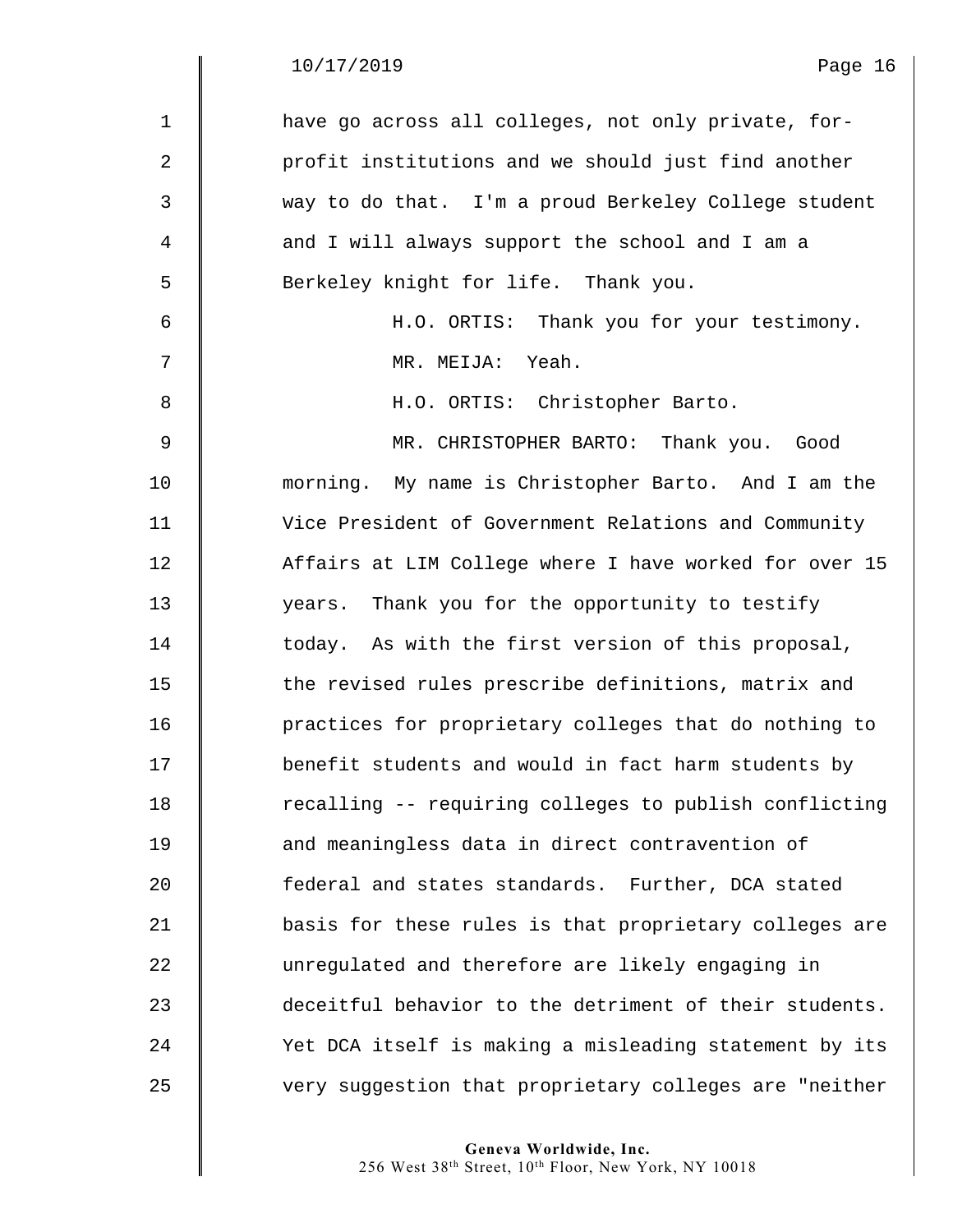| $\mathbf{1}$ | licensed by the New York State Education Department      |
|--------------|----------------------------------------------------------|
| 2            | nor accredited by the New State Board of Regions."<br>In |
| 3            | making the statement, DCA neglects to mention their      |
| 4            | licensure by the State Education Department is not the   |
| 5            | mechanism by which degree granting colleges in New       |
| 6            | York are even authorized to operate. DCA also            |
| 7            | neglects to mention that accreditation by the Board of   |
| 8            | Regions is neither a state or federal requirement.<br>In |
| 9            | fact, the region service, the federally recognized       |
| 10           | creditor for only 12 out of the 255 New York degree      |
| 11           | granting institutions. LIM College and its founders,     |
| 12           | the Marquez [phonetic] family have played a              |
| 13           | significant role in the development of fashion           |
| 14           | business and experiential education over the past 80     |
| 15           | years. While the college has grown in size and           |
| 16           | evolved educationally, our original mission to educate   |
| 17           | students through a practical hands-on curriculum and     |
| 18           | consistent exposure to the fashion industry has          |
| 19           | remained unaltered since our founding in 1939. Today,    |
| 20           | LIM College educates approximately 1800 students         |
| 21           | annually in eight undergraduate and four graduate        |
| 22           | programs of study. The college has become a              |
| 23           | recognized leader nationally and internationally in      |
| 24           | the business of fashion, drawing students from 43        |
| 25           | states and 37 countries. DCA's proposal unjustly         |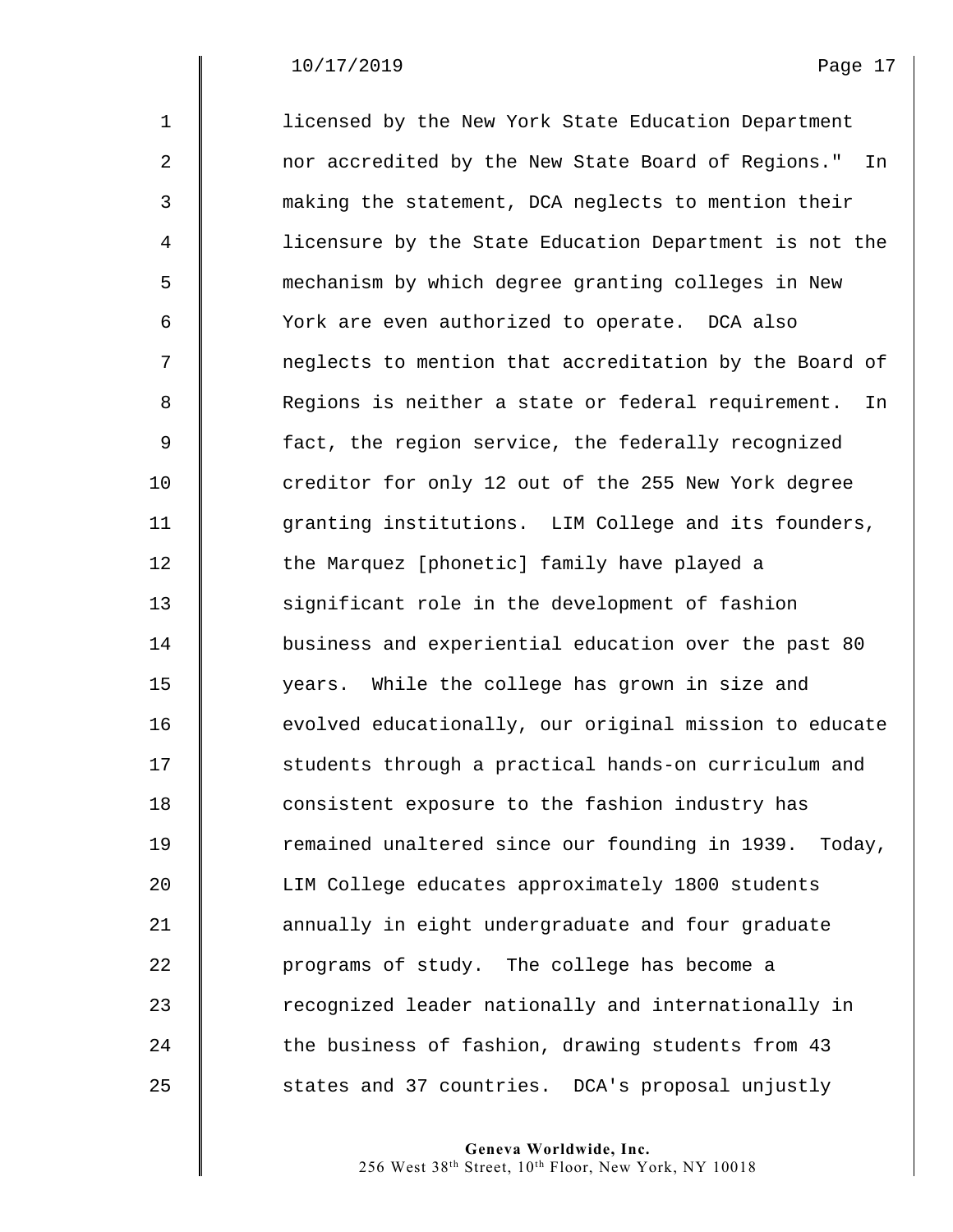| $\mathbf 1$    | paints LIM College and other proprietary colleges as   |
|----------------|--------------------------------------------------------|
| 2              | illegitimate institutions that cannot be trusted to    |
| 3              | publish truthful graduation and placement rates.       |
| $\overline{4}$ | Ironically, DCA's own proposal would require LIM to    |
| 5              | publish data that would inarguably be misleading and   |
| 6              | inaccurate. For example, DCA's definition of           |
| 7              | placement is flawed as it only contemplates obtaining  |
| 8              | full-time and non-temporary work in the field of       |
| 9              | study. Further, DCA's prescribed definition of         |
| 10             | placement rate completely ignores and invalidates the  |
| 11             | work performed by graduates who pursue part time work  |
| 12             | or work under freelance or gig based contracts. The    |
| 13             | DCA matrix is so narrowly constructed and qualified    |
| 14             | that it would force LIM College to advertize a         |
| 15             | placement rate that is less than a third of its actual |
| 16             | employment rate. Make no mistake, LIM is incredibly    |
| 17             | proud of its graduate placement rate. Among the        |
| 18             | under-, undergraduate class of 2018, 93 percent of     |
| 19             | graduates seeking employment secured positions         |
| 20             | throughput the fashion industry with 94 percent of     |
| 21             | these employed within six months of graduation.<br>In  |
| 22             | conclusion, DCA lacks both the authority and           |
| 23             | understanding needed to regulate colleges and          |
| 24             | universities in New York. Accordingly, I urge DCA to   |
| 25             | retract --                                             |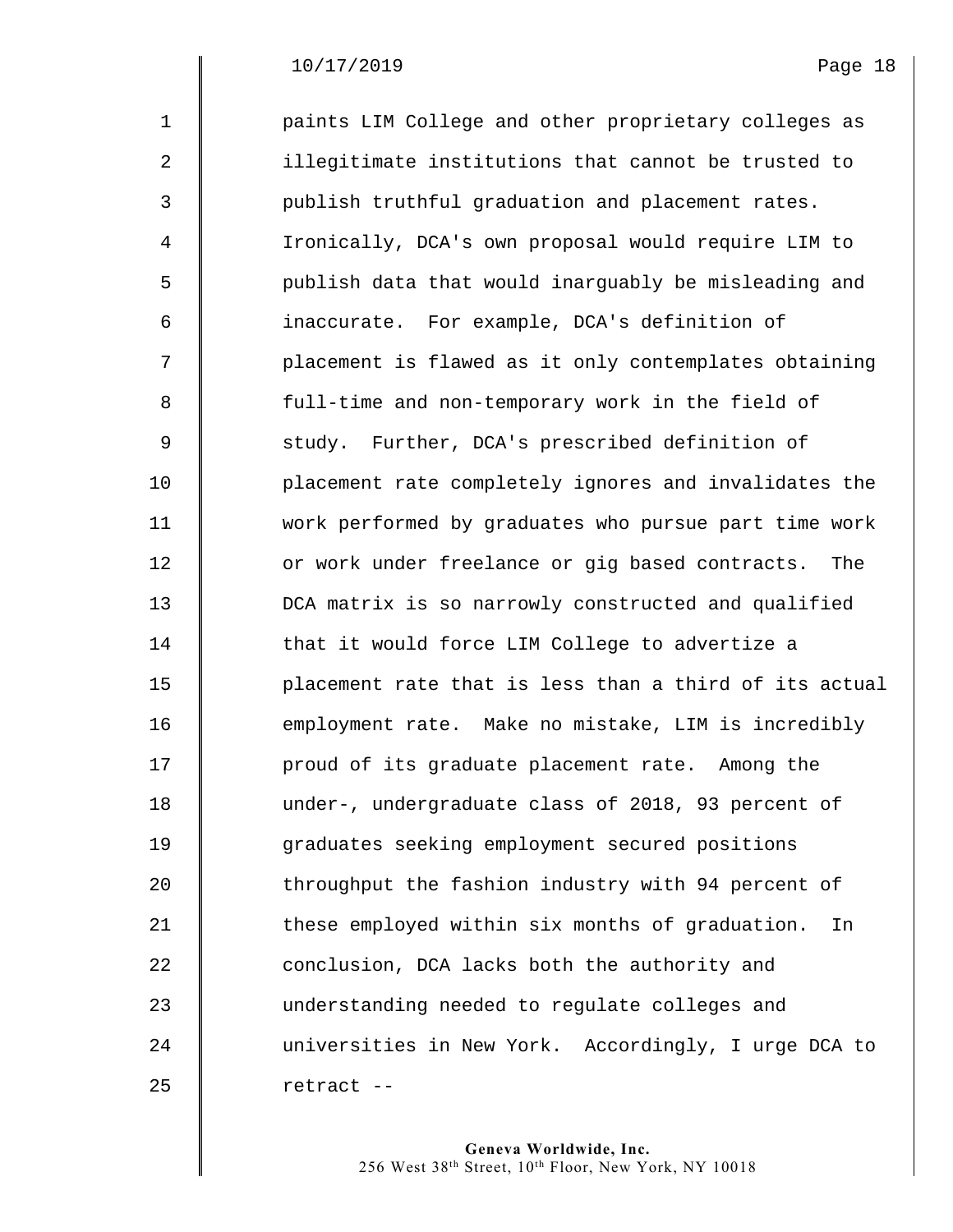$\begin{array}{c} \hline \end{array}$ 

| $\mathbf{1}$   | H.O. ORTIS: It's time.                                |
|----------------|-------------------------------------------------------|
| 2              | MR. BARTO: -- this proposal and instead               |
| 3              | explore ways to better serve students through         |
| $\overline{4}$ | partnership with the State Education Department.      |
| 5              | Thank you so much.                                    |
| 6              | H.O. ORTIS: Thank you for your comments.              |
| 7              | Johnson Tyler.                                        |
| 8              | MR. JOHNSON TYLER: Good morning. My name              |
| 9              | is Johnson Tyler. I am an attorney of legal services  |
| 10             | in Brooklyn. I help lots of people with student loan  |
| 11             | problems. I have helped people in [unintelligible]    |
| 12             | [00:22:35] Columbia, journalism school. I have helped |
| 13             | people to go into Notre Dame. I have helped people to |
| 14             | go to a lot of for-profits schools. And what I see    |
| 15             | over and over again with the for-profit students is   |
| 16             | largely, they do not have any skills and they have a  |
| 17             | large amount of debt and they are having problems     |
| 18             | repaying the debt. So, I applaud the DCA. We're       |
| 19             | trying to take some measures to protect New Yorkers.  |
| 20             | The CUNY schools are a huge value. They are very      |
| 21             | cheap. Most students going to CUNY school because     |
| 22             | they are poor, don't even have to pay for the         |
| 23             | education they get and they get a good return on it.  |
| 24             | I applaud the DCA for trying to create disclosure     |
| 25             | requirements that will steer people or think twice    |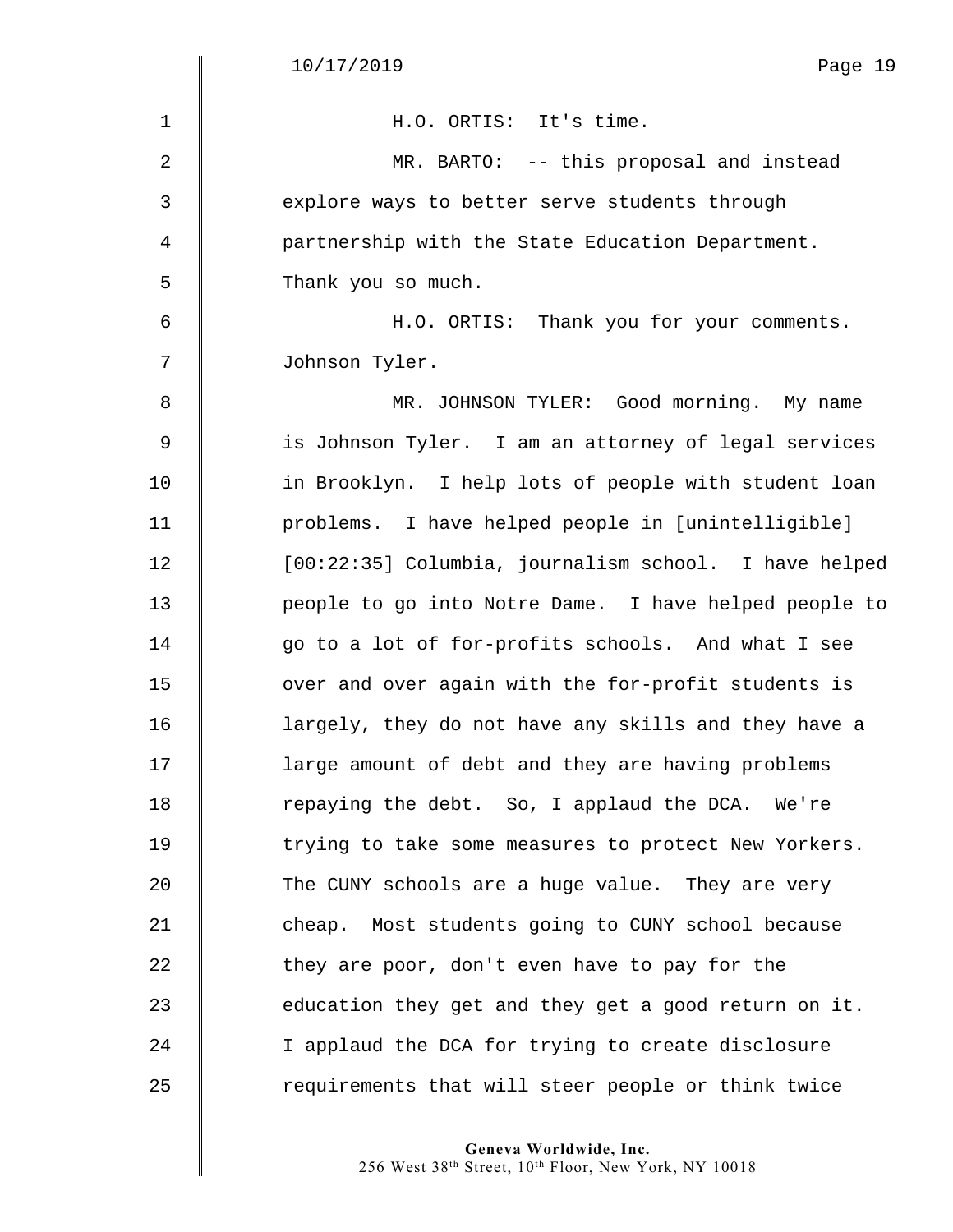1 **d** about whether to go to the school like 2 | [unintelligible] [00:23:18] or ASA College, schools 3 || that I often see students with who have very few 4 Skills. However, I do think the disclosure 5 || requirements are easily gained. It's very hard to say 6 what the employment rate is within your field. For 7  $\parallel$  example, and I was doing research in preparation for 8 my hearing today, this hearing today, I found this one 9 School Woodcobin [phonetic] which I'm not that 10 familiar with, it's a fashion school, they went out of 11 business. I didn't know that. It was hard to find 12 | that out. They went out of business. And their web 13 | on -- the Wikipedia website that they created, they 14 Said they have a 97 percent placement rate. How is 15 | anyone going to figure out if that's correct? So, I 16 would suggest the government -- that the DCA use 17  $\parallel$  matrix that are accurate. These are by the federal 18  $\parallel$  govern -- these are report on the college scorecard by 19 The Federal Government. Essentially, what the Federal 20 Government does is they take your earnings from your 21 | social security statement and they apply that to your 22 | FAFSA application and they create all this data 23 The regarding what your return is on your investment for 24 The taking out loans. So, they took that, you could find  $25$   $\parallel$  out how a school is scored. So, I would suggest that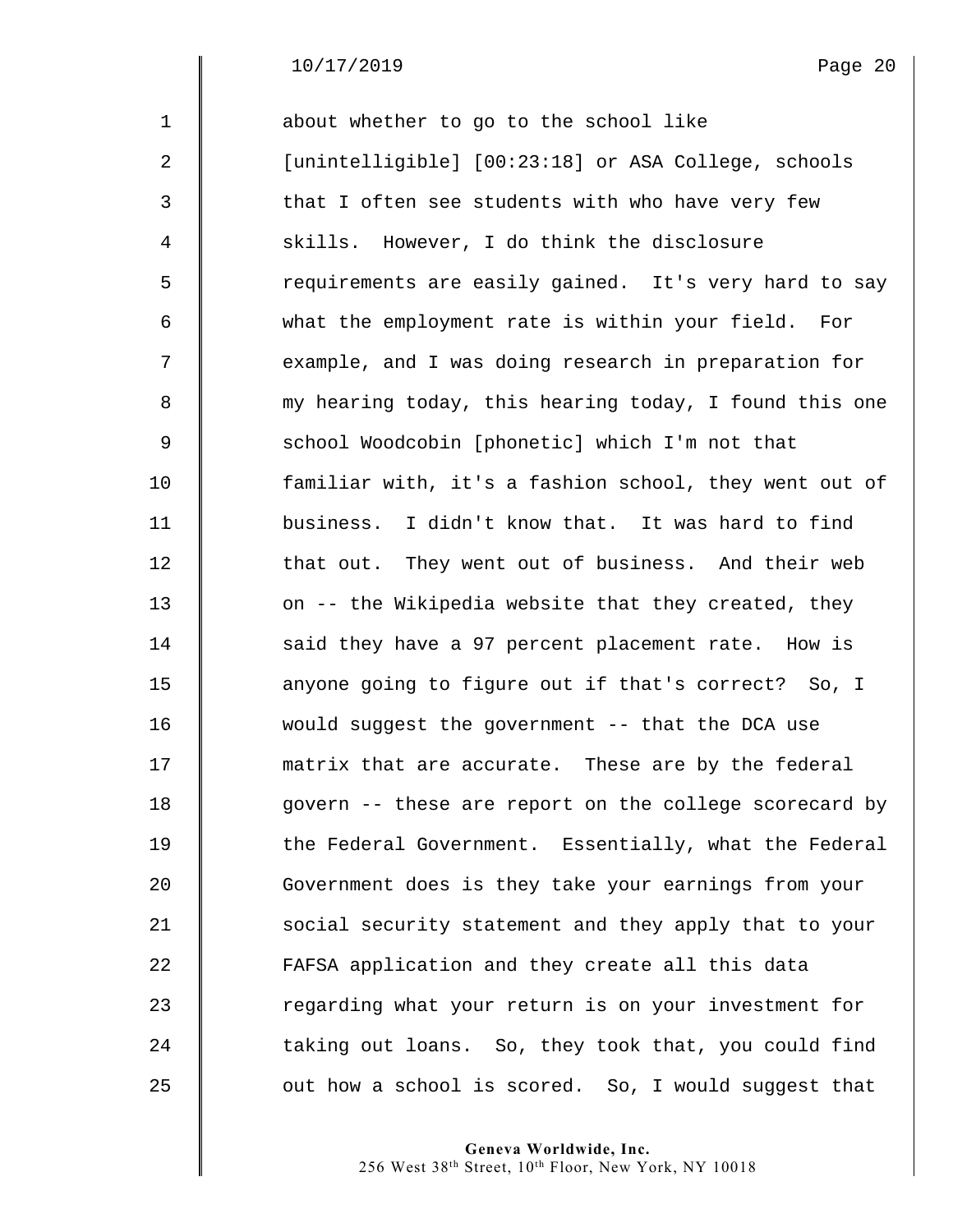$\mathsf I$ 

| $\mathbf{1}$   | schools be required to say what percentage of their      |
|----------------|----------------------------------------------------------|
|                |                                                          |
| 2              | students are earning more than a high school diploma     |
| 3              | six years after enrolling in college. Right now, half    |
| $\overline{4}$ | the schools that would be regulated within New York      |
| 5              | City -- I'm sorry. Half the students who go to For-      |
| 6              | profits within New York City are earning less than a     |
| 7              | high school diploma six years after they touched out     |
| 8              | school. That's not a very good return on your            |
| $\overline{9}$ | investment, at CUNY more than half are doing that.<br>In |
| 10             | addition, debt burdens are very large. I would have      |
| 11             | the re-, there is a matrix that the Department of        |
| 12             | Education provides of what percentage of students are    |
| 13             | able to repay a dollar of their debt down when they      |
| 14             | are paying their loans. So, lots of people repay         |
| 15             | their loans but they are not even taking care of the     |
| 16             | interest and that debt is just growing overtime          |
| 17             | because their earnings are so low and their debt is so   |
| 18             | high. The for-profit schools do quite poorly in this     |
| 19             | matrix within New York City. Some of them do better,     |
| 20             | but that's part of what the disclosure would be.<br>The  |
| 21             | last thing I would have the disclosure include would     |
| 22             | be, where are the tuition dollars going. Average for-    |
| 23             | profit school pays about 35 cents on the dollar of       |
| 24             | every tuition that goes in towards instruction.          |
| 25             | H.O. ORTIS: It's time, sorry.                            |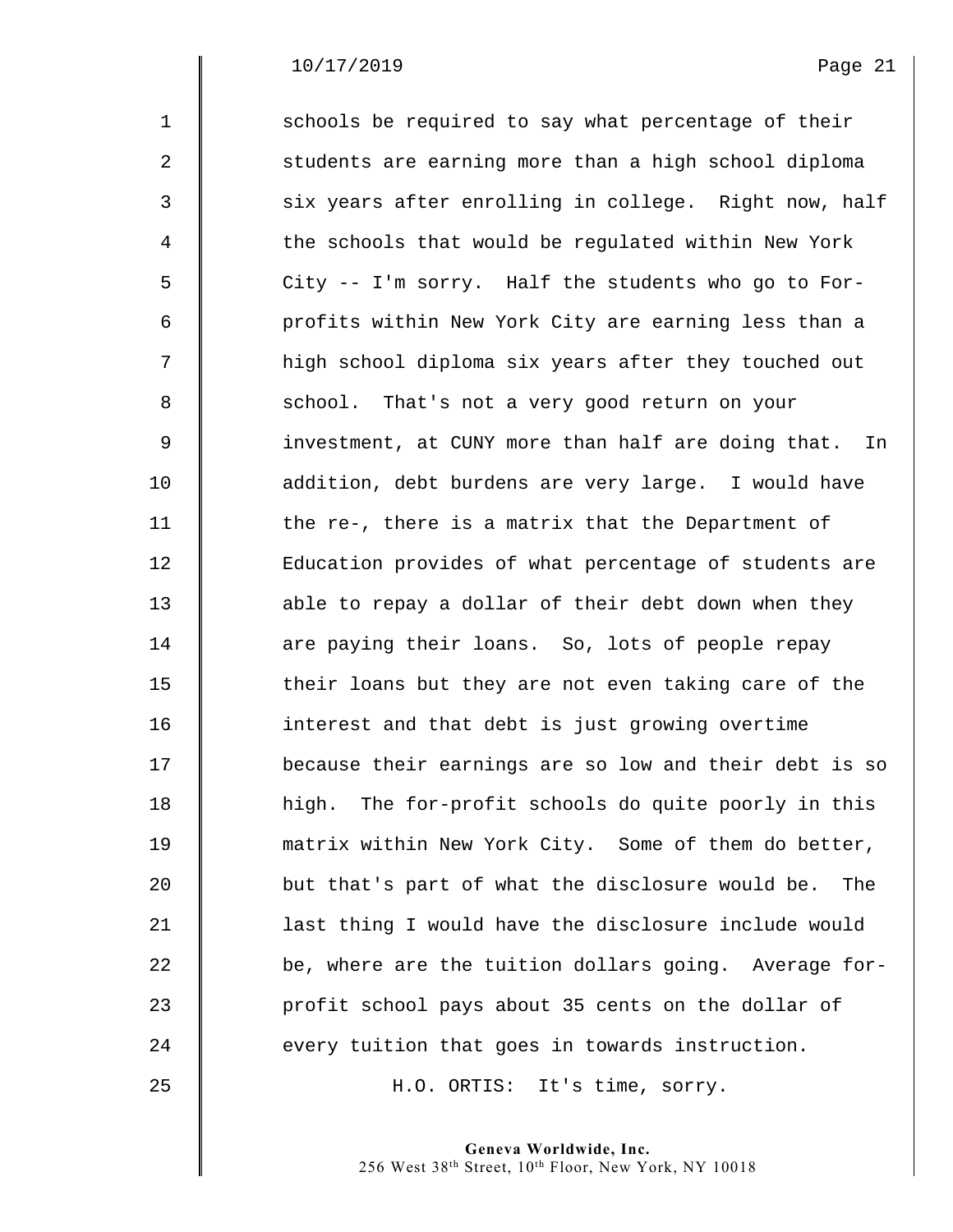$\parallel$ 

| $\mathbf 1$ | MR. TYLER: CUNY School is about \$3 because              |
|-------------|----------------------------------------------------------|
| 2           | there is also a subsidy of every dollar that comes in.   |
| 3           | Thank you.                                               |
| 4           | H.O. ORTIS: Thank you. Taela Dudley.                     |
| 5           | Taela?                                                   |
| 6           | MS. TAELA DUDLEY: Okay. Good morning,                    |
| 7           | everyone. My name is Taela Dudley. I'm a Higher          |
| 8           | Education Policy Associate with the Century              |
| $\mathsf 9$ | Foundation. We are a non-profit focusing on fostering    |
| 10          | opportunity at home and abroad. We have a higher         |
| 11          | education team that focuses on issues concerning         |
| 12          | college affordability, consumer protection and           |
| 13          | accountability. Thank you for this opportunity to        |
| 14          | provide testimony on the importance of the proposed      |
| 15          | rules to prohibit decep-, deceptive trade practices by   |
| 16          | certain for-profit schools. DCA's proposed rules are     |
| 17          | a critical step toward preventing and hopefully one      |
| 18          | day eradicating consumer harm inflicted on vulnerable    |
| 19          | students by predatory actors that are heavily            |
| 20          | concentrated within the for-profit sector. Some for-     |
| 21          | profit schools in New York are actually generating       |
| 22          | more defaults than degrees for their students and how    |
| 23          | can this be. For one thing, for-profit schools as a      |
| 24          | sector have a bad report card when it comes to helping   |
| 25          | students succeed.<br>The majority of students who enroll |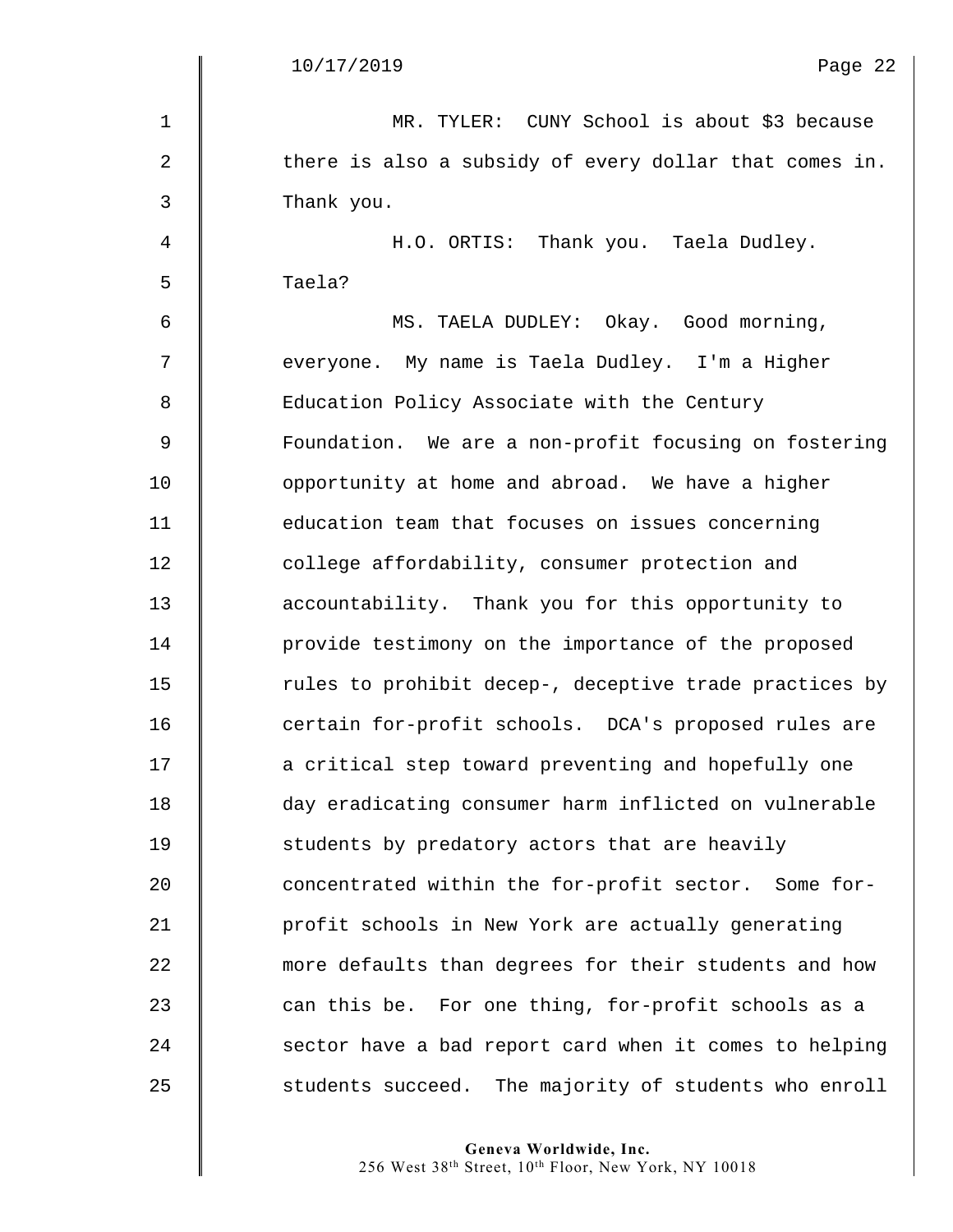| $\mathbf{1}$   | in these schools will default in 12 years. It is no     |
|----------------|---------------------------------------------------------|
| $\overline{a}$ | surprise that in the last year alone, DCA received 169  |
| 3              | complaints against for-profit colleges. 113 of these    |
| 4              | concern misrepresentation and false advertizing.<br>The |
| 5              | sheer number of complaints alleging misrepresentation   |
| 6              | highlights the need for oversight that curve deceptive  |
| 7              | practices concentrated in the for-profit sector. An     |
| 8              | overwhelming number of these complaints, 112 to be      |
| 9              | exact, were against Berkeley College with 71            |
| 10             | concerning misrepresentation. There is a direct         |
| 11             | correlation between misrepresentation and poor student  |
| 12             | outcomes. Berkeley student outcomes were so poor that   |
| 13             | New York City sued the school in 2018 for deceptive     |
| 14             | and predatory lending and voracious greed. In a         |
| 15             | separate recent lawsuit, former admissions counselors   |
| 16             | "of Berkeley College alleged that each employee of      |
| 17             | Berkeley's admissions office was evaluated solely on    |
| 18             | the number of students they each successfully           |
| 19             | enrolled, an illegal practice which underscores DCA's   |
| 20             | findings that Berkeley recruiters would say anything    |
| 21             | that they thought a respective student wanted to hear   |
| 22             | to convince them to enroll regardless of the truth."    |
| 23             | The New York State Education Department currently       |
| 24             | provides no relief to students who are ripped off by    |
| 25             | the largest for-profit chains in New York.<br>Through a |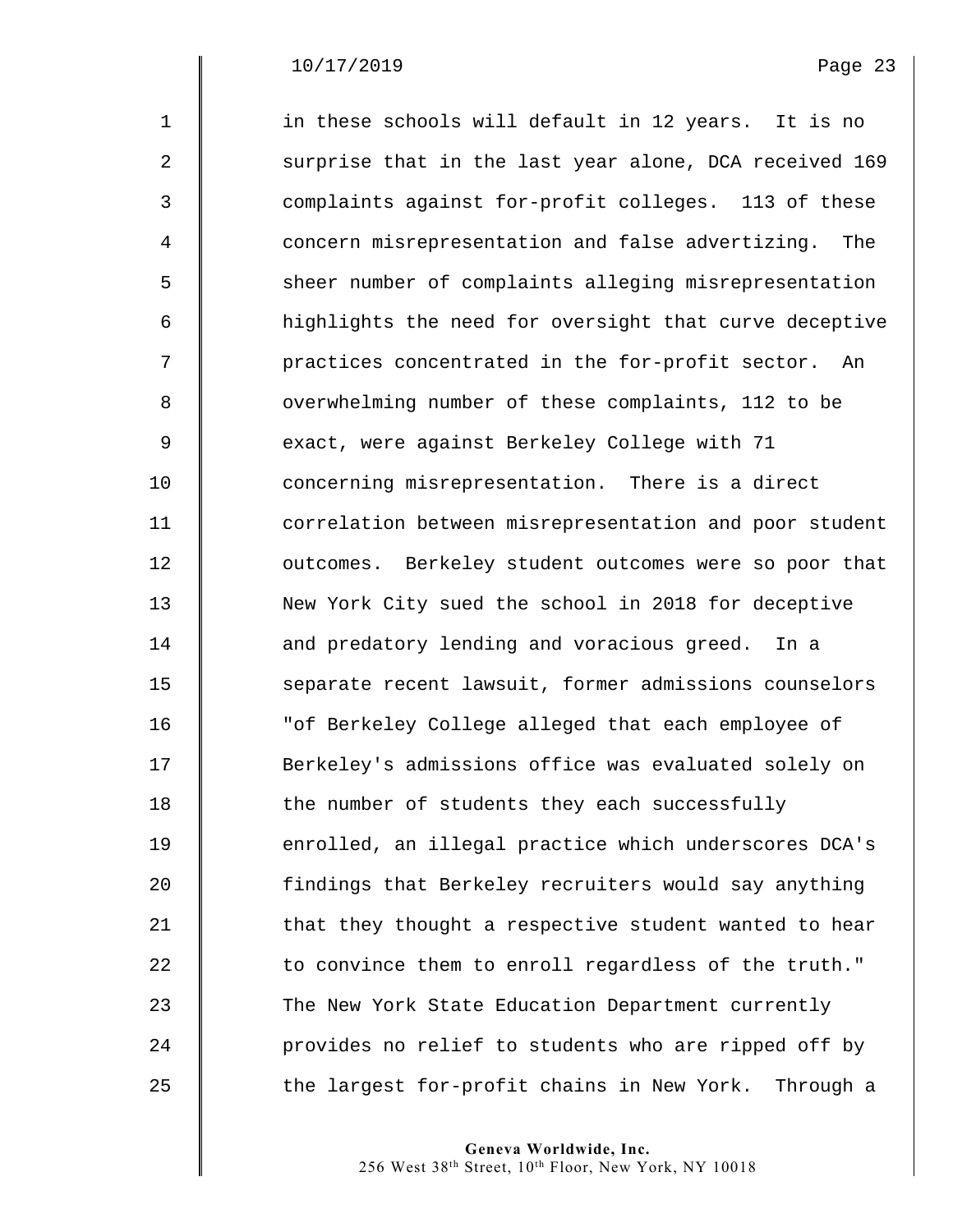$\parallel$ 

| $\mathbf{1}$ | public records request, the Century Foundation has     |
|--------------|--------------------------------------------------------|
| 2            | obtained all of the records for student complaints and |
| 3            | reimbursement requests that have been processed by     |
| 4            | NYSED within the last three years. While we are still  |
| 5            | analyzing the thousands of pages of complaints that    |
| 6            | NYSED has processed, one thing is abundantly clear.    |
| 7            | New York is not providing students with enough help    |
| 8            | when they are defrauded by predatory for-profit        |
| 9            | schools. NYSED has only distributed \$200,000 in       |
| 10           | relief for all of the students who filed for relief in |
| 11           | the past three years. That amount of money barely      |
| 12           | covers the sticker price for a four year degree for a  |
| 13           | single student at New York's most expensive for-profit |
| 14           | schools. These rules are important step to ensuring    |
| 15           | that higher education remains a pathway to success and |
| 16           | not a pipeline to debt and default. Thank you.         |
| 17           | H.O. ORTIS: Thank you for your testimony.              |
| 18           | Osvaldo Pena.                                          |
| 19           | MR. OSVALDO PENA: Good morning. My name is             |
| 20           | Osvaldo Pena and I am a United States Army Veteran and |
| 21           | a Business Management Major. This is my seventh        |
| 22           | semester at Berkeley College and I have not any issues |
| 23           | with the school. But the New York City Department of   |
| 24           | Consumer Affairs says that it wants to protect         |
| 25           | students from illegal colleges that might deceive      |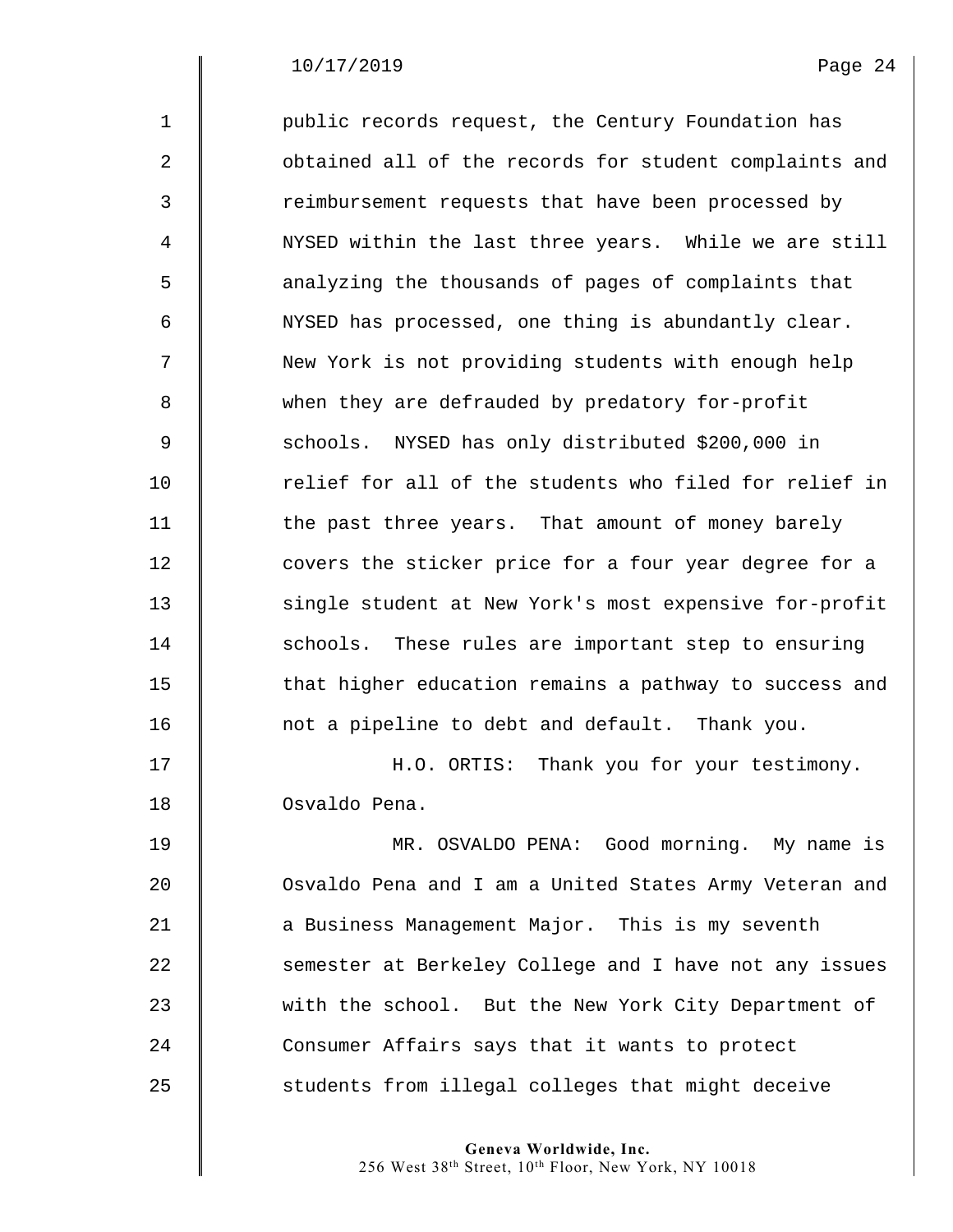| $\mathbf{1}$ | students. That is not the case when it comes to        |
|--------------|--------------------------------------------------------|
| 2            | Berkeley. When I first contacted someone at Berkeley,  |
| 3            | I was invited to come in and speak with a Veterans     |
| 4            | Administration Counselor. I started with a             |
| 5            | representative from the Office of Military and         |
| 6            | Veterans Affairs and she explained to me the process   |
| 7            | of signing up, how I had to take at least four classes |
| 8            | to be considered full time to receive benefits. And    |
| $\mathsf 9$  | how at every semester, I have to certify my enrolment  |
| 10           | and sign my billing agreement with student accounts to |
| 11           | -- during my first semester at Berkeley, my tuition    |
| 12           | has not changed. The DCA says that some behaviors      |
| 13           | have been aggressive. I have not experienced any       |
| 14           | aggression in my seventh semesters at Berkeley. What   |
| 15           | people don't understand is when you go to college, you |
| 16           | are treated as an adult. That means, as students, we   |
| 17           | have to be responsible, make sure we are constantly    |
| 18           | checking with our advisors, student accounts and so    |
| 19           | forth to make sure we are in good standing. I see      |
| 20           | students who don't really take being in college        |
| 21           | seriously. I am constantly checking my school e-mail   |
| 22           | to make sure I'm not missing any important information |
| 23           | and I make sure I meet with my advisors every          |
| 24           | semester. While the DCA claims that these bad things   |
| 25           | are happening at some schools, I can truly say, I have |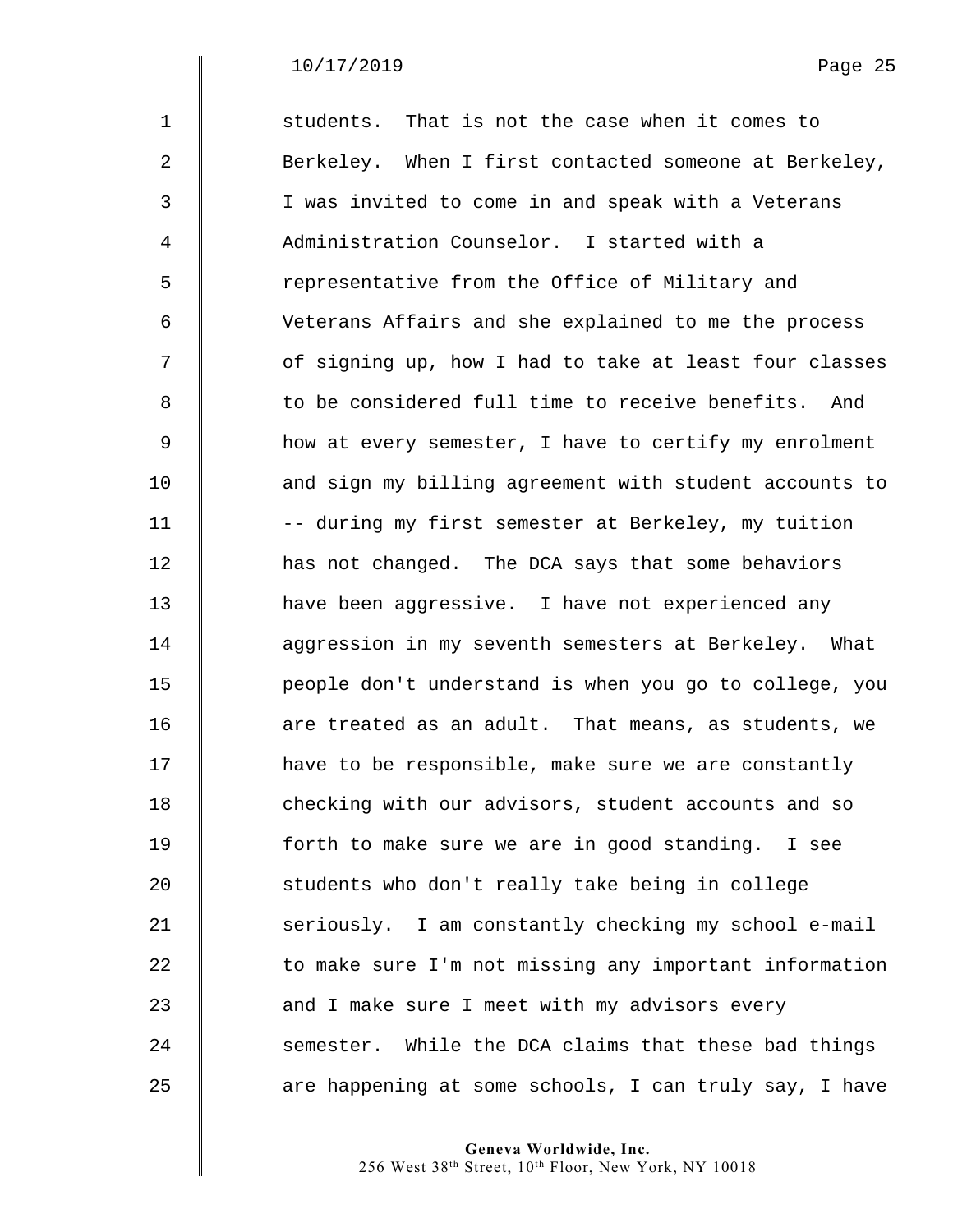| $\mathbf 1$ | not any -- had any issues since my first day at        |
|-------------|--------------------------------------------------------|
| 2           | Berkeley College. So, why is it that you are singling  |
| 3           | out proprietary schools and leaving the public sector  |
| 4           | and private non-profile-, non-profit colleges and      |
| 5           | universities out when we are all accredited and under  |
| 6           | the US Department of Education in the New York State   |
| 7           | Education Department? Why set out road blocks and      |
| 8           | obstacles that will only hurt consumers rather than    |
| $\mathsf 9$ | help them? When I first got out of the military, I     |
| 10          | was 22. I went back home to Miami, Florida. I went     |
| 11          | to college. It was not working for me. I was           |
| 12          | unmotivated. I felt like the professors didn't really  |
| 13          | care. It was go to tutoring, they didn't have no time  |
| 14          | to listen. Berkeley College is the total opposite.     |
| 15          | It's warming, it's, it's welcoming since then, you     |
| 16          | know, if you ask the 22 year old me to come to a       |
| 17          | meeting or a hearing or so, I would have been like no. |
| 18          | But now, Berkeley College has helped me grow not only  |
| 19          | as a person but as a professional. I am also part of   |
| 20          | the National Society of Leadership and Success.<br>I'm |
| 21          | the social events Chair on the eve-board. I am the IT  |
| 22          | coordinator for both the veterans club and the student |
| 23          | veterans of America and I am also the work study for   |
| 24          | the Office of Military and Veterans Affairs. So, I     |
| 25          | appreciate your reconsidering these rules and          |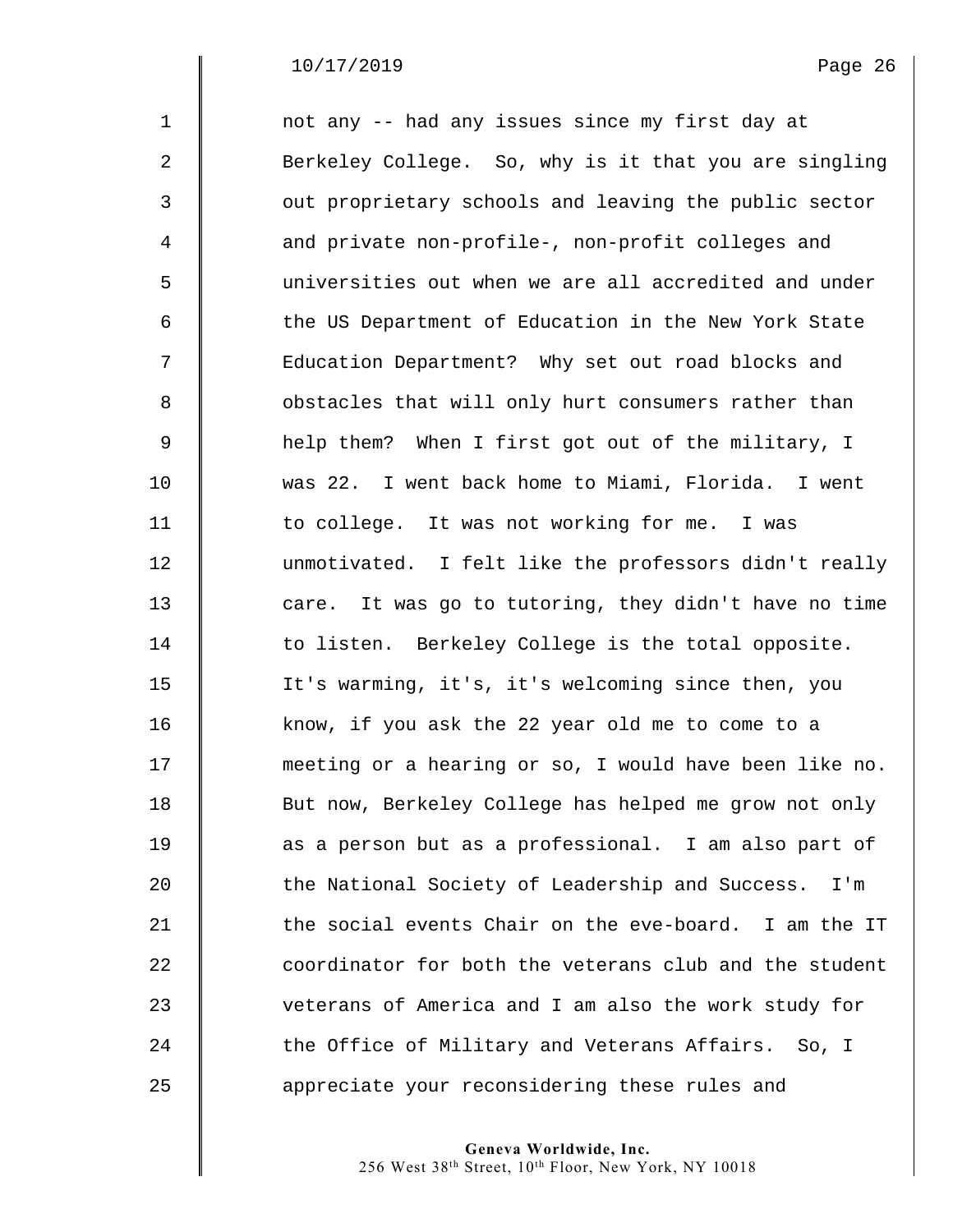1 **Exempting Berkeley College and all degree granting** 2 | for-profit colleges and university from these rules. 3 Thank you. 4 H.O. ORTIS: Thank you for your comments. 5 Jason Raditch. Good morning. 6 MR. JASON RADITCH: Good morning. Good 7 morning, everyone. My name is Jason Raditch and I am 8 || privileged to attend this hearing today and speak in 9 Support of Berkeley College. I have been on active 10 **part of Berkeley College for the past 14 years.** I 11 first graduated from Berkeley College with an 12 | Associates of Science Degree in Information Systems 13 Management in 2007. I'm currently enrolled at 14 Berkeley College pursuing a Bachelor's of Business and 15 Management and I'll be graduating in the fall of 2020. 16 In my personal experience during this time, Berkeley 17 | College has not only provided me with an amazing 18 **education, but the school has also provided me with** 19 The tools and opportunities to build the necessary 20 Soft and hard skills required to be successful in both 21 my professional and personal life. This professional 22 Success is evident based on my acquiring an internship 23 **decive 23** at Sony Music Entertainment which I obtained with the 24 **b** assistance and quidance of the Career Service 25 Counselors. This internship transformed into an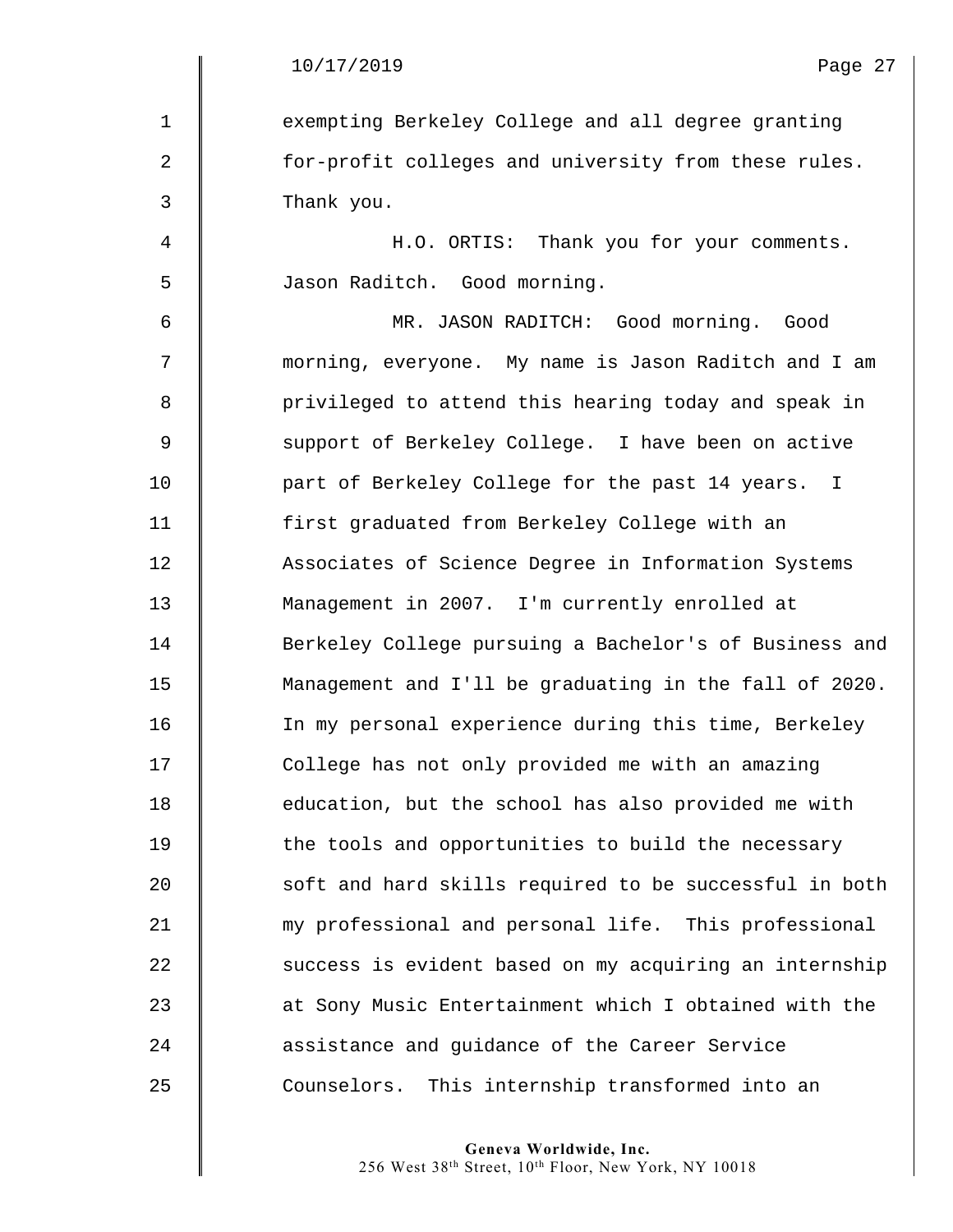$\Big\|$  $\parallel$ 

| $\mathbf{1}$   | amazing 13 year career for me. The proposed DCA rule,  |
|----------------|--------------------------------------------------------|
| $\mathbf{2}$   | there is nothing to protect students from Deceptive    |
| 3              | Trade Practices at for-profit institutions and in fact |
| 4              | ultimately hurt students. All degree granting          |
| 5              | institutions are already regulated by the State of New |
| 6              | York. The reality is, New York has a regulatory        |
| 7              | structure that is unlike any other state. For-profit   |
| 8              | degree granting colleges are regulated as educational  |
| $\overline{9}$ | institutions and not businesses which is why the same  |
| 10             | standards apply to CUNY, SUNY and not for-profit       |
| 11             | colleges. Thank you so much for your time.             |
| 12             | H.O. ORTIS: Thank you for your testimony.              |
| 13             | Thank you. Nancy Robles-Guess.                         |
| 14             | MS. NANCY ROBLES-GUESS: Good morning.                  |
| 15             | H.O. ORTIS: Good morning.                              |
| 16             | MS. ROBLES-GUESS: My name is Nancy Robles-             |
| 17             | Guess. I am a Berkeley alum. I graduated with          |
| 18             | Associates Degree and a Bachelor's Degree in 2005. I   |
| 19             | am currently an Executive Vice President and           |
| 20             | Compliance Officer at the 38th Largest Bank on Finance |
| 21             | Company, New York City. I am also in-charge of HR. I   |
| 22             | oversee 60 percent of our employees and I deal with    |
| 23             | operations in IT. So, by American standards, I'm       |
| 24             | successful. To that point, I'm also a Latina and I am  |
| 25             | also immigrant. And I grew up in a low income area,    |

**Geneva Worldwide, Inc.** 

256 West 38th Street, 10th Floor, New York, NY 10018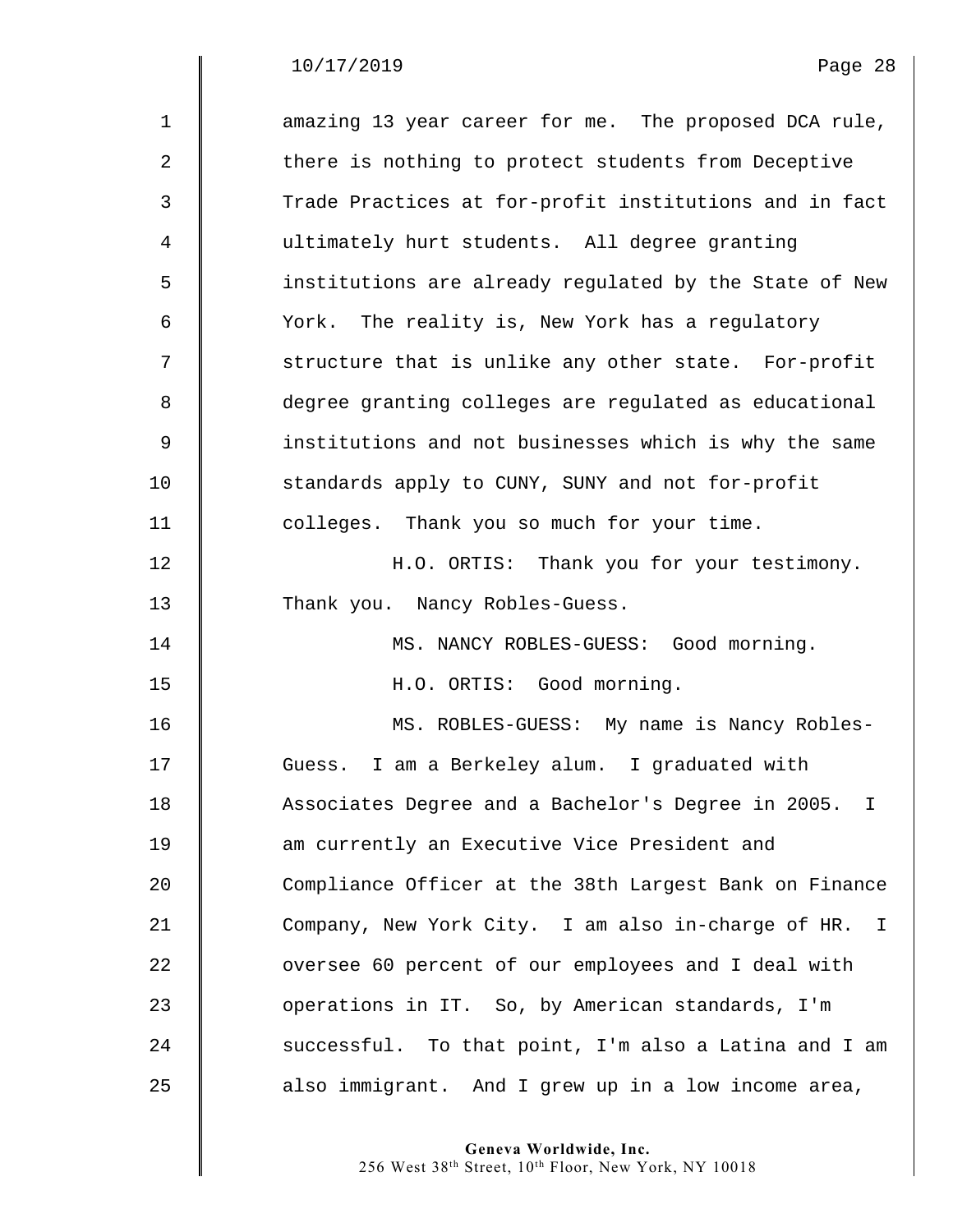$\mathsf I$ 

| $\mathbf{1}$ | single parent home and I am the first high school      |
|--------------|--------------------------------------------------------|
| 2            | graduate and college graduate in my family. I'm        |
| 3            | currently in a doctorate program in my third year.     |
| 4            | And what I want to share is while I have been very     |
| 5            | successful, it's against all odds. And what I want to  |
| 6            | say is that, I commend Berkeley because Berkeley gave  |
| 7            | me the tools that unfortunately my parents were not    |
| 8            | equipped to give me. There has been studies that       |
| 9            | founded first generation graduate students take three  |
| 10           | to five years to find, to find opportunities or        |
| 11           | equivalent to their credentials, which means it takes  |
| 12           | us much longer. And people like me, women of color     |
| 13           | particularly, not only does it take as much longer to  |
| 14           | find opportunities, but we don't get equal pay.<br>We  |
| 15           | don't have opportunities in leadership as other people |
| 16           | Schools like Berkeley, they give us the tools,<br>do.  |
| 17           | the individual attention, the extra support that our   |
| 18           | parents can't give us. My mother couldn't tell me      |
| 19           | what major to take in college that an internship would |
| 20           | help me in my career in the long term but Berkeley     |
| 21           | Someone at Berkeley, not just someone, many<br>did.    |
| 22           | people at Berkeley took, took the time to help me to   |
| 23           | find my way to identify opportunities, to identify     |
| 24           | classes and other leadership opportunities within the  |
| 25           | organization that helped me develop the skills that I  |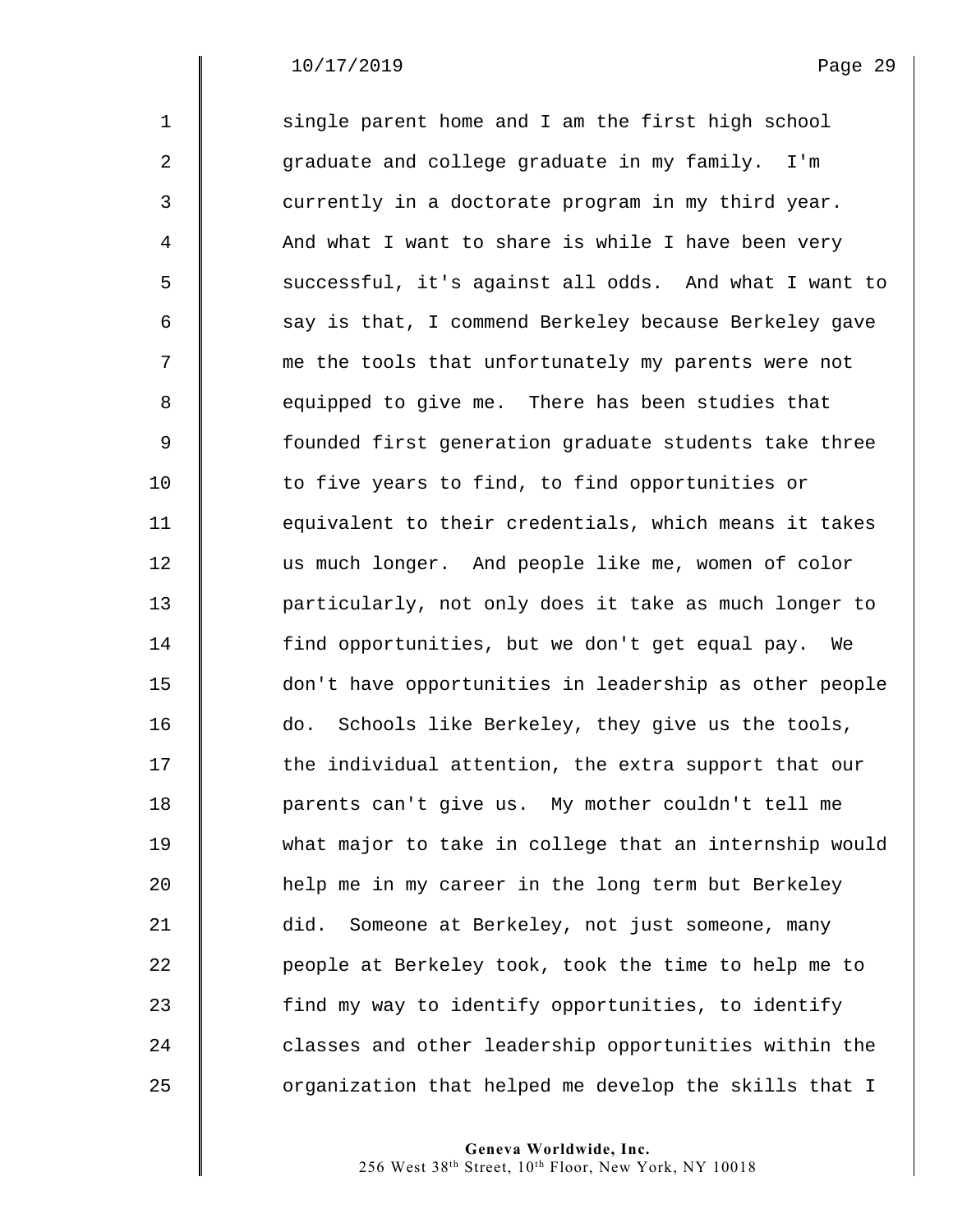$\mathsf I$ 

| $\mathbf{1}$ | am currently using in my position. And I have been in  |
|--------------|--------------------------------------------------------|
| 2            | my, my industry for 20 plus years. It took me a good   |
| 3            | 16 years before I was paid equally for what the work   |
| 4            | that I was doing. So, what we are talking about these  |
| 5            | students, students that come from low income areas     |
| 6            | particularly people of color, it's not just the        |
| 7            | schools. The schools need to give us -- schools like   |
| 8            | Berkeley give us the individual support that we need   |
| 9            | because we just don't come with the skills. It's not   |
| 10           | lack of intellect and when I hear things like we're,   |
| 11           | we are being preyed upon, it's actually offensive      |
| 12           | because I'm not dumb because I'm poor. I am actually   |
| 13           | just don't have the tools coming in that other people  |
| 14           | who come from different demographics, different income |
| 15           | have. So, what Berkeley did for me was transform my    |
| 16           | life, the life of my five children through which are   |
| 17           | one is a graduate, a college graduate and two of which |
| 18           | are currently in graduate -- in graduate -- in school, |
| 19           | in college and they changed --                         |
| 20           | H.O. ORTIS: That's time.                               |
| 21           | MS. ROBLES-GUESS: -- the whole trajectory              |
| 22           | of our lives. Okay. Thank you.                         |
| 23           | H.O. ORTIS: Thank you.                                 |
| 24           | MS. ROBLES-GUESS: I could have said a lot              |
| 25           | more.                                                  |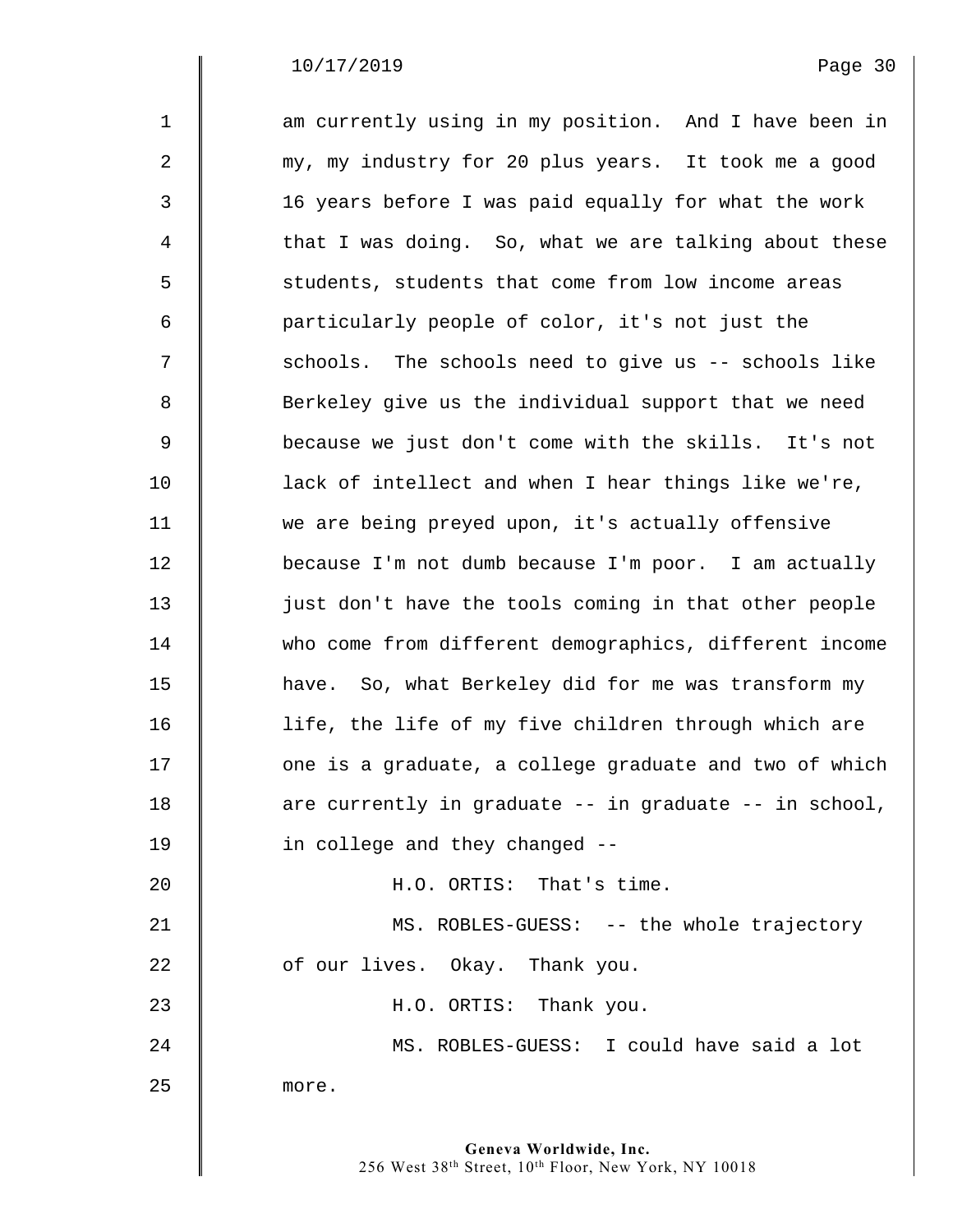$\begin{array}{c} \hline \end{array}$ 

| $\mathbf{1}$ | H.O. ORTIS: Michael Smith.                             |
|--------------|--------------------------------------------------------|
| 2            | MR. MICHAEL SMITH: Good morning.                       |
| 3            | H.O. ORTIS: Good morning.                              |
| 4            | MR. SMITH: Good morning. I am Michael                  |
| 5            | Smith. I'm President of Berkeley College and I'm here  |
| 6            | on behalf of Berkeley College to state our opposition  |
| 7            | to the proposed language that's in, in the regulations |
| 8            | as republished. Berkeley College has been educating    |
| 9            | students in New York City for 83 years. In the 2019-   |
| 10           | 20 academic year, there are more than 1800 students in |
| 11           | our Manhattan campus alone. And these are -- these     |
| 12           | represent military veteran and international students. |
| 13           | At Berkeley College, as you have heard from our        |
| 14           | students, every student has a name, they have a family |
| 15           | and they have a dream. And our students can            |
| 16           | contribute to the rich diversity of New York City.     |
| 17           | Many of our, you know, hundreds of our students are    |
| 18           | employed by New York City and many New York City       |
| 19           | agencies. So, we question the origin of the rules and  |
| 20           | the intentions of the DCA in proposing these at higher |
| 21           | end regulations because it's clearly outside the       |
| 22           | domain of the DCA. And is the DCA truly looking to     |
| 23           | help consumers or are they looking to cause harm to    |
| 24           | the proprietary sector? There are 282,000 students in  |
| 25           | New York City approximately who do not go to           |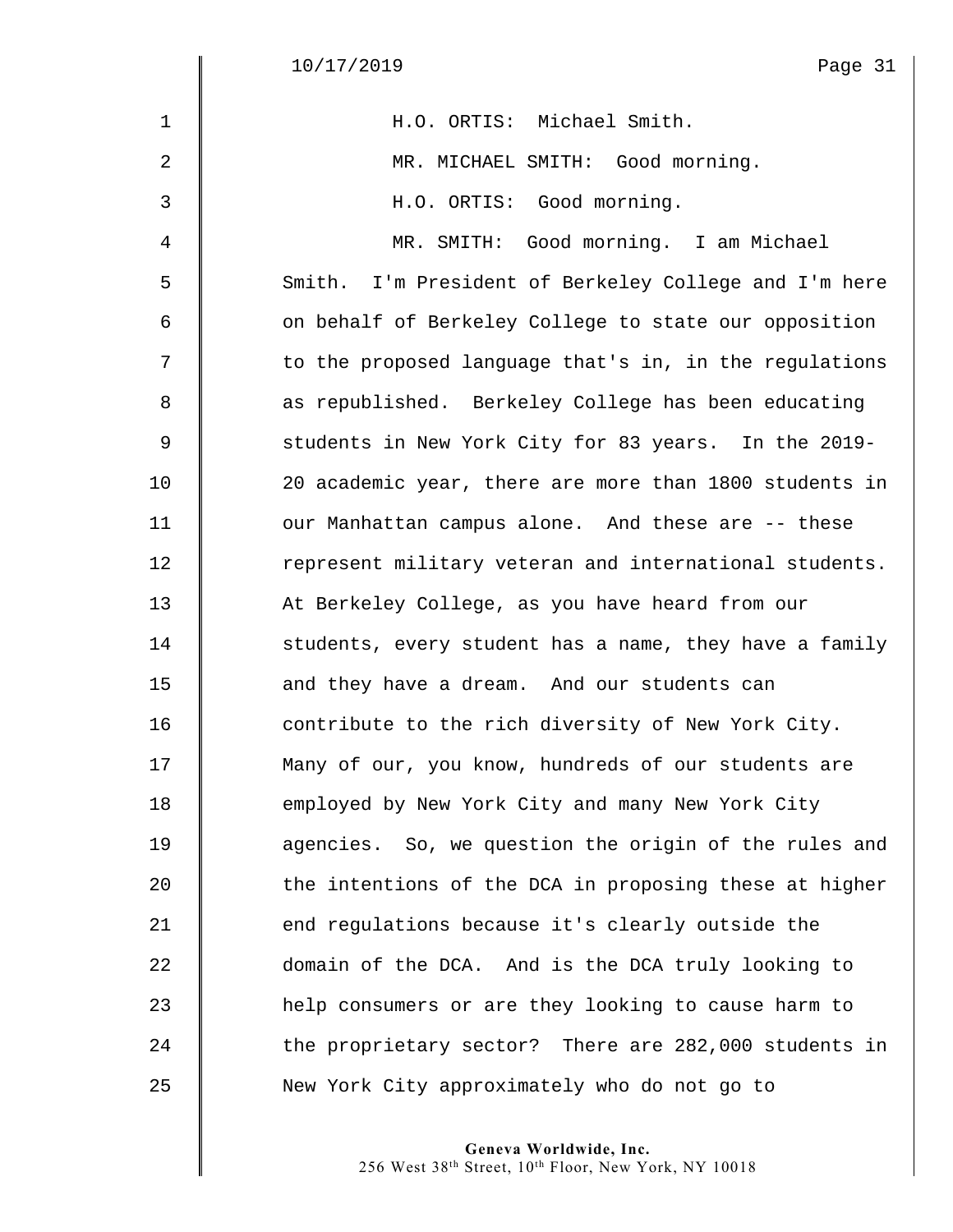| $\mathbf{1}$ | proprietary colleges. Don't they deserve the same       |
|--------------|---------------------------------------------------------|
| 2            | protections that you are saying that other students     |
| 3            | SUNY and CUNY students do the same things that<br>need? |
| 4            | we do. They conduct advertising. They inform            |
| 5            | students across. They, they talk about student          |
| 6            | outcomes. Why aren't those college students include     |
| 7            | in, in the protections that you are offering here? If   |
| 8            | you honestly want to protect those students, then       |
| 9            | that's what you really should be doing. By targeting    |
| 10           | a narrow subset of colleges that are already regulated  |
| 11           | in the same manner as all the public and independent    |
| 12           | private colleges, the DCA is exhibiting behavior that   |
| 13           | appears to be biased. Berkeley College is accredited    |
| 14           | by the same agencies and as other institutions of       |
| 15           | higher education in this region, the Middle States      |
| 16           | Commission on Higher Education. It's really             |
| 17           | disconcerting that this New York City agency is         |
| 18           | attempting to assert the regulatory authority of the    |
| 19           | US Department of Education, the New York State          |
| 20           | Department -- New York State Department of Education,   |
| 21           | the New York State regions and middle states. Is the    |
| 22           | DCA boldly stating that each of these organizations,    |
| 23           | the US DOE, the New York State Ed, the regions and      |
| 24           | middle states are incompetent to evaluate and regulate  |
| 25           | institutions because they regulate accredited           |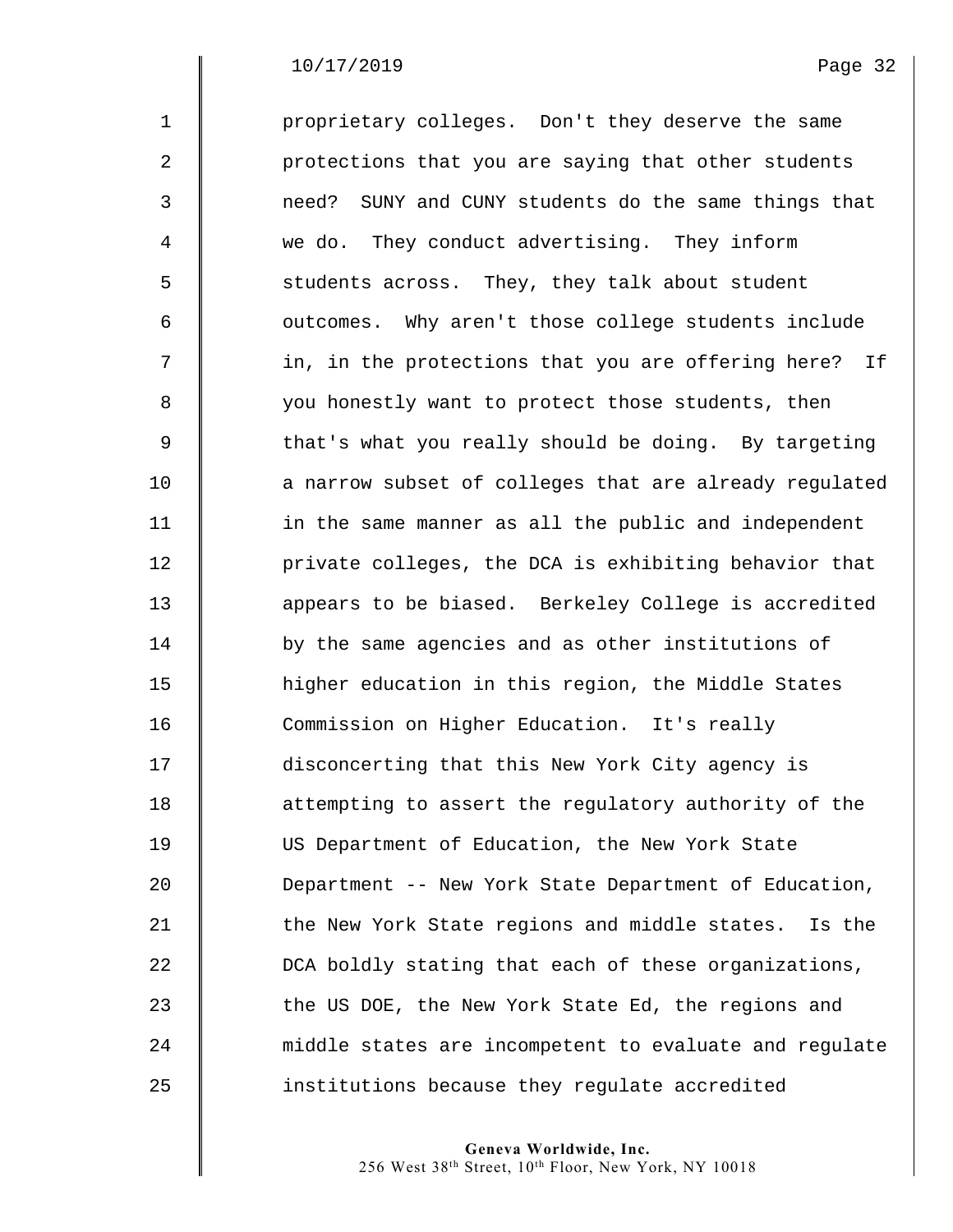| $\mathbf{1}$ | institutions in New York City, just the same as they   |
|--------------|--------------------------------------------------------|
| 2            | regu-, regulate us. The matrix that are being          |
| 3            | proposed here are not aligned with anything that's     |
| 4            | been proposed by the US Department of Education. This  |
| 5            | means, thousands of prospective students are going to  |
| 6            | be unable to make fair comparison of Berkeley and      |
| 7            | other proprietary institutions against other           |
| 8            | institutions that are out there. These matrix are not  |
| 9            | approved by the US Department of Education and you ask |
| 10           | any college president in New York City and they will   |
| 11           | tell you the same exact thing. Today, there was quote  |
| 12           | in a politico from the DCA Commissioner Salas and she  |
| 13           | said, "For us, any student con-, any student           |
| 14           | considering any school should be asking the same       |
| 15           | questions." So, I ask you, was Commissioner Salas      |
| 16           | misquoted or do these regulations look in              |
| 17           | contradiction to exactly what she said today in the    |
| 18           | paper? It's the -- if the DCA's intention is to        |
| 19           | protect all students, then protect all students.<br>We |
| 20           | again, as I did in our April meeting, we invite Mayor  |
| 21           | de Blasio, DCA Commissioner Salas, any members of the  |
| 22           | New York City Commission, counsel, agencies to come    |
| 23           | and visit Berkeley College or any other proprietary    |
| 24           | school. Our doors are open any time for you to come    |
| 25           | in and see --                                          |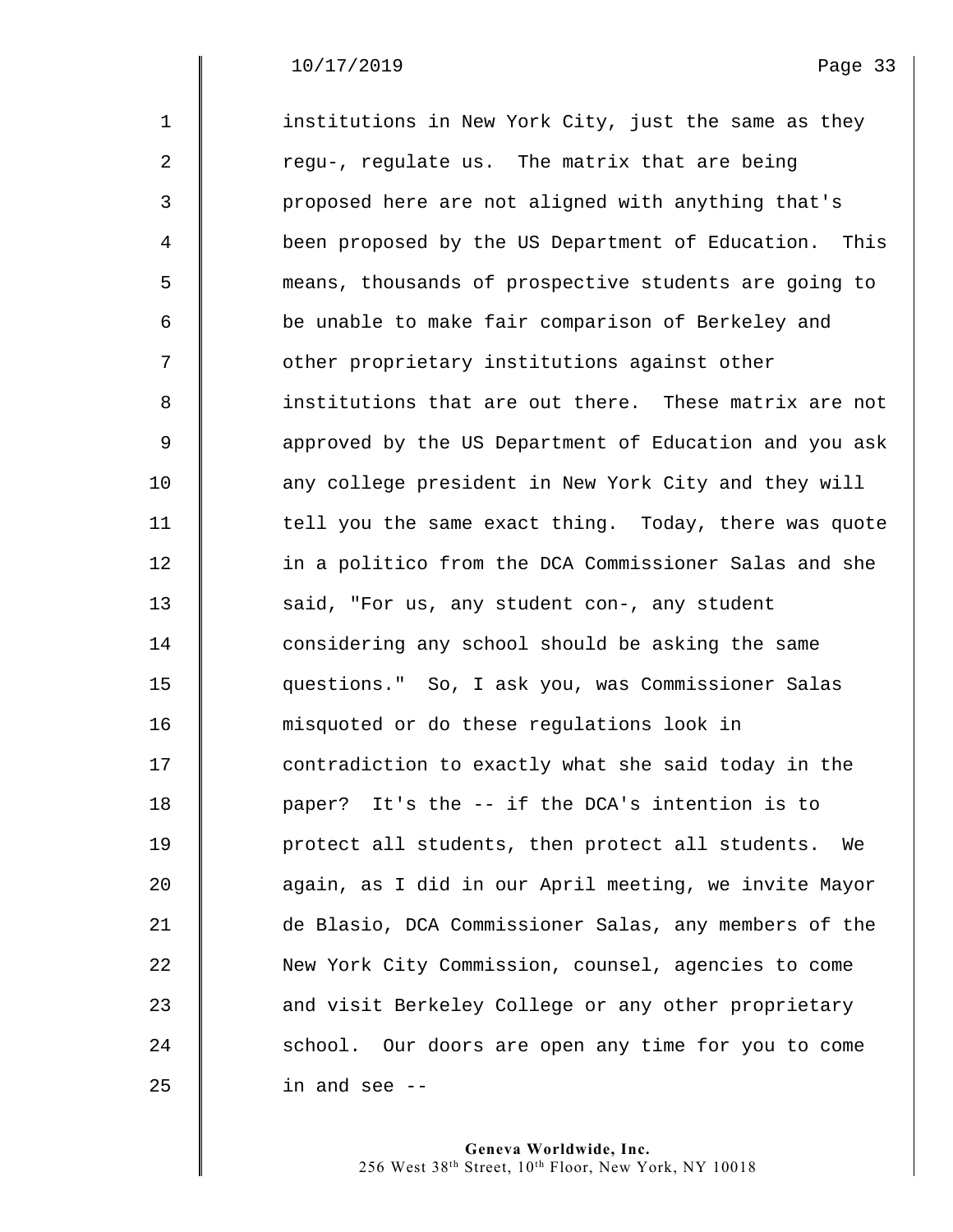$\parallel$ 

| $\mathbf{1}$ | H.O. ORTIS: It's time.                                 |
|--------------|--------------------------------------------------------|
| 2            | MR. SMITH: -- exactly who we are, who our              |
| 3            | students are and exactly what we do. Thank you very    |
| 4            | much for the opportunity.                              |
| 5            | H.O. ORTIS: Thank you. Daniyel Bingham.                |
| 6            | Are you, are you reading his letter into the record?   |
| 7            | MS. ANGELA HARRINGTON: Yes. I am going to              |
| 8            | $--$ I'm going to $--$                                 |
| $\mathsf 9$  | H.O. ORTIS: Can you just state your name               |
| 10           | for the record as well?                                |
| 11           | MS. HARRINGTON: Sure, sure.                            |
| 12           | H.O. ORTIS: Thank you.                                 |
| 13           | MS. HARRINGTON: Daniyel is in class right              |
| 14           | now and he asked me to read this for him. I'm Angela   |
| 15           | Harrington, Vice President of Communications and       |
| 16           | External Relations at Berkeley College. And this       |
| 17           | letter is from Daniyel Bingham. Daniyel says, he is    |
| 18           | an undergraduate student at Berkeley College, majoring |
| 19           | in Business Management. My career aspirations are to   |
| 20           | grow my small business into an organization that       |
| 21           | employs New Yorkers. I believe a college education is  |
| 22           | not a right as a US Citizen. It is a privilege and a   |
| 23           | student should have the freedom to choose which school |
| 24           | they attend without adverse effect, consequence or     |
| 25           | outside influence from local state and government      |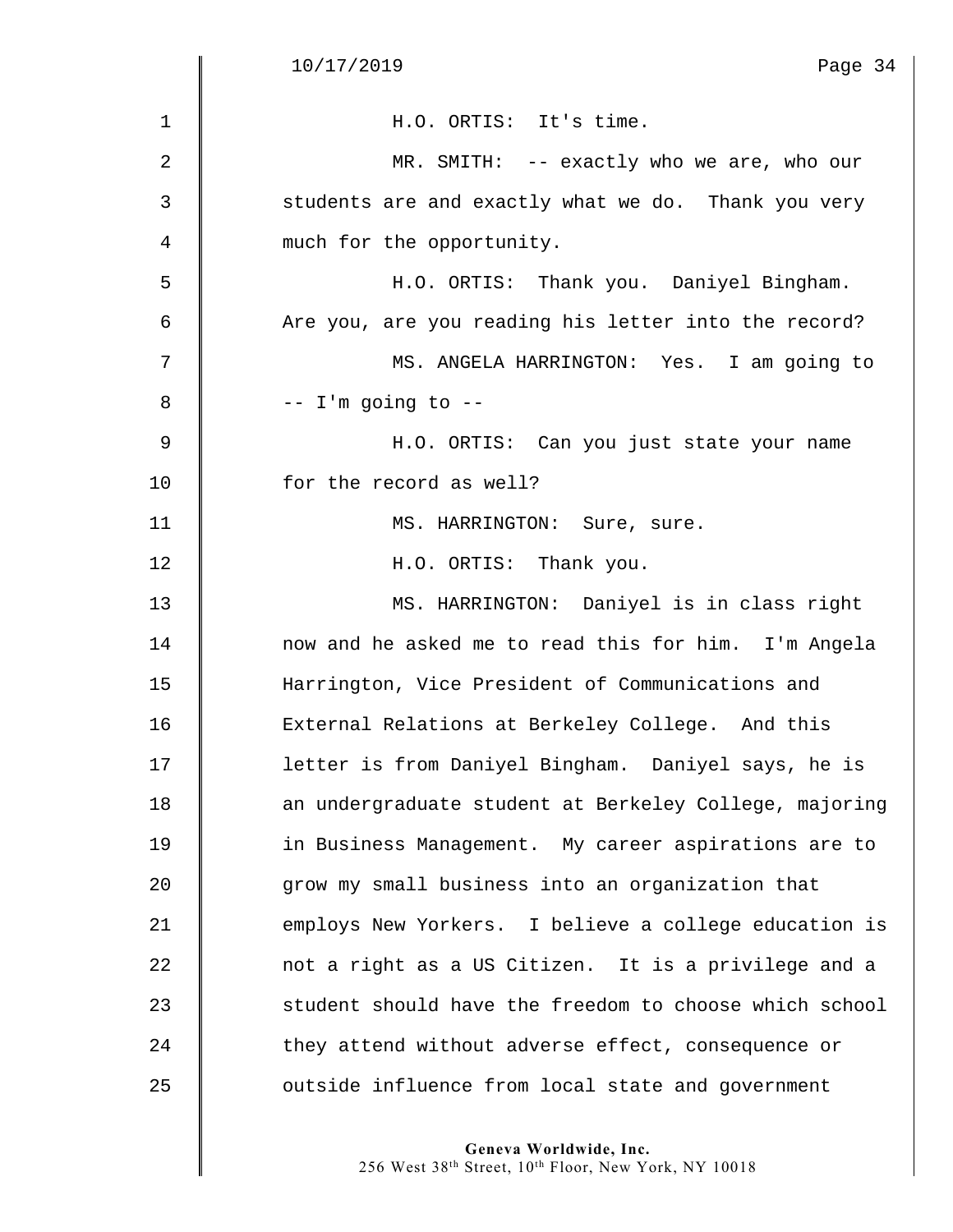1 Tegulation. Colleges are students' first opportunity 2 | in life to do their due diligence and visiting various 3  $\parallel$  college campuses to establish the ideal collegiate 4 institution and environment that supports their 5 Superstand and career endeavors. I chose Berkeley 6  $\parallel$  College because it places students' success at the 7  $\parallel$  forefront of their academic approach. The admissions 8 | counselor understood my needs as a veteran of war and 9  $\parallel$  ensured I made, I made use of the mental health 10 Support and counseling the school provides. This 11 behavior is not salesmanship. There were Berkeley 12 | school officials who sought out scholarships in ways 13 | to reduce my overall tuition. Berkeley has a 14 **Hemanistic approach that ensures its students are** 15  $\parallel$  taken care of in a manner that promotes prosperity and 16 **dec** achievement. This includes offering tutoring six days 17  $\parallel$  a week, professors with open door policies, career 18 **The Step S** readiness seminars and business attire and 19 professional style workshops. Berkeley College's 20 faculty does everything within their power to assist 21 your career and educational goals. In closing, one of 22 | the things I have learned from studying business 23 management at Berkeley College is that you can get 24 historical data to reflect or support any opinion. 25 Seemingly local and government officials have an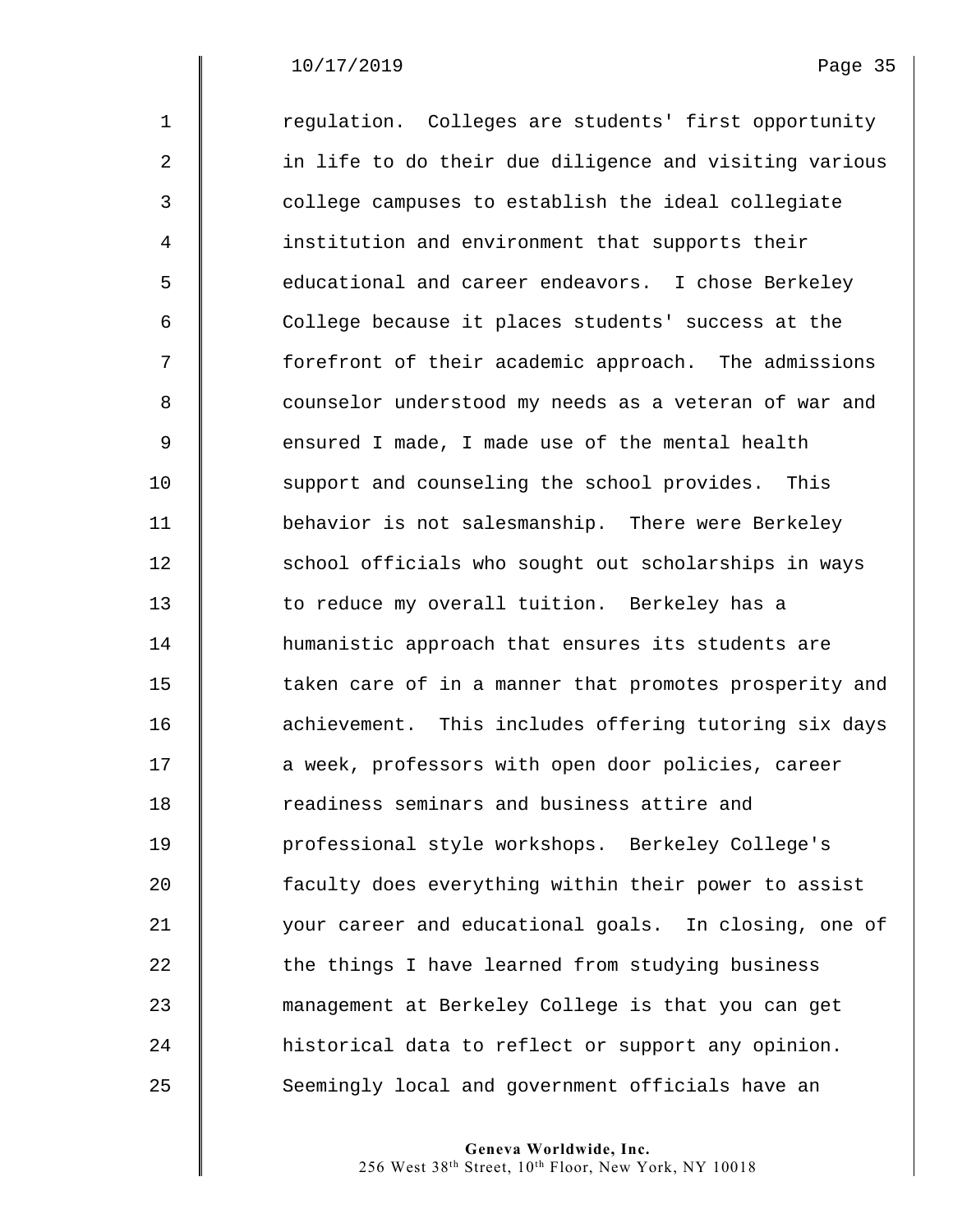| agenda that is not equitable to schools providing<br>quality education to students. However, schools like<br>Berkeley deserve equal treatment that applies to all<br>collegiate institutions in the City and State of New<br>York. Anything that persuades future students of<br>H.O. ORTIS: Thank you. Panagiota |
|-------------------------------------------------------------------------------------------------------------------------------------------------------------------------------------------------------------------------------------------------------------------------------------------------------------------|
|                                                                                                                                                                                                                                                                                                                   |
|                                                                                                                                                                                                                                                                                                                   |
|                                                                                                                                                                                                                                                                                                                   |
|                                                                                                                                                                                                                                                                                                                   |
|                                                                                                                                                                                                                                                                                                                   |
|                                                                                                                                                                                                                                                                                                                   |
|                                                                                                                                                                                                                                                                                                                   |
|                                                                                                                                                                                                                                                                                                                   |
| MS. HARRINGTON: Can you repeat that?                                                                                                                                                                                                                                                                              |
| H.O. ORTIS: I'm sorry if her appearance is                                                                                                                                                                                                                                                                        |
|                                                                                                                                                                                                                                                                                                                   |
| MS. HARRINGTON: Excuse me, Penny was not                                                                                                                                                                                                                                                                          |
| able to attend. She will submit a statement.                                                                                                                                                                                                                                                                      |
| H.O. ORTIS: Great. Thank you. Will                                                                                                                                                                                                                                                                                |
|                                                                                                                                                                                                                                                                                                                   |
| MR. WILL HERNANDEZ: Good morning,                                                                                                                                                                                                                                                                                 |
|                                                                                                                                                                                                                                                                                                                   |
|                                                                                                                                                                                                                                                                                                                   |
| MR. HERNANDEZ: Hello and thank you for                                                                                                                                                                                                                                                                            |
| letting me come here this morning to speak to you.<br>My                                                                                                                                                                                                                                                          |
| name is Will Hernandez. I am a proud army veteran.                                                                                                                                                                                                                                                                |
| And I am also a proud student of Monroe College. I                                                                                                                                                                                                                                                                |
| respectfully ask you to rethink this proposal. While                                                                                                                                                                                                                                                              |
|                                                                                                                                                                                                                                                                                                                   |
| I respect the intentions to protect students, this                                                                                                                                                                                                                                                                |
|                                                                                                                                                                                                                                                                                                                   |

**Geneva Worldwide, Inc.** 

256 West 38th Street, 10th Floor, New York, NY 10018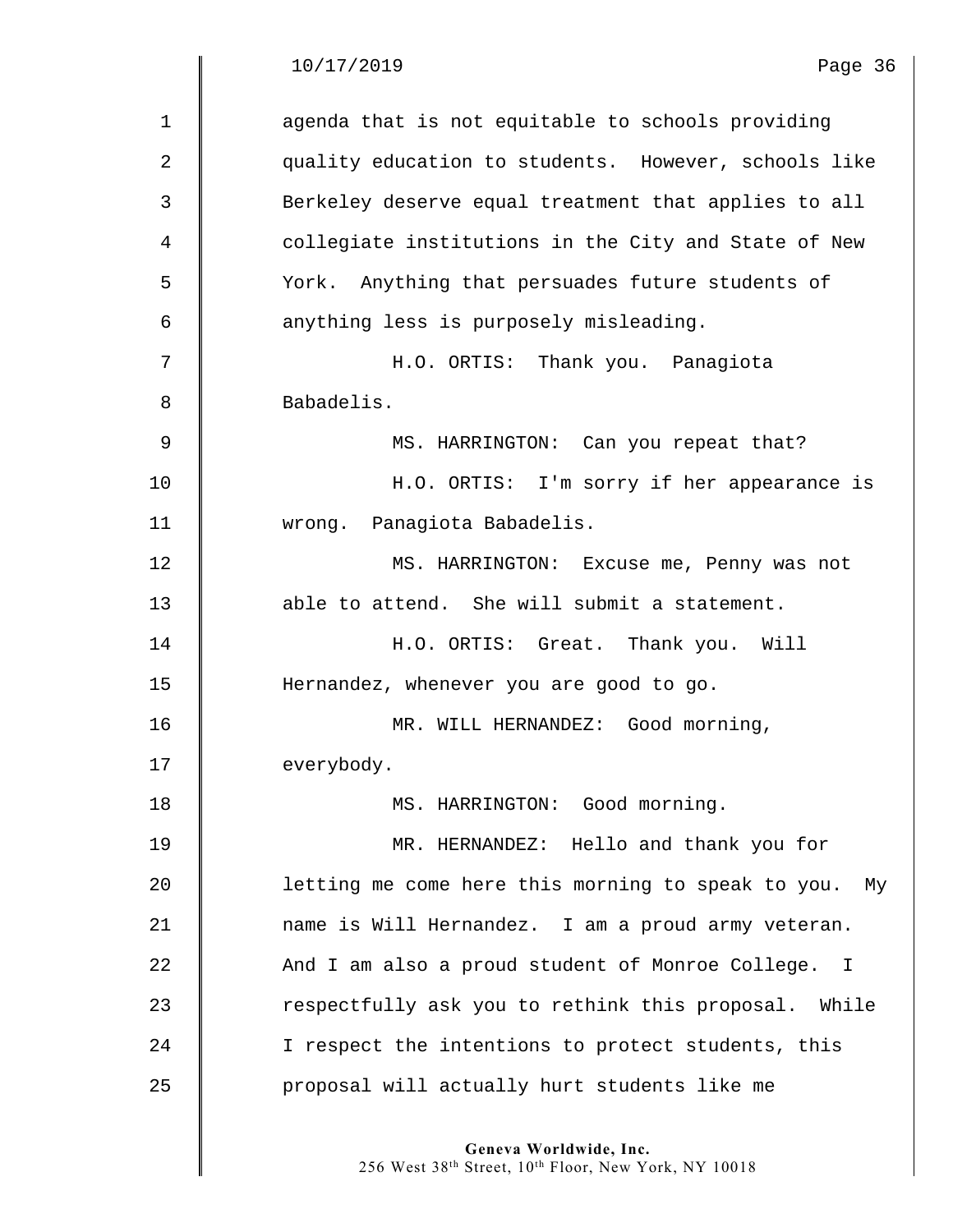| $\mathbf{1}$ | especially other veterans. My own college experience  |
|--------------|-------------------------------------------------------|
| 2            | will -- would explain why I say that. I served my     |
| 3            | country for 15 and half years. Following my honorable |
| 4            | discharge in 2012, I continue my public service in    |
| 5            | different avenues. I moved out west and became an, an |
| 6            | EMT and a paramedic. After a while, being a New       |
| 7            | Yorker, I missed New York and I returned back home.   |
| 8            | Looking for a new career opportunity, I started       |
| $\mathsf 9$  | looking at colleges around the New York, New Jersey   |
| 10           | area. I took my research really seriously and I did a |
| 11           | lot of comparison and I went to different campuses. I |
| 12           | visited a couple of local colleges, did not have a    |
| 13           | good experience. There seem to be no support and, and |
| 14           | no available support for veterans specifically, who   |
| 15           | tend to come with many questions. We veterans, most   |
| 16           | of us are really prepared. So, when we go places, we  |
| 17           | have a lot of paperwork and, and we always ask        |
| 18           | questions. Especially, when it comes to the GI Bill,  |
| 19           | it's a very complicated process. They did not help me |
| 20           | at all and they couldn't help me with my military     |
| 21           | experience and help me apply it towards degrees and   |
| 22           | credits. I next went to a private college, and after  |
| 23           | telling the advisor, a little bit about myself and my |
| 24           | desire for a career in IT, he gave me the best advice |
| 25           | I have ever received in a long time. He said, you     |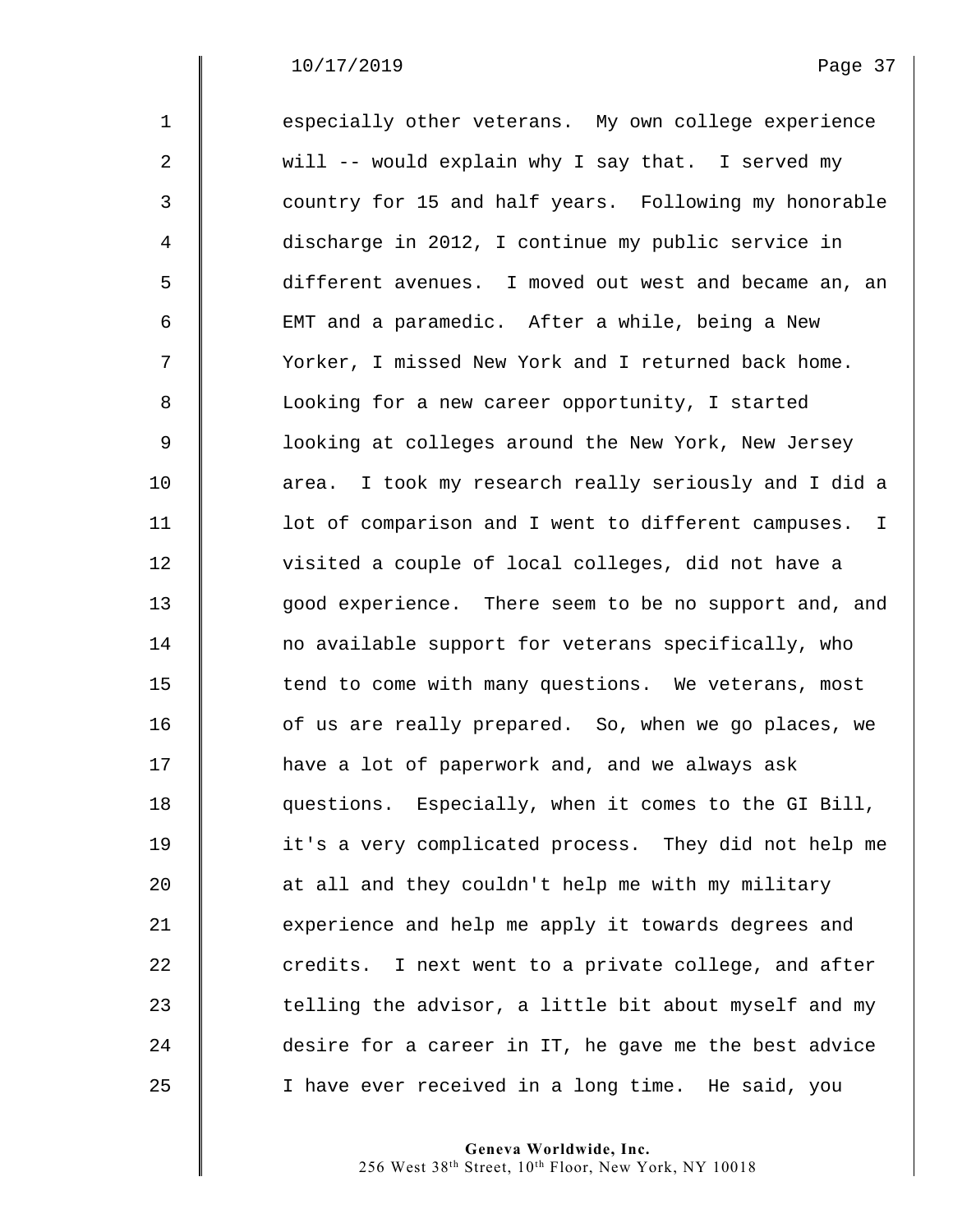| $\mathbf 1$    | should go to Monroe and that's what I did. From my     |
|----------------|--------------------------------------------------------|
| $\overline{a}$ | first visit at Monroe, I knew Monroe was a right       |
| 3              | college for me. I have one person who worked with me   |
| 4              | every step of the application process. They helped me  |
| 5              | figure out which degree program I was going to, they   |
| 6              | helped me figure out my GI Bill status, they helped me |
| 7              | figure out how to process my paperwork for my post     |
| 8              | 9/11 GI Bill also. When deadlines were approaching,    |
| $\mathsf 9$    | they were calling me and letting me know paperwork     |
| 10             | needs to fill out, paperwork needs to be submitted and |
| 11             | things like that. So, my experience with Monroe        |
| 12             | College has been nothing but amazing. They have my     |
| 13             | back, they believed in me. It would be insulting to    |
| 14             | call my admissions advisor a salesperson. And to be    |
| 15             | clear, I did my homework on Monroe before applying     |
| 16             | anywhere else. And I did my homework on all the other  |
| 17             | colleges. I looked at the support for veteran          |
| 18             | programs and I looked at the graduation rates. I was   |
| 19             | able to compare Monroe College to other colleges. By   |
| 20             | forcing to publish a graduation rate different from    |
| 21             | the Bronx, from other Bronx colleges, you make it      |
| 22             | impossible to do so. I sit before you as a student     |
| 23             | veteran and the president of the Student Veteran       |
| 24             | Association at Monroe College. There are 238 of us     |
| 25             | and with one voice --                                  |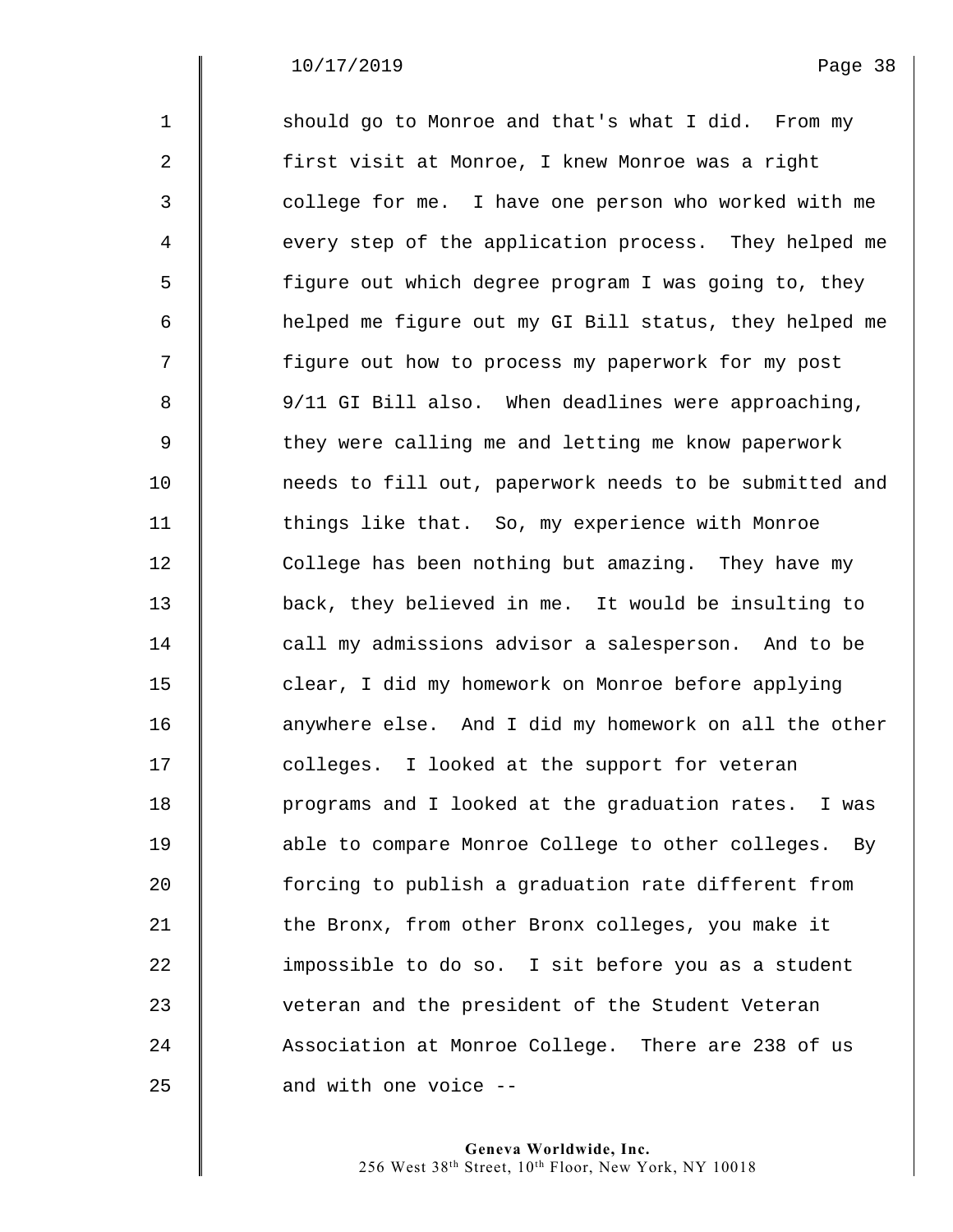$\parallel$ 

| aae |  |  |
|-----|--|--|

| H.O. ORTIS: That's time, sir.                          |
|--------------------------------------------------------|
| MR. HERNANDEZ: -- we ask you to reconsider             |
| this proposal. Thank you.                              |
| H.O. ORTIS: Thank you for your comments.               |
| Folks, again, you got to make sure that phones are on  |
| vibrate or turned off please. David Cohen.             |
| MR. DAVID COHEN: Thank you.                            |
| H.O. ORTIS: No problem.                                |
| MR. COHEN: Thank you for the opportunity to            |
| provide testimony on behalf of the Association of      |
| Proprietary Colleges. My name is David Cohen and I am  |
| the APC Board of Trustees Chair and the President of   |
| Five Towns College. Like many APC schools, Five Towns  |
| is a family owned institution which has been proudly   |
| educating New Yorkers for decades. APC represents 12   |
| degree granting proprietary colleges, six of which are |
| located in New York City. Every member of APC is       |
| fully committed to educational excellence, access and  |
| affordability. It may come as a surprise that some of  |
| our member colleges are in fact proprietary.<br>The    |
| reason why is that because here in New York, unlike    |
| every other state and union, proprietary colleges are  |
| regulated as educational institutions and not as       |
| businesses. And thus, these schools are subject to     |
| the same standards as every other degree granting      |
|                                                        |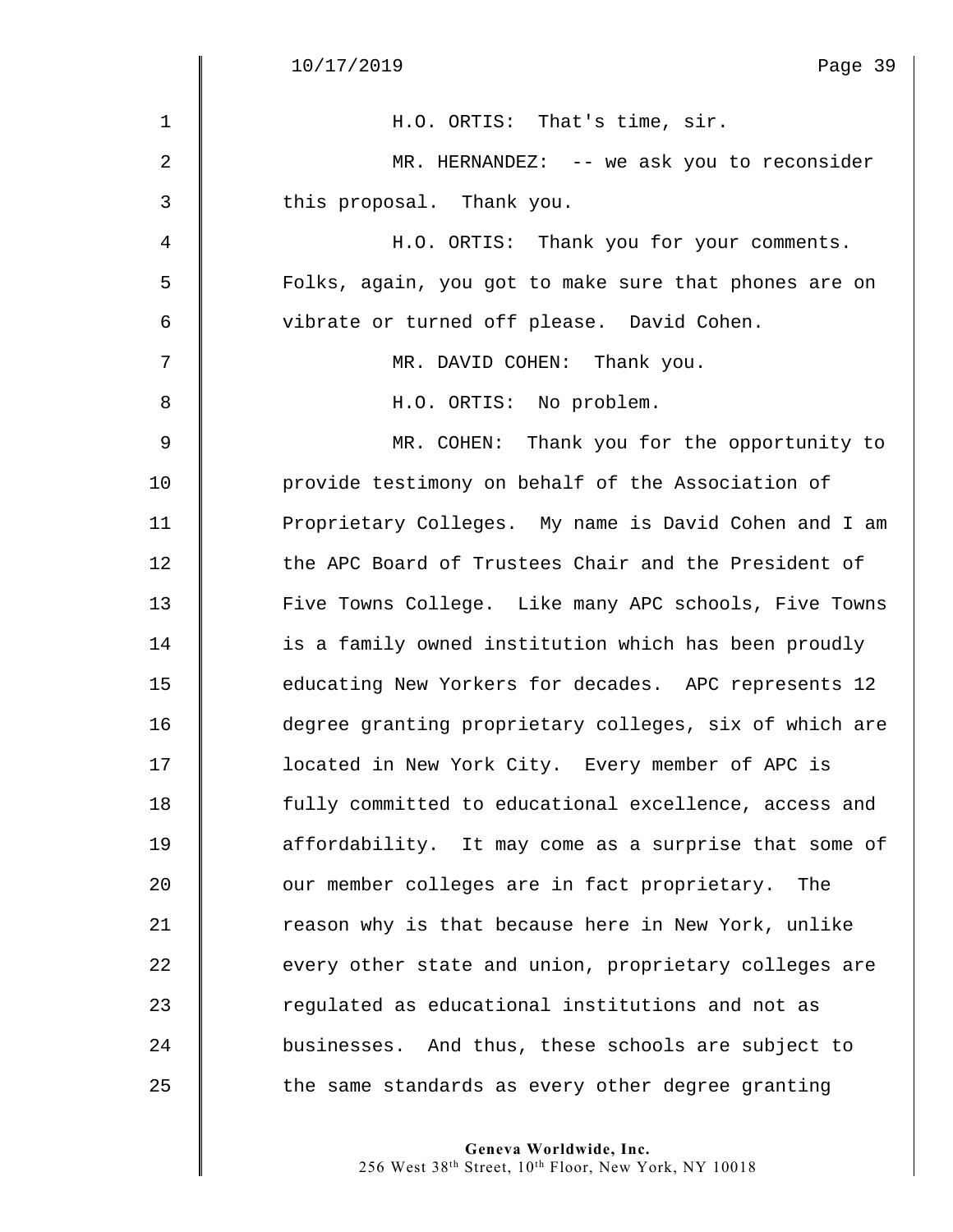| $\mathbf{1}$   | college including SUNY, CUNY and NYU for example. New  |
|----------------|--------------------------------------------------------|
| $\overline{2}$ | York is unique in this way. And it is the principle    |
| 3              | reason why our Board of Regions is the only board in   |
| 4              | all of the 50 states to be recognized by the US DOE as |
| 5              | a regional accrediting agency, the only one. This      |
| 6              | means that in order to grant the degree in New York,   |
| 7              | every program offered by an APC college must be        |
| 8              | approved by NYSED and no degree granting school,       |
| $\mathsf 9$    | proprietary or otherwise may legally operate here      |
| 10             | without meeting the region's rigorous rules and        |
| 11             | regulations. Unfortunately, APC is here again today    |
| 12             | because the proposed rules have New York's degree      |
| 13             | granting colleges seriously confused with proprietary  |
| 14             | institutions that operate in other states or with      |
| 15             | those operating here illegally. The illegal            |
| 16             | operations are a problem. For this reason, the New     |
| 17             | York Attorney General has entered into numerous        |
| 18             | actions and settlements with illegal operators. We     |
| 19             | support those actions. Those illegal schools do prey   |
| 20             | upon schools but they are not New York's regulated     |
| 21             | proprietary colleges which are already accountable to  |
| 22             | NYSED and the Attorney General's office. The reality   |
| 23             | is the proposed rules will only hurt quality schools   |
| 24             | by requiring that they publish information about       |
| 25             | graduation and job placement rates that cannot be      |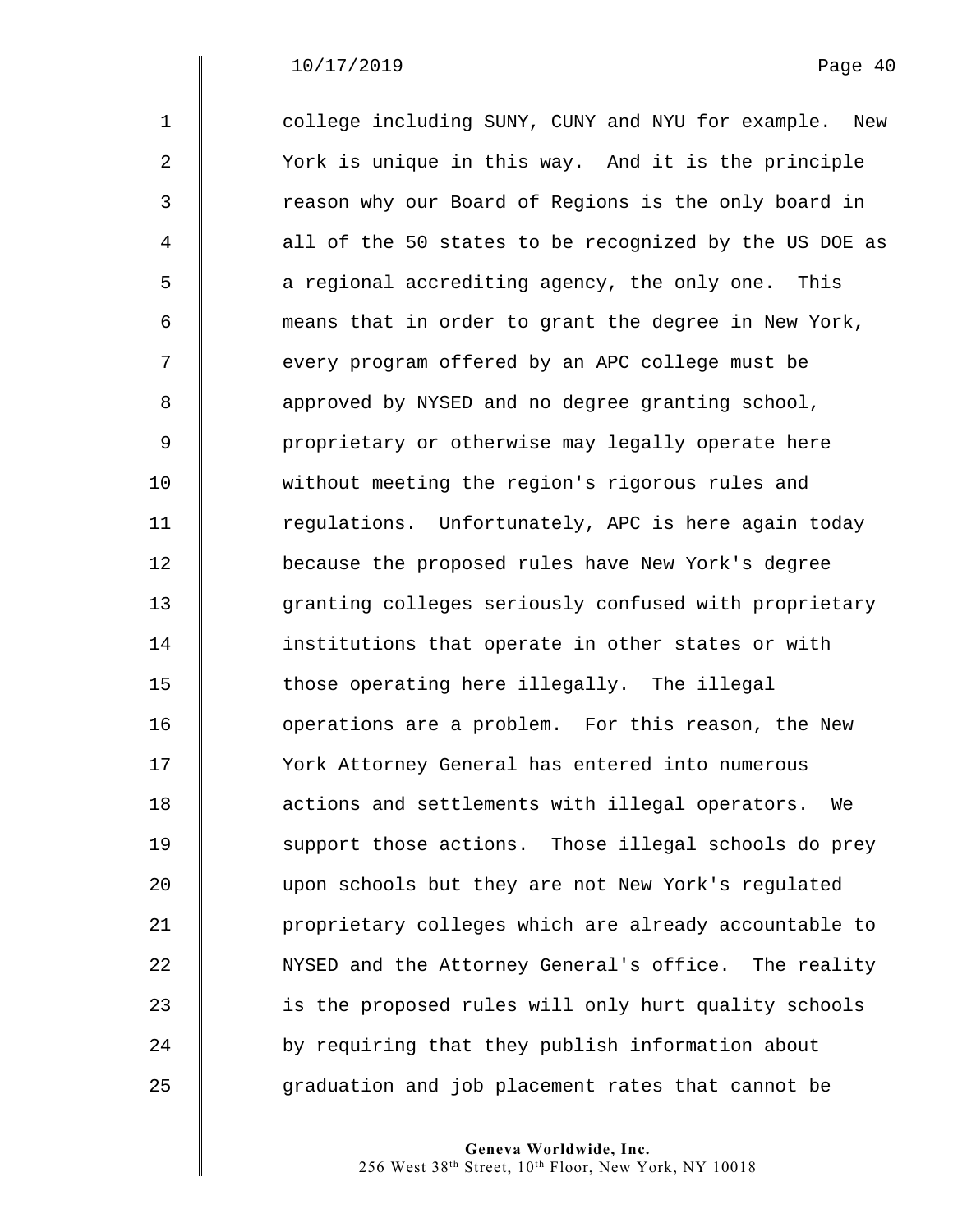#### $10/17/2019$

 $\parallel$ 

| $\sigma$<br>≏ |  |
|---------------|--|
| ۰             |  |

| $\mathbf{1}$ | compared with any other college or university in the   |
|--------------|--------------------------------------------------------|
| 2            | City of New York. This is because the date points,     |
| 3            | the rules mandate are inconsistent with our higher     |
| 4            | education data is actually collected and reported by   |
| 5            | both the New York State Education Department and the   |
| 6            | United States Department of Education. And also,       |
| 7            | because the rules would not require all degree         |
| 8            | granting schools to make the same disclosures for      |
| $\mathsf 9$  | students to actually compare. Thus, the data is        |
| 10           | misleading to the exact students the DCA rules seek to |
| 11           | protect. We also respectfully submit --                |
| 12           | H.O. ORTIS: It's time.                                 |
| 13           | MR. COHEN: -- the regulation of higher                 |
| 14           | education is a sole providence of the New York State   |
| 15           | Education Department. Thank you.                       |
| 16           | H.O. ORTIS: Thank you. Thank you. Mark                 |
| 17           | San Marino?                                            |
| 18           | MR. MARK D. SAN MARINO: Good morning and               |
| 19           | thank you for the opportunity to provide comment on    |
| 20           | DCWP's proposed rules to prohibit deceptive trade      |
| 21           | practices. My name is Mark San Marino, Director of     |
| 22           | Government Relations at Divine [phonetic] College of   |
| 23           | New York. Divine is a degree granting higher           |
| 24           | education institution with over 1400 students and 7000 |
| 25           | alumni in New York. Founded in 1931, Divine has        |

**Geneva Worldwide, Inc.** 

256 West 38th Street, 10th Floor, New York, NY 10018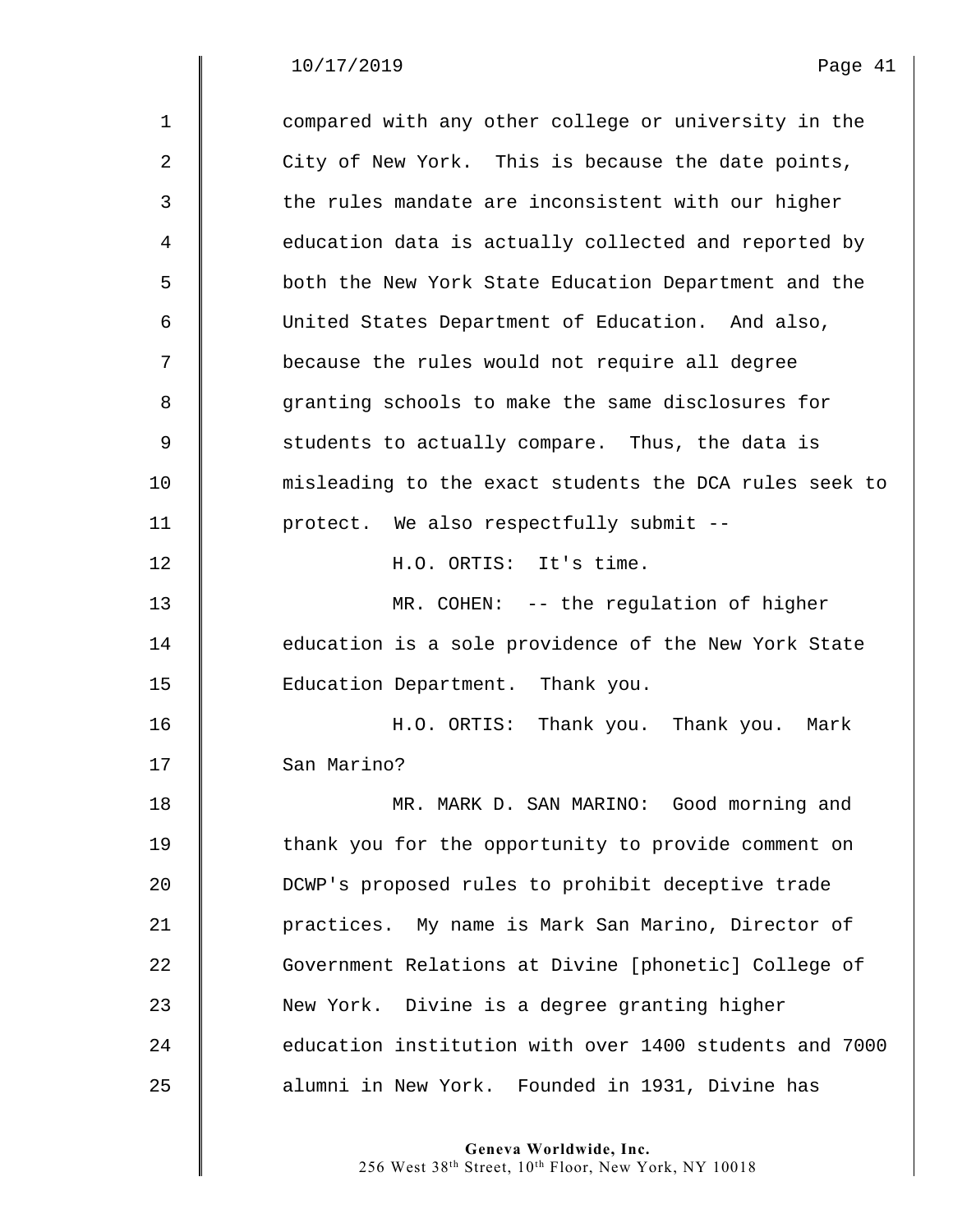| $\mathbf{1}$ | permission to operate its academic programs from the   |
|--------------|--------------------------------------------------------|
| 2            | Board of Regions. It's registered with the State       |
| 3            | Education Department and regulated by the New York     |
| 4            | State Higher Educational Services Corporation. Divine  |
| 5            | is originally accredited by the Higher Learning        |
| 6            | Commission, HLC and regulated by the US Department of  |
| 7            | Education. Divine College of New York supports         |
| 8            | efforts to protect students from deceptive trade       |
| 9            | practices. In 2016, Divine took a leadership role in   |
| 10           | this effort by voluntarily adopting accountability     |
| 11           | standards which we refer to collectively as our        |
| 12           | student commitments. One of our commitments is called  |
| 13           | Form Students Choice. We provide all perspective       |
| 14           | students with a disclosure containing key information  |
| 15           | about program performance such as total cost and       |
| 16           | completion rights. The second draft of DCWP's          |
| 17           | proposed rule is an improvement over the initial       |
| 18           | version but still needs significant refinements. For   |
| 19           | example, the revised proposed rule does not protect    |
| 20           | all students in New York City since it would not apply |
| 21           | to public institutions, private non-profit             |
| 22           | institutions nor institutions that fail to register    |
| 23           | with the State Education Department. In addition,      |
| 24           | many components of the proposed rules are duplicative  |
| 25           | of existing Federal and State requirements.<br>For     |

**Geneva Worldwide, Inc.** 

256 West 38th Street, 10th Floor, New York, NY 10018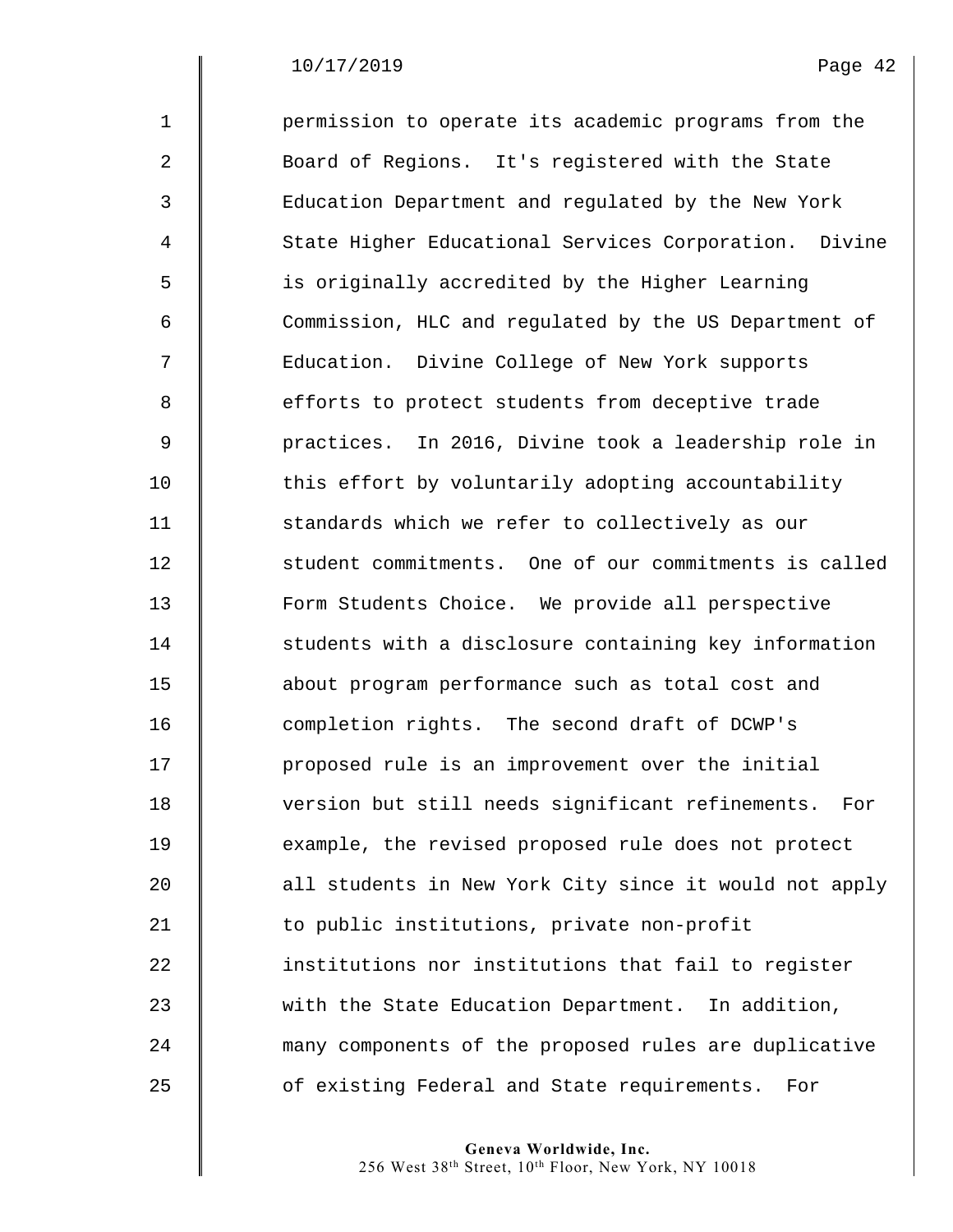| $\mathbf 1$ | example, the New York State Department of Financial   |
|-------------|-------------------------------------------------------|
| 2           | Services currently requires all New York institutions |
| 3           | of higher education to disclose graduation rate,      |
| 4           | median borrowing and loan default rate. Many of these |
| 5           | items are duplicated in the revised proposed rule but |
| 6           | with different definitions. The similar but different |
| 7           | data will confuse rather than inform consumers.<br>If |
| 8           | DCWP wishes to enumerate specific disclosure          |
| $\mathsf 9$ | requirements so that it may levy fines for non-       |
| 10          | compliance, the disclosure should be based on         |
| 11          | established definitions and best practices. Our wri-, |
| 12          | our written comments detail specific recommendations  |
| 13          | for ensuring the final rule achieved this. We would   |
| 14          | also like to acknowledge that there are many          |
| 15          | provisions we support without qualification, such as  |
| 16          | prohibiting false representation of student outcomes  |
| 17          | or the nature of the an academic program. However, it |
| 18          | is regrettable that the proposed rule applies only to |
| 19          | a small subset of institutions. All schools should be |
| 20          | expected to operate with the highest standards of     |
| 21          | conduct. Recent events like the college admission     |
| 22          | scandal, sudden closure of struggling institutions,   |
| 23          | athletic academic fraud and sexual abuse illustrate   |
| 24          | the importance of strong oversight and transparency   |
| 25          | for all. Once again, we thank you for the opportunity |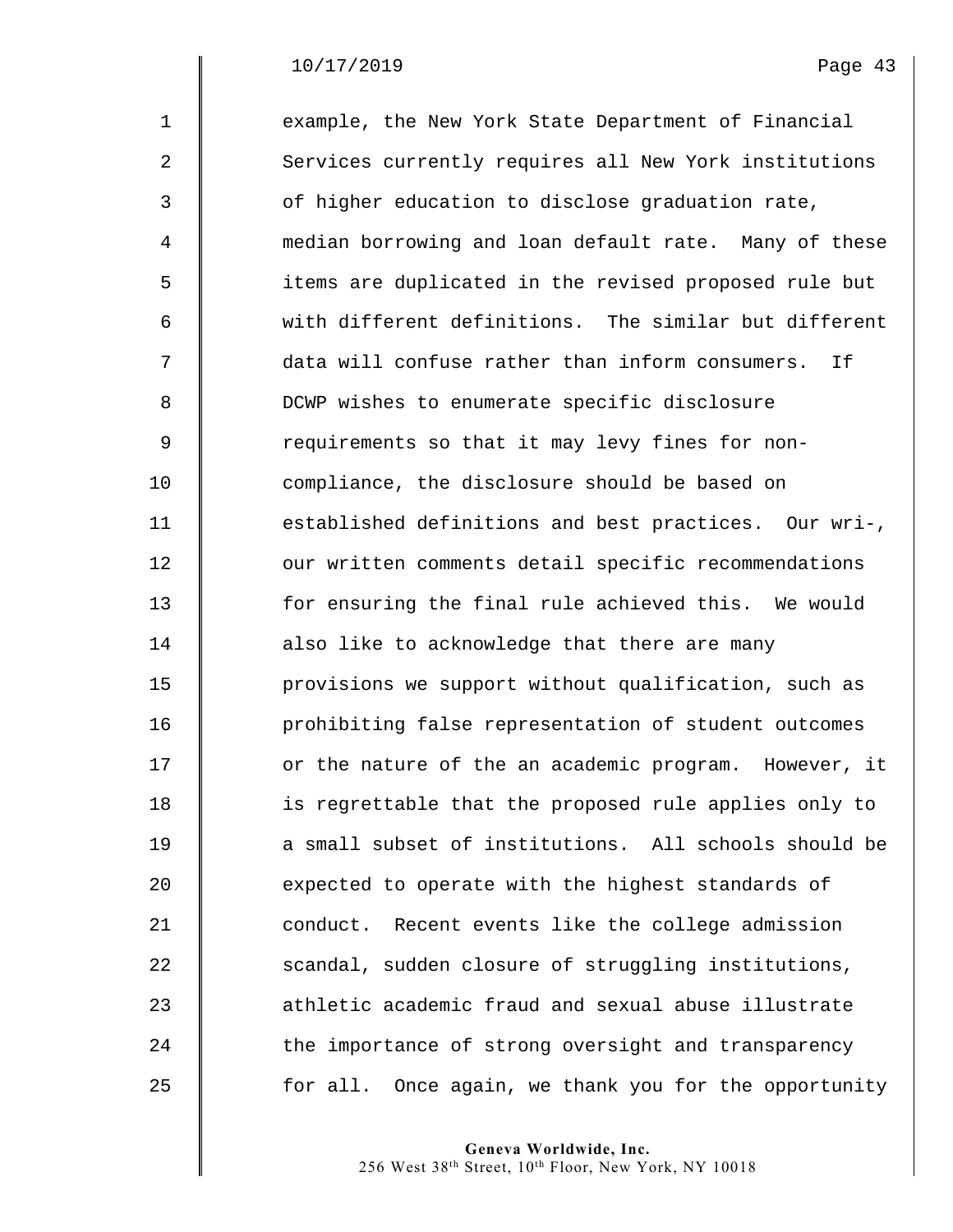$\parallel$ ∥

| $\mathbf{1}$   | to testify today. We look forward to working with               |
|----------------|-----------------------------------------------------------------|
| 2              | DCWP to ensure the final rule compliments rather than           |
| 3              | conflicts with the existing regulations and protects            |
| 4              | all New York City students. Thank you.                          |
| 5              | H.O. ORTIS: Thank you. Adam Karriem.                            |
| 6              | MR. ADAM KARRIEM: Thank you. How are you                        |
| 7              | doing? My name is Adam Karriem. Little about me, I              |
| 8              | am the fourteenth child of 16 children. I am the                |
| $\overline{9}$ | first generation graduate in my family. So, that was            |
| 10             | a -- that's a big family but, but what I would like to          |
| 11             | say about Berkeley College is ever since the first day          |
| 12             | I went through the doors, everything was welcoming.             |
| 13             | There were no deceptive tactics to get me in there. I           |
| 14             | have been in classrooms the way I had as much as help           |
| 15             | as I needed. There were so many different activities            |
| 16             | I can be involved in to make me feel like I was, I was          |
| 17             | wanted there. Berkeley College has made me into a               |
| 18             | leader I am today. I am currently the President of              |
| 19             | the National Society of Leadership and Success.<br>$\mathbf{I}$ |
| 20             | have been in many programs where I've helped others do          |
| 21             | what they have to do, to get the motivation that they           |
| 22             | need to graduate. I have met with professors that               |
| 23             | they care generally about their students. They help             |
| 24             | them to take a tutor and if they didn't understand              |
| 25             | something, they would elaborate more. The classrooms            |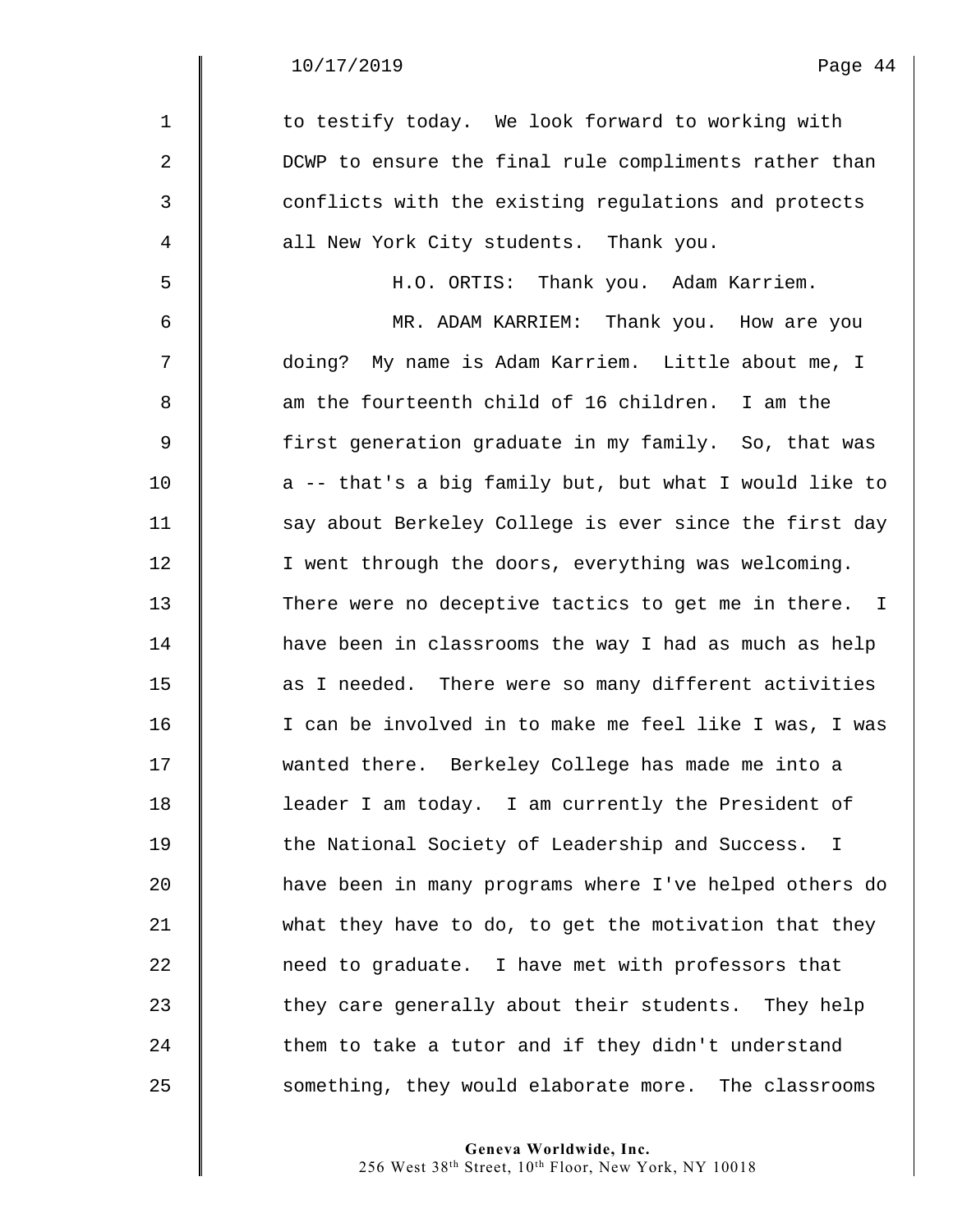| $\mathbf{1}$ | were not big and suffocated with students. So, you     |
|--------------|--------------------------------------------------------|
| 2            | didn't feel like you were not being able to learn      |
| 3            | anything. I graduated the first time with Associates   |
| 4            | and Information Technology because how -- of how much  |
| 5            | Berkeley meant to me and how great they were to me, I  |
| 6            | continue going. They give me the inspiration to move   |
| 7            | forward and do more. I then obtained my Bachelor's in  |
| 8            | Business Administration and I love the school so much  |
| $\mathsf 9$  | because it was so great to me and I felt that I could  |
| 10           | help others by being a presence. I am currently        |
| 11           | enrolled in the MBA program and that, that has been a  |
| 12           | wonder for me. There is so much, there is so much      |
| 13           | that I have learnt. There is so many skills and tools  |
| 14           | that I have got while being in Berkeley that helped me |
| 15           | transition outside into the business world. I can      |
| 16           | actually apply these things for different fields of    |
| 17           | work that I would like to be in or I could venture     |
| 18           | into and it has been such a success. What I really     |
| 19           | feel that is, if you want to apply laws to Berkeley,   |
| 20           | you need to apply that to everyone because in the same |
| 21           | breath I have friends and I have families that went to |
| 22           | CUNY schools that have not succeeded. They have felt   |
| 23           | like the classrooms were not for them. It was over     |
| 24           | capacitated. It was -- no one showing them how to go   |
| 25           | about getting certain things and they had that.<br>And |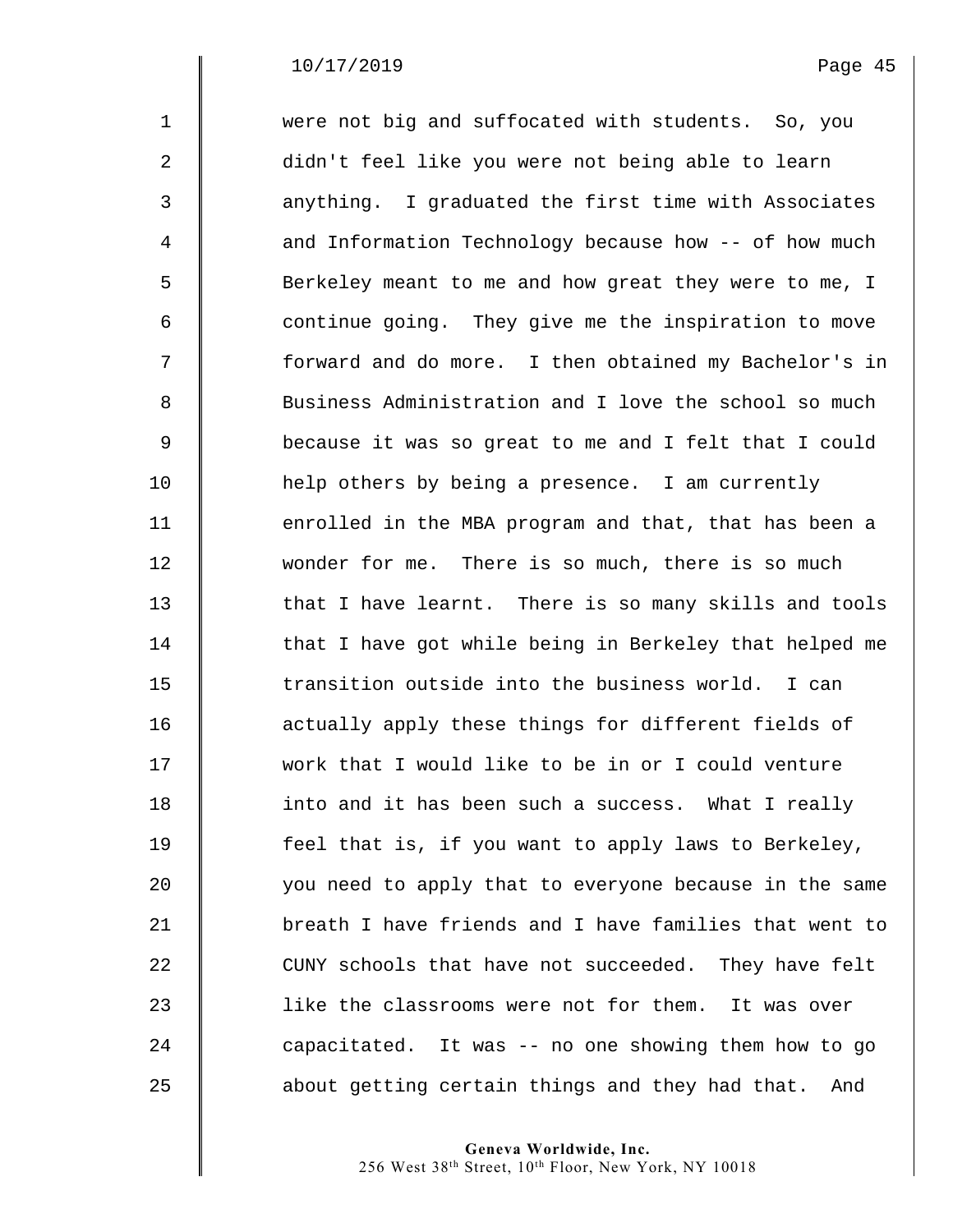| $\mathbf{1}$ | they are, they are fear -- they fear to come back but |
|--------------|-------------------------------------------------------|
| 2            | because I have done so much and I have -- I came a    |
| 3            | long way from having a big family, having no support  |
| 4            | to coming somewhere with the support from Berkeley    |
| 5            | College, I have become a role model to myself, my     |
| 6            | daughter and others and I pushed them forward all the |
| 7            | time. And I suggest that, like I said, like I stated  |
| 8            | before, if you want to make laws, do it around the    |
| 9            | board. Don't just have laws specifying one group or   |
| 10           | individuals or one institute because now, you're      |
| 11           | stopping other people from succeeding and becoming    |
| 12           | great people. I've met great people that didn't know  |
| 13           | where they would be at if it wasn't for Berkeley      |
| 14           | College. And they put -- and they pushed forward.     |
| 15           | They have great careers. Currently right now, I'm a   |
| 16           | case manager, I love the job. I love helping people   |
| 17           | because Berkeley College gave me the tools to help    |
| 18           | others. Thank you.                                    |
| 19           | H.O. ORTIS: Thank you for your testimony,             |
| 20           | Mr. Karriem. Folks, again, please if you can be       |
| 21           | respectful of your fellow folks that are testifying   |
| 22           | here. Let's turn off the cell phones or put them on   |
| 23           | vibrate. Andrew Lopez.                                |
| 24           | MR. ANDREW LOPEZ: Alright. Hi, my name is             |
| 25           | Andrew Lopez. I am a 2015 Bachelor graduate of        |
|              |                                                       |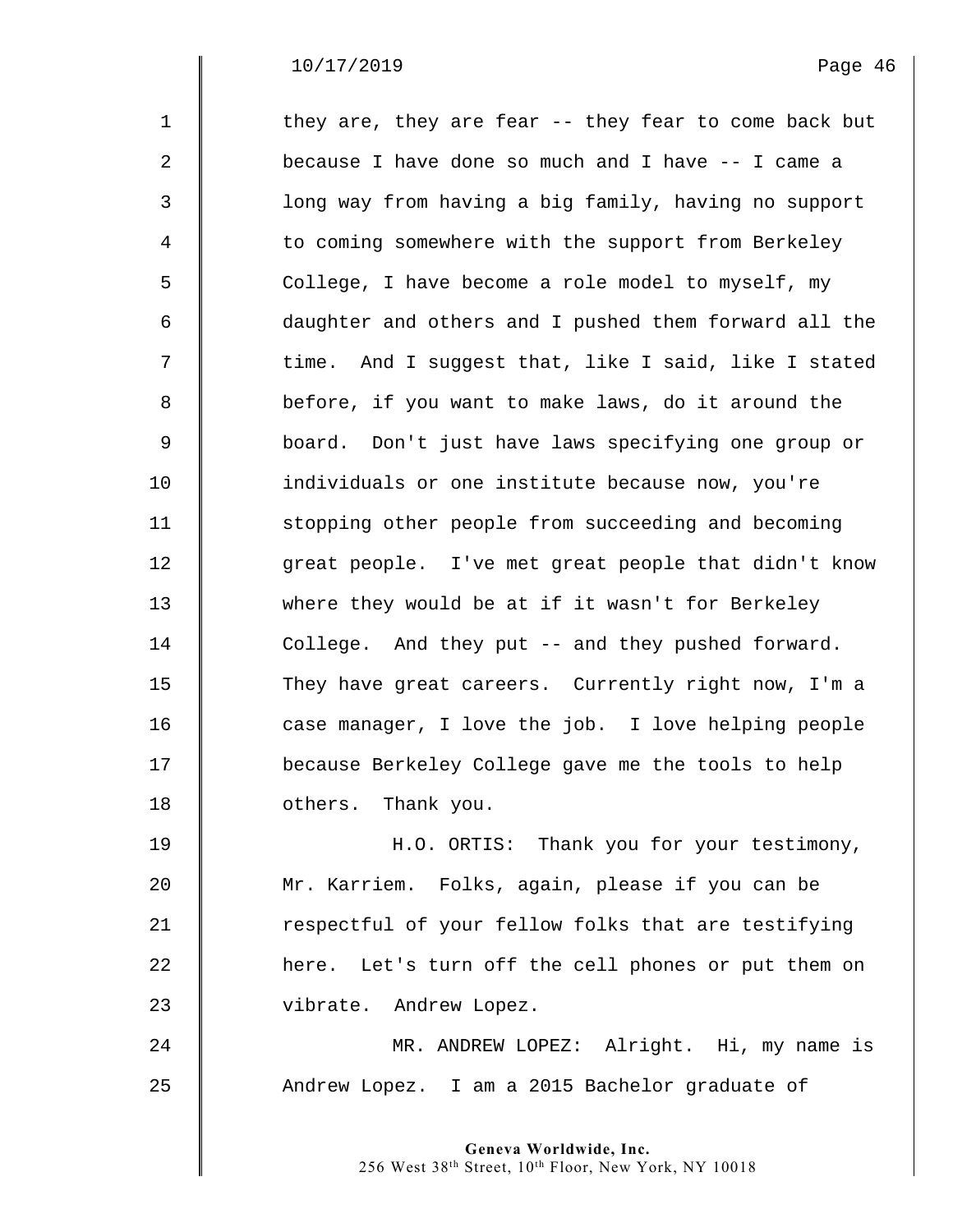| $\mathbf{1}$   | Berkeley College. And I was one of those students who  |
|----------------|--------------------------------------------------------|
| $\overline{a}$ | was lied to. I, I walked straight through the door     |
| 3              | and somebody told me you know what, you can do         |
| 4              | anything that's possible and I was like I don't        |
| 5              | believe that, that's a lie. So, later on, throughout   |
| 6              | my career, you know, I mentored over 45 students. I    |
| 7              | show up to every graduation every year to make sure    |
| 8              | that those students graduate and walk across that      |
| $\mathsf 9$    | stage. They didn't tell me that on the first day they  |
| 10             | lied to me. They also lied to me when they told me     |
| 11             | that you know what, you are going to meet people who   |
| 12             | are going to help you in your business career. I am    |
| 13             | now owner of two companies. I started one of those     |
| 14             | companies while I was in Berkeley College. They lied   |
| 15             | to me about that too. They didn't tell that -- they    |
| 16             | didn't put that in brochure. They also lied to me      |
| 17             | when they didn't tell me that you know what, there are |
| 18             | going to be people there who are going to help me      |
| 19             | graduate. One of those persons is Ms. Dallas Reid      |
| 20             | that's sitting back there. They lied to me. They       |
| 21             | didn't tell me any of this stuff in the brochure. It   |
| 22             | wasn't there that they were going to open my eyes to   |
| 23             | opportunity that was going to help people get out of   |
| 24             | the ghetto. None of that is in the brochure.<br>I've   |
| 25             | seen single mothers struggle to raise their children,  |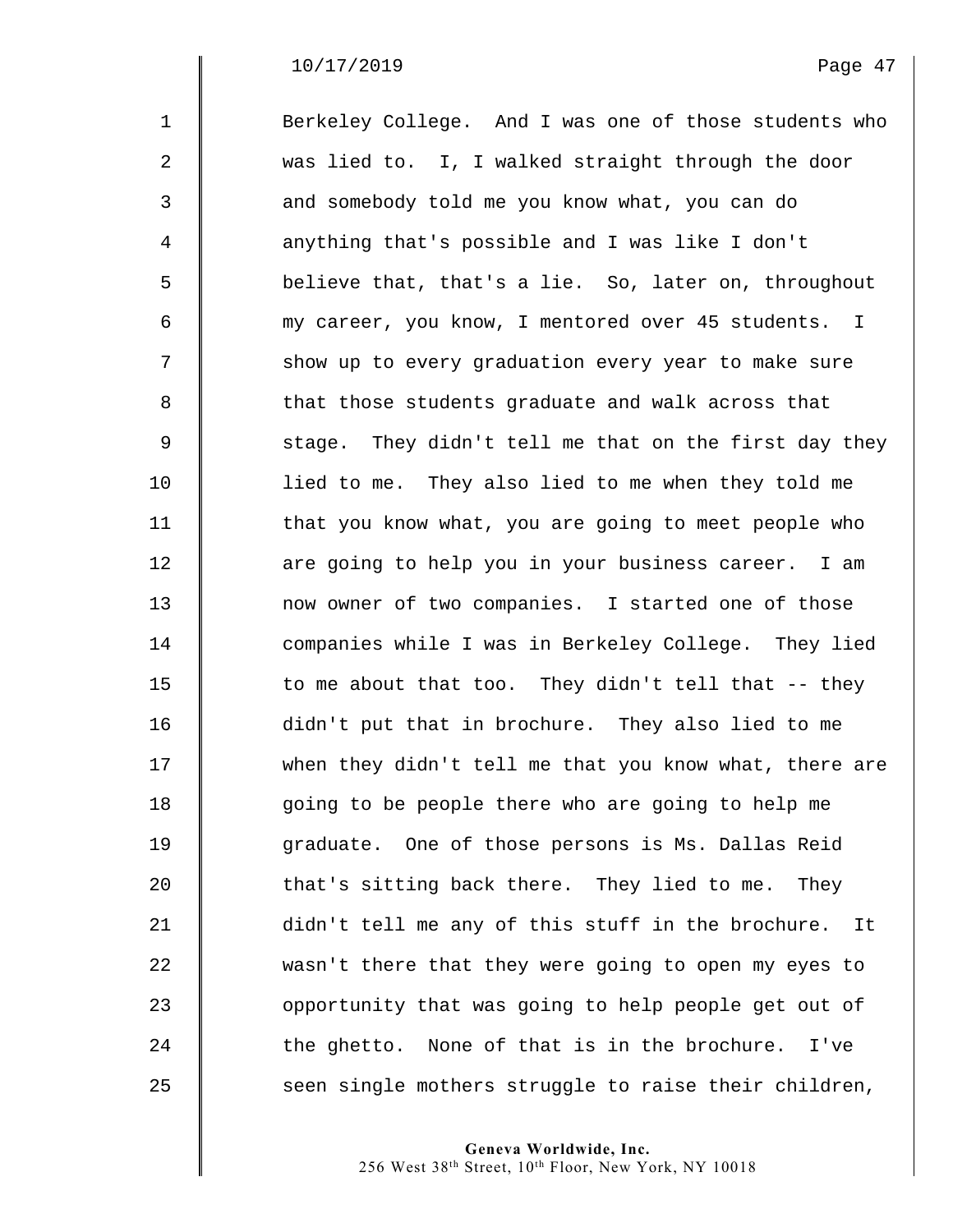| $\mathbf{1}$   | graduate from Berkeley College and go and do great      |
|----------------|---------------------------------------------------------|
| $\overline{a}$ | things. I mentor a person currently who is a gang       |
| 3              | banger who is now getting a Master's degree because of  |
| 4              | Berkeley College. None of that is in the brochure. I    |
| 5              | was lied to. I'm sorry that I was lied to because       |
| 6              | quess what? I can't go around telling other people      |
| 7              | that stuff, they don't believe me. It's such a lie.     |
| 8              | And then I walked them into Berkeley College and        |
| 9              | they're like you know what, this works. There is a      |
| 10             | student currently now who is -- who came from a family  |
| 11             | on East 21st Street in Brooklyn, right. He was          |
| 12             | selling drugs. He is now a federal work study           |
| 13             | student. I lied to him too. I told him he could do      |
| 14             | it. He didn't believe me. He is now on his way of       |
| 15             | receive-, receiving a Bachelor's degree. So, I'm one    |
| 16             | of those guys who was lied to. I am one of those        |
| 17             | persons that when I tell people that Berkeley College   |
| 18             | changes lives, they don't believe until they walk       |
| 19             | through those doors. I'm a personal mentor of over      |
| 20             | eight current students at Berkeley College that I       |
| 21             | guarantee who had no idea that a Bachelor's degree was  |
| 22             | in their possession or in their future. I lied to       |
| 23             | So, please with these regulations, I hear you.<br>them. |
| 24             | Let's just tell the truth to everybody. Every college   |
| 25             | is not for everybody but it was for me and it was for   |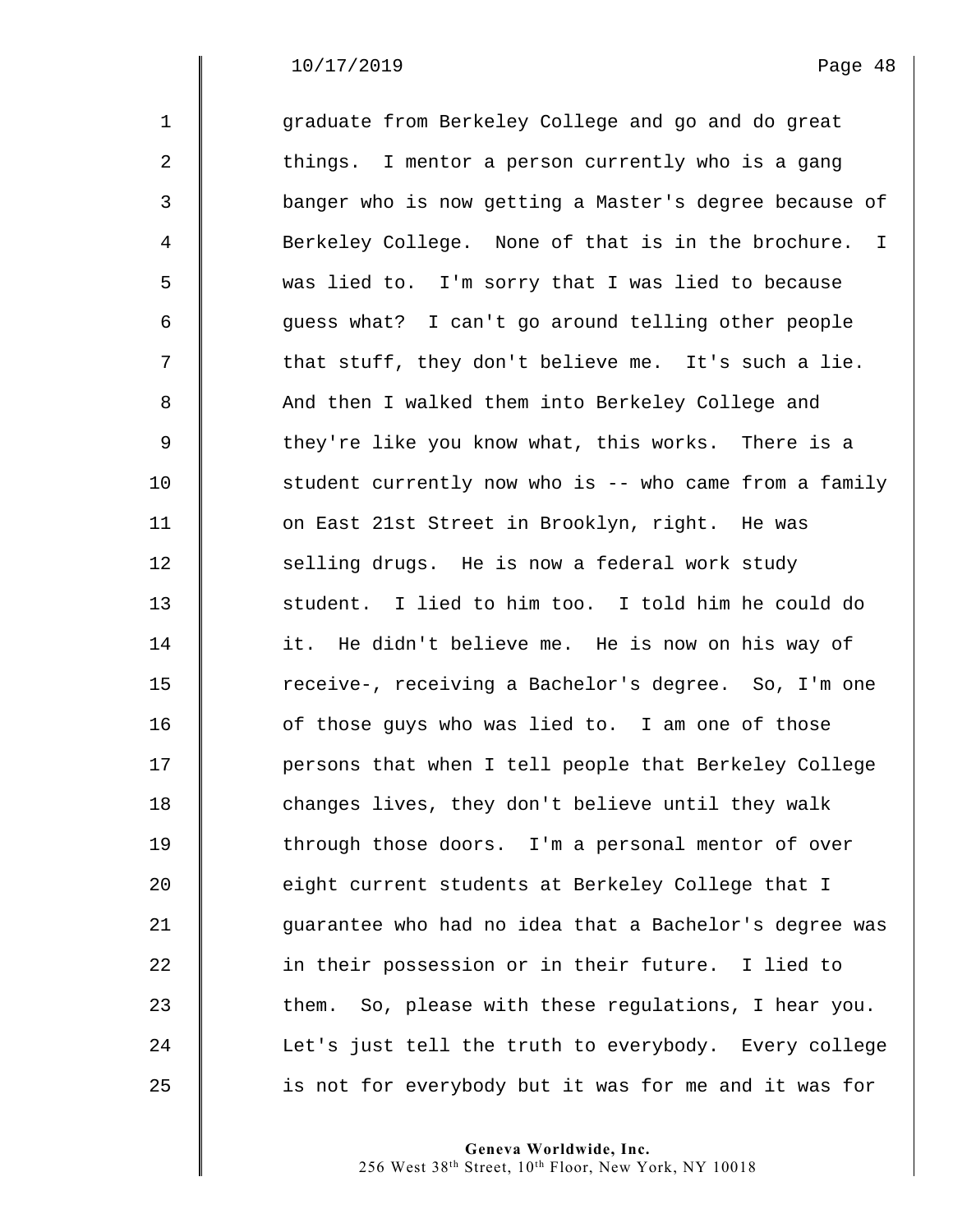1 | them. And it works.

| 2  | H.O. ORTIS: Thank you for your testimony.              |
|----|--------------------------------------------------------|
| 3  | Nancy Ploeger. Are you reading the statements for --   |
| 4  | can you just state your name please?                   |
| 5  | MS. KELLY DEPSEY: Mm-hmm. Good morning.                |
| 6  | My name is Kelly Depsey. I'm reading on behalf of      |
| 7  | Nancy Ploeger of the International Women's             |
| 8  | Entrepreneurial Challenge Foundation. As Executive     |
| 9  | Vice President and Secretary, I would like to state my |
| 10 | opposition to the Deceptive Trade Practices by for-    |
| 11 | profit educational institutions proposed rules by the  |
| 12 | New York City Department of Consumer Affairs. One of   |
| 13 | the institutions which these proposed rules intend to  |
| 14 | target is Berkeley College, a school I have had the    |
| 15 | pleasure to work with over the years. The proposed     |
| 16 | rules set forth by the DCA to govern Berkeley College  |
| 17 | are inconsistent with the existing standards and       |
| 18 | practices applicable to other colleges. The way these  |
| 19 | rules are written by the DCA serves the sole purpose   |
| 20 | of attempting to shoehorn educational practices into   |
| 21 | the DCA's jurisdiction and would end up harming        |
| 22 | students. For example, as written in these rules, the  |
| 23 | DCA is attempting to classify admissions counselors as |
| 24 | sales people in an effort to bring the activities of   |
| 25 | Berkeley College under the DCA's purview.<br>The       |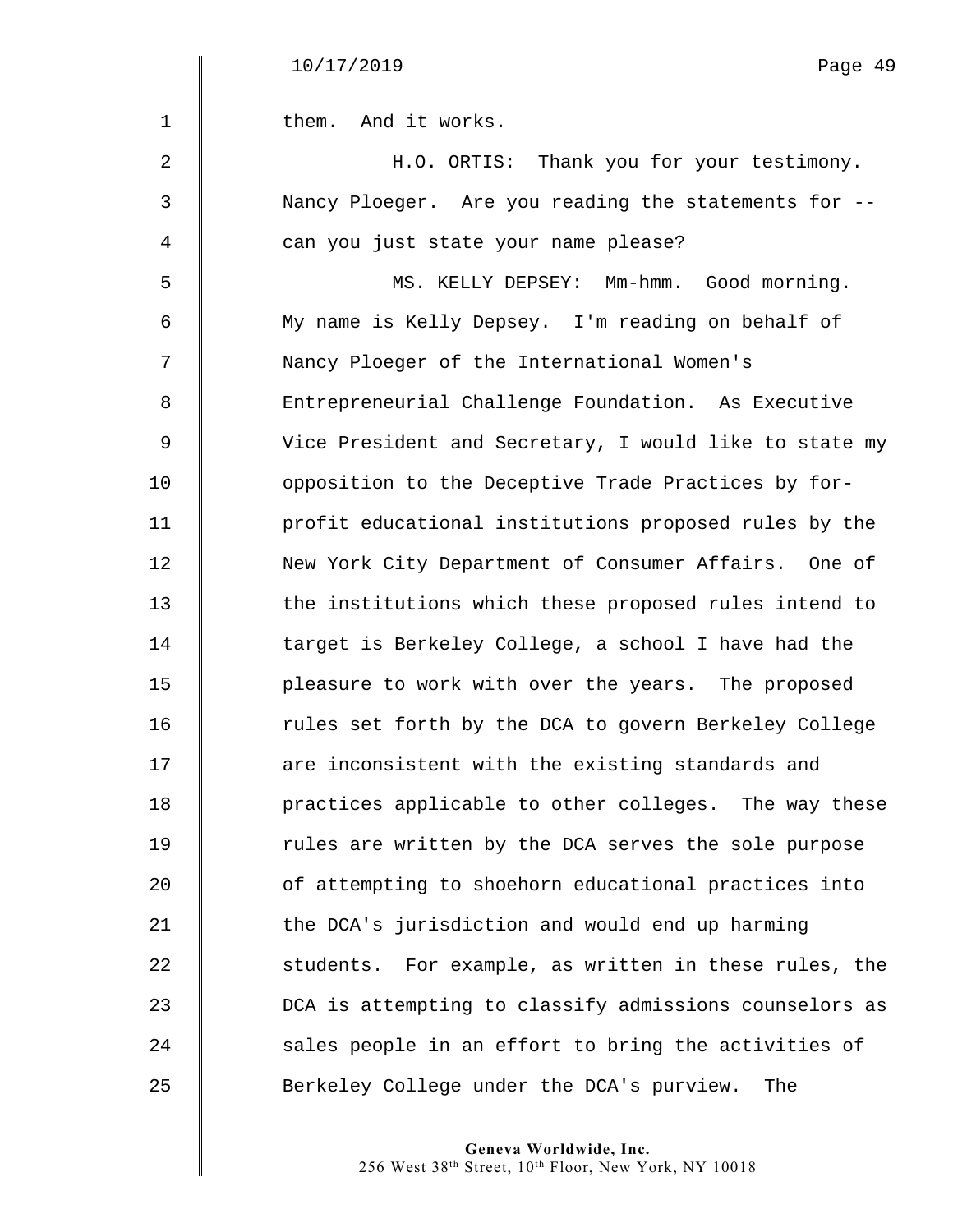| $\mathbf{1}$ | proposed DCA rule does nothing to protect students     |
|--------------|--------------------------------------------------------|
| 2            | from Deceptive Trade Practices at for-profit           |
| 3            | institutions. And in fact, ultimately hurts students.  |
| 4            | In fact, the motives of the DCA appear pure-, purely   |
| 5            | political and part of the anti for-profit college      |
| 6            | rhetoric that continues to be discussed at a national  |
| 7            | level. Education is not a retail transaction nor       |
| 8            | consumer good or service. And admissions counselors    |
| 9            | are not sales people. Sales people sell a product      |
| 10           | without regard for consequences whereas Berkeley       |
| 11           | College admissions counselors received training and    |
| 12           | possess intricate knowledge of admissions requirements |
| 13           | and student ex-, expectations for academic             |
| 14           | achievement. To refer to admissions counselors as      |
| 15           | sales people is to downplay and crudely                |
| 16           | mischaracterize the critical role they serve in        |
| 17           | assisting students especially students from low income |
| 18           | families and who are first generation college          |
| 19           | This mischaracteri-, mischaracterization<br>attendees. |
| 20           | is a contrite attempt to regulate an industry that is  |
| 21           | entirely outside the DCA's authority and expertise.    |
| 22           | Under New York State Law and in practice, Berkeley is  |
| 23           | not a business but a college. That means the New York  |
| 24           | State Education Departments, Office of College and     |
| 25           | University Evaluation, Office of Professions and       |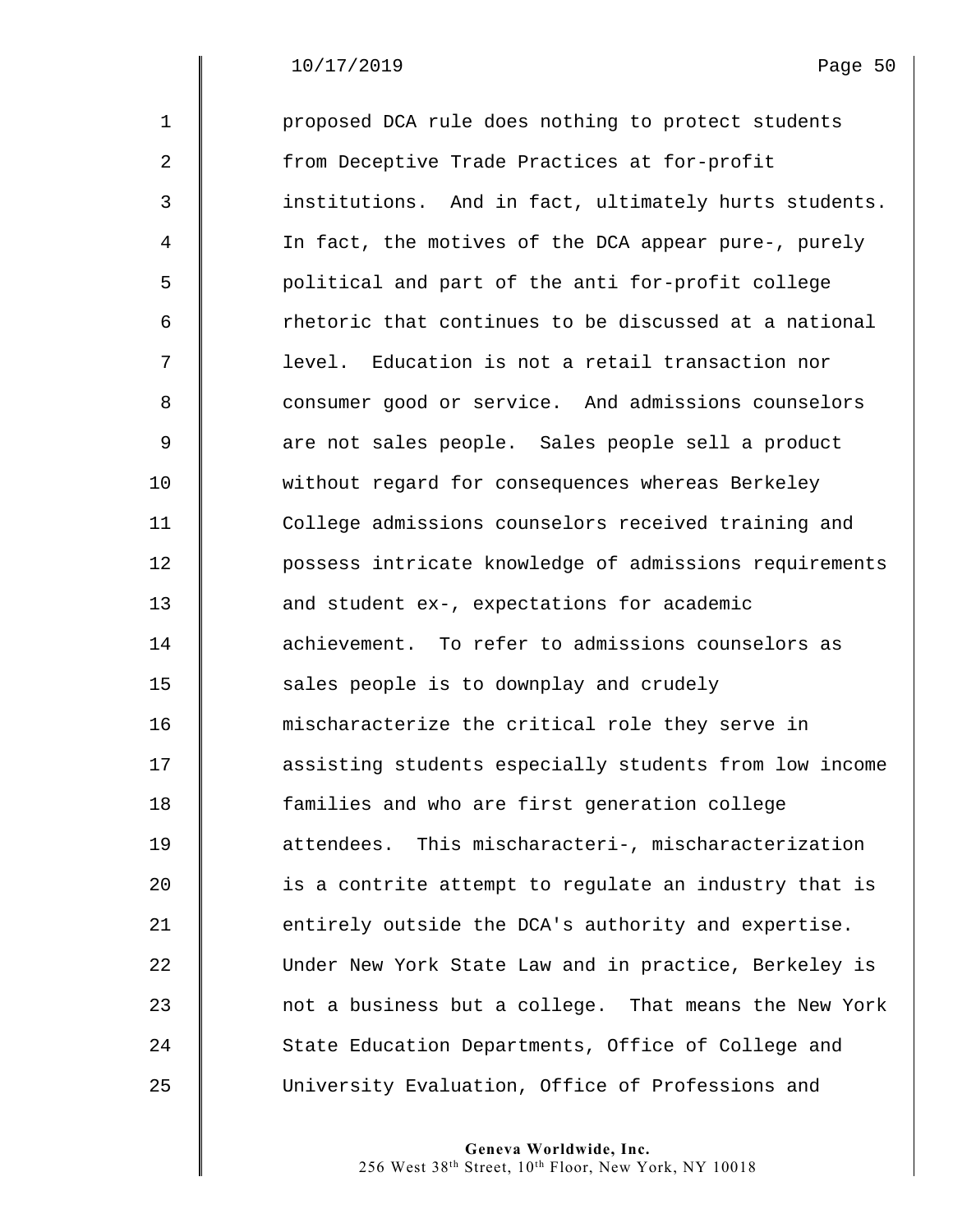| $\mathbf{1}$   | Office of Higher Education all have oversight of the   |
|----------------|--------------------------------------------------------|
| $\overline{a}$ | institution. Accordingly, Berkeley must abide by all   |
| 3              | requirements related to granting ins-, granting        |
| $\overline{4}$ | degrees and ensuring quality of academic programs.     |
| 5              | Berkeley takes very seriously their role in preparing  |
| 6              | students for successful future. I have had the         |
| 7              | pleasure of speaking to Berkeley students and faculty  |
| 8              | at the institution's Annual Women Leadership Events.   |
| $\mathsf 9$    | I am impressed by the determination of the students    |
| 10             | and the dedication of the faculty and staff to provide |
| 11             | students with both the academic rigor and professional |
| 12             | insight to launch their careers. I would urge DCA to   |
| 13             | visit the Berkeley College campus and speak with the   |
| 14             | faculty and students. I guarantee you will be          |
| 15             | impressed with the community that exists at Berkeley.  |
| 16             | Their student life and career office -- career service |
| 17             | offerings are truly unmatched. Instead of directing    |
| 18             | its effort towards outstanding institutions like       |
| 19             | Berkeley College which has been operating for nearly   |
| 20             | 90 years, the DCA's efforts would better be spent      |
| 21             | working with the New York State Education Department,  |
| 22             | the Attorney General and the Local District attorneys  |
| 23             | to improve mechanisms for cracking down on these       |
| 24             | illegal schools and hold them accountable for the      |
| 25             | damage --                                              |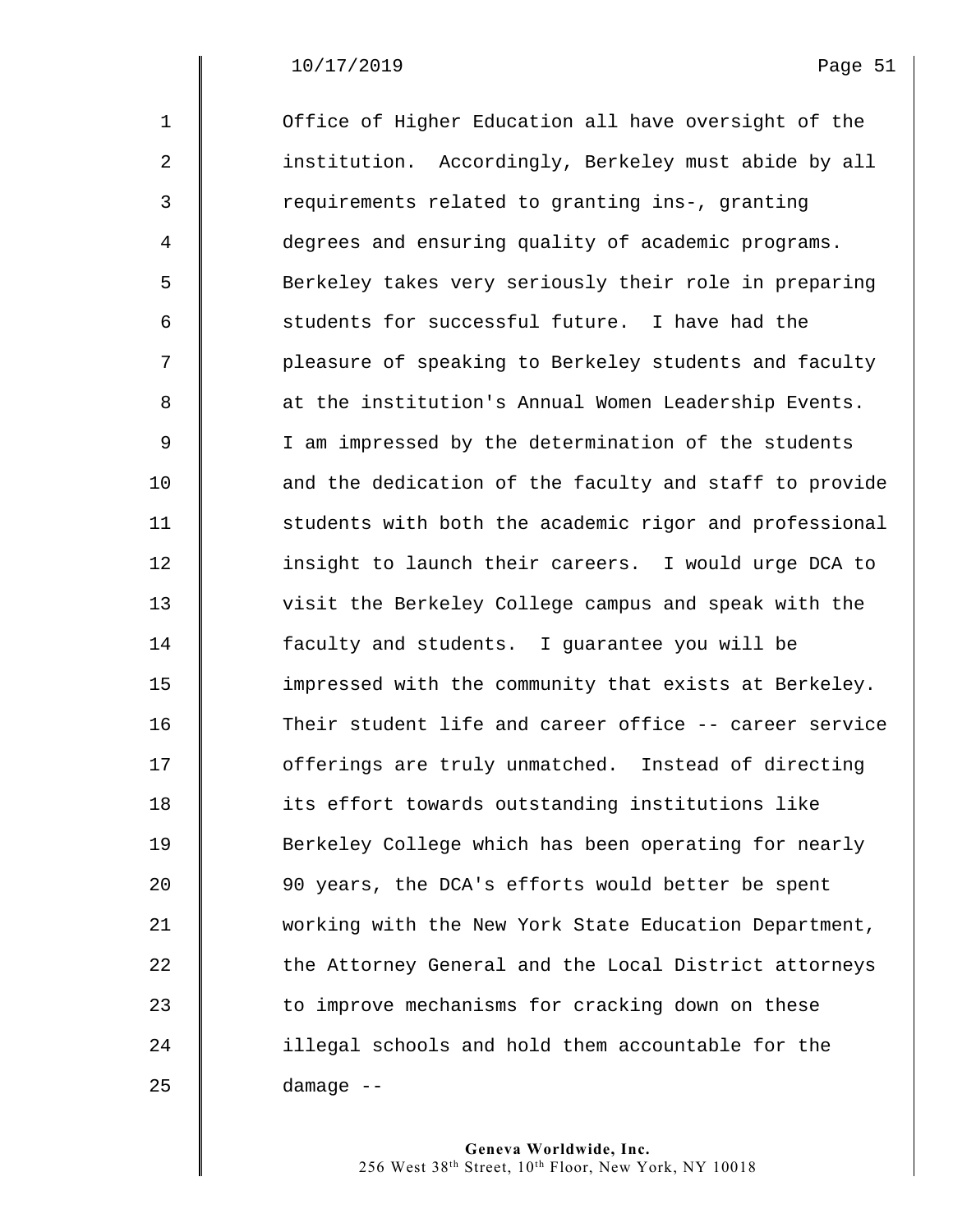|              | 10/17/2019<br>Page 52                                  |
|--------------|--------------------------------------------------------|
| $\mathbf{1}$ | H.O. ORTIS: It's time.                                 |
| 2            | MS. PLOEGER: -- caused to New Yorkers.                 |
| 3            | Thank you.                                             |
| 4            | H.O. ORTIS: Thank you. Jessica Walker.                 |
| 5            | [OFF MIC CONVERSATION]                                 |
| 6            | H.O. ORTIS: Okay. Please state your name               |
| 7            | for the record.                                        |
| 8            | MS. DALLAS REID: Good morning, everyone.               |
| $\mathsf 9$  | My name is Dallas Reid. I am the Vice President of     |
| 10           | Student Development in Campus Life at Berkeley         |
| 11           | College. I am sharing with you a written statement     |
| 12           | written by the President and CEO of Manhattan Chamber  |
| 13           | of Commerce, Jessica Walker. I write to you on behalf  |
| 14           | of the members of the Manhattan Chamber of Commerce,   |
| 15           | an organization that drives broad economic prosperity  |
| 16           | by helping businesses of all sizes to succeed in New   |
| 17           | York. On behalf of our members, I urge the New York    |
| 18           | City Department of Consumer Affairs to reconsider and  |
| 19           | reject the proposed rules of deceptive advertizing by  |
| 20           | for-profit educational institutions. There is no       |
| 21           | question that Americans are more burdened by student   |
| 22           | loan debt than ever. But this crisis affects students  |
| 23           | from all types of colleges and universities.<br>A      |
| 24           | solution cannot be achieved by singling out for-profit |
| 25           | institutions and trying to run them out of town,       |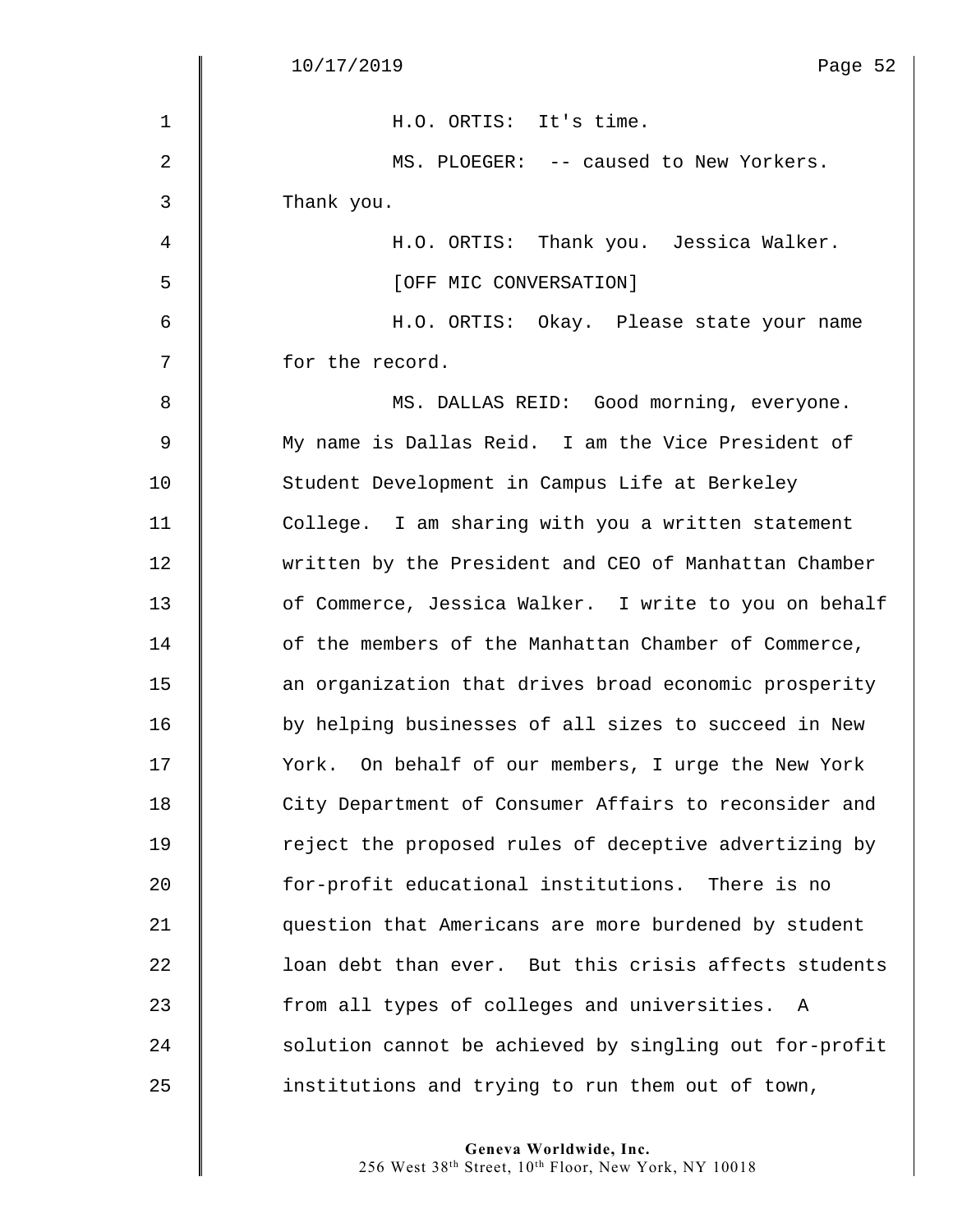| $\mathbf{1}$ | particularly when they serve a critical purpose in the      |
|--------------|-------------------------------------------------------------|
| 2            | City's vast educational landscape. Berkeley College         |
| 3            | with a campus in Manhattan has been extreme -- a            |
| 4            | strong civic partner, not just with the Manhattan           |
| 5            | chamber but organizations throughout New York City.         |
| 6            | They are part of the institutional fabric of our city,      |
| 7            | similar to the prestigious non-profits universities         |
| 8            | also called Manhattan home. Unlike their non-profit         |
| 9            | counterparts in higher education however, Berkeley          |
| 10           | College also pays property taxes to the City of New         |
| 11           | York. But that is the extent of how they are                |
| 12           | dissimilar. Berkeley College is accredited by the           |
| 13           | Middle States Commission on Higher Education. The           |
| 14           | same accreditation awarded to NYU, Colombia and even        |
| 15           | my alma mater Princeton University. I take issue with       |
| 16           | the premise and intent of these proposed rules because      |
| 17           | Berkeley is an institution for higher learning. Their       |
| 18           | admissions staffs are not sales people. Berkeley            |
| 19           | College has been engine of upper mobility for students      |
| 20           | for more than 80 years in New York City. They are           |
| 21           | proud to be among the top colleges in the nation            |
| 22           | ranking 9th of 158 colleges in New York State for           |
| 23           | helping graduates move up the income scale.<br>$\mathbb{I}$ |
| 24           | witnessed firsthand how seriously Berkeley Colleges         |
| 25           | takes graduation and career placement and assistance.       |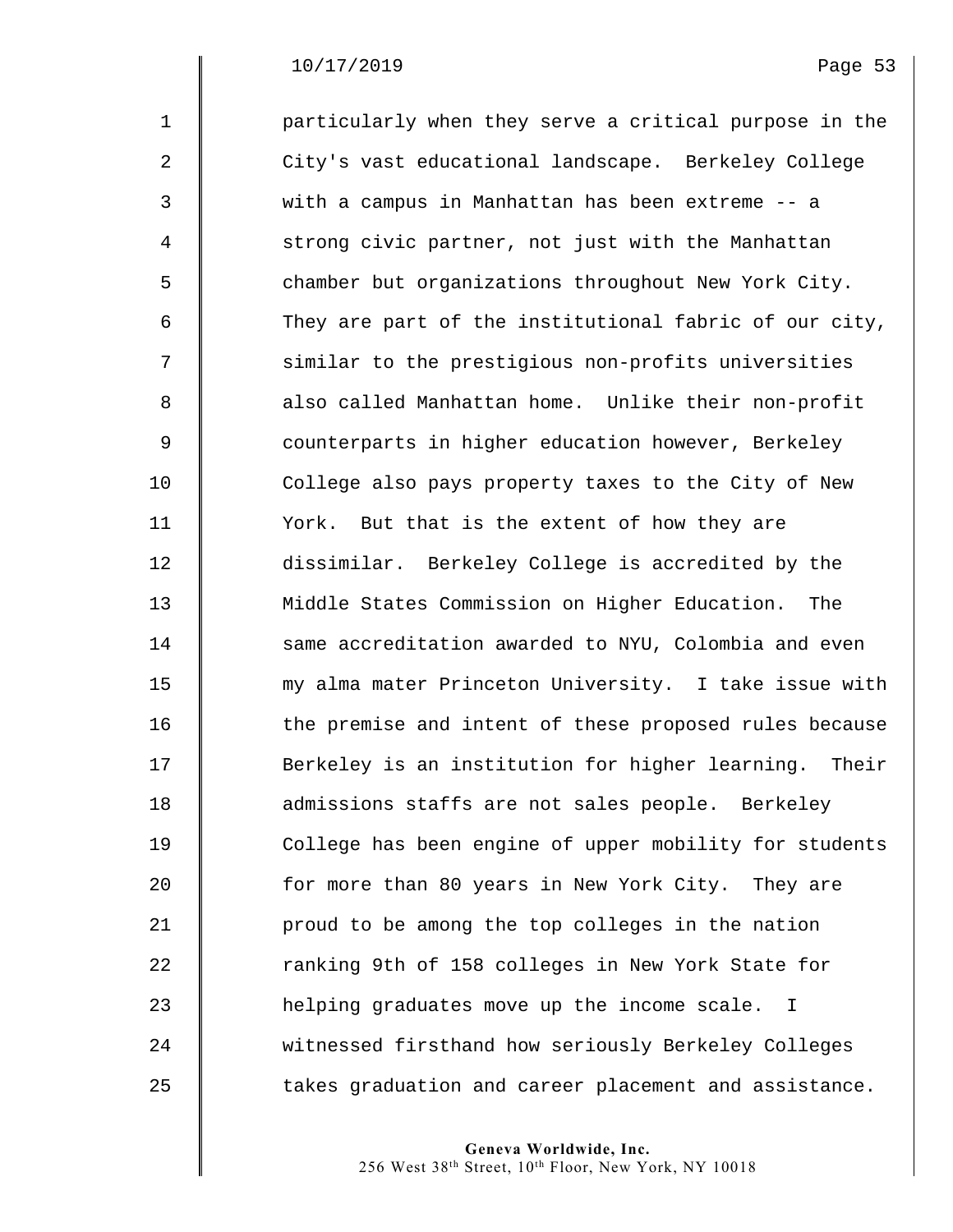| $\mathbf{1}$     | This is one of the reasons why they worked with our      |
|------------------|----------------------------------------------------------|
| $\boldsymbol{2}$ | chamber and similar business groups throughout the       |
| 3                | City, to build relationships and place their hard        |
| 4                | working students in internships and job opportunities.   |
| 5                | The rules proposed by the New York City DCA are          |
| 6                | detrimental to more than 2500 undergraduate students     |
| 7                | at Berkeley College of New York City campuses and        |
| 8                | alumni, imply that their degrees they work so hard to    |
| $\mathsf 9$      | attain are somehow not worth anything. Why is the DCA    |
| 10               | singling out a handful of institutions but does not      |
| 11               | propose the same rules to be applied to all colleges     |
| 12               | and universities? This is a terrible message to send.    |
| 13               | It would be an unfair use of regulatory 30 and frankly   |
| 14               | misleading to the public for DCA to govern colleges      |
| 15               | like businesses when no other New York State or          |
| 16               | federal regulatories do so. In fact, DCA acknowledges    |
| 17               | it's -- in its report that its recommendations would     |
| 18               | require an action in conjunction with the New York       |
| 19               | State or the Federal Government. That is because NYC     |
| 20               | DCA cannot take these actions on its own as it is not    |
| 21               | empowered to regulate higher education and it should     |
| 22               | remain that way. On behalf of the members of the         |
| 23               | Manhattan Chamber of Commerce, I urge the New York       |
| 24               | City Department of Consuder-, Consumer Affairs to        |
| 25               | reconsider and reject these proposed rules.<br>Thank you |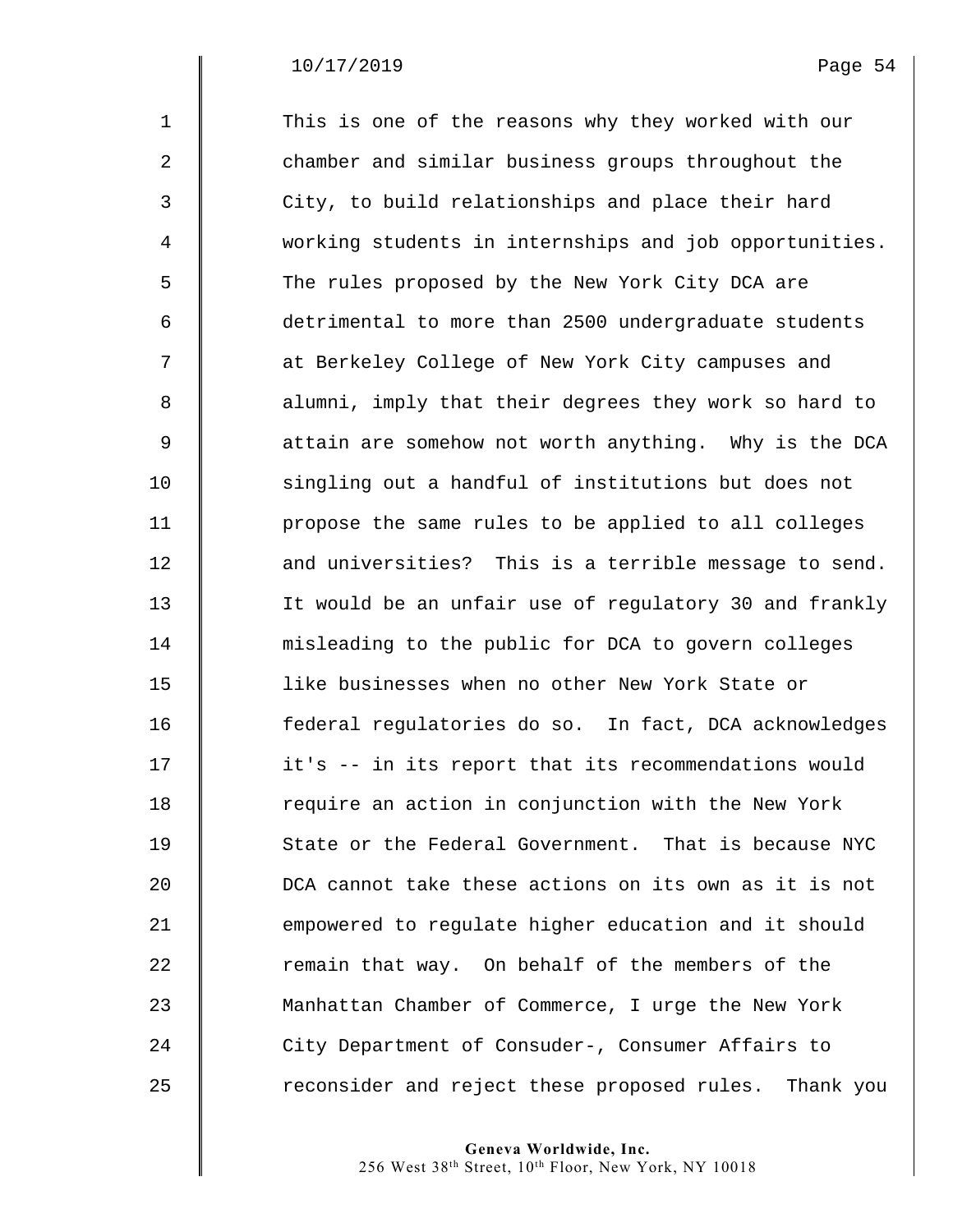| $\mathbf 1$ | so much for your consideration and your time.          |
|-------------|--------------------------------------------------------|
| 2           | H.O. ORTIS: Thank you. Rick Miranda.                   |
| 3           | MS. ANGELA HARRINGTON: I am Angela                     |
| 4           | Harrington, Vice President of Communications and       |
| 5           | External Relations at Berkeley College, reading a      |
| 6           | letter that was submitted by Rick Miranda, CEO and     |
| 7           | President of the Brooklyn Hispanic Chamber of          |
| 8           | Commerce. I write this letter on behalf of the         |
| $\mathsf 9$ | Brooklyn Hispanic Chamber of Commerce to express my    |
| 10          | concern regarding the Department of Consumer Affairs   |
| 11          | rules that unfairly target proprietary sector          |
| 12          | colleges. Our chamber collaborates with a number of    |
| 13          | colleges including Berkeley. I can speak to the        |
| 14          | quality and commitment of Berkeley College. Berkeley   |
| 15          | College plays a vital role in workforce development.   |
| 16          | It provides education to thousands of Latino and       |
| 17          | African-American students, many who are the first in   |
| 18          | their families to attend college. These students       |
| 19          | deserve the opportunity to advance their futures       |
| 20          | freely and unconditionally. Berkeley College's         |
| 21          | students have positive partnerships in our community.  |
| 22          | The College is an economic engine and serves as a work |
| 23          | force pipeline. This pipeline is capable of            |
| 24          | identifying the needs and opportunities to work with   |
| 25          | organizations like the Brooklyn Hispanic Chamber of    |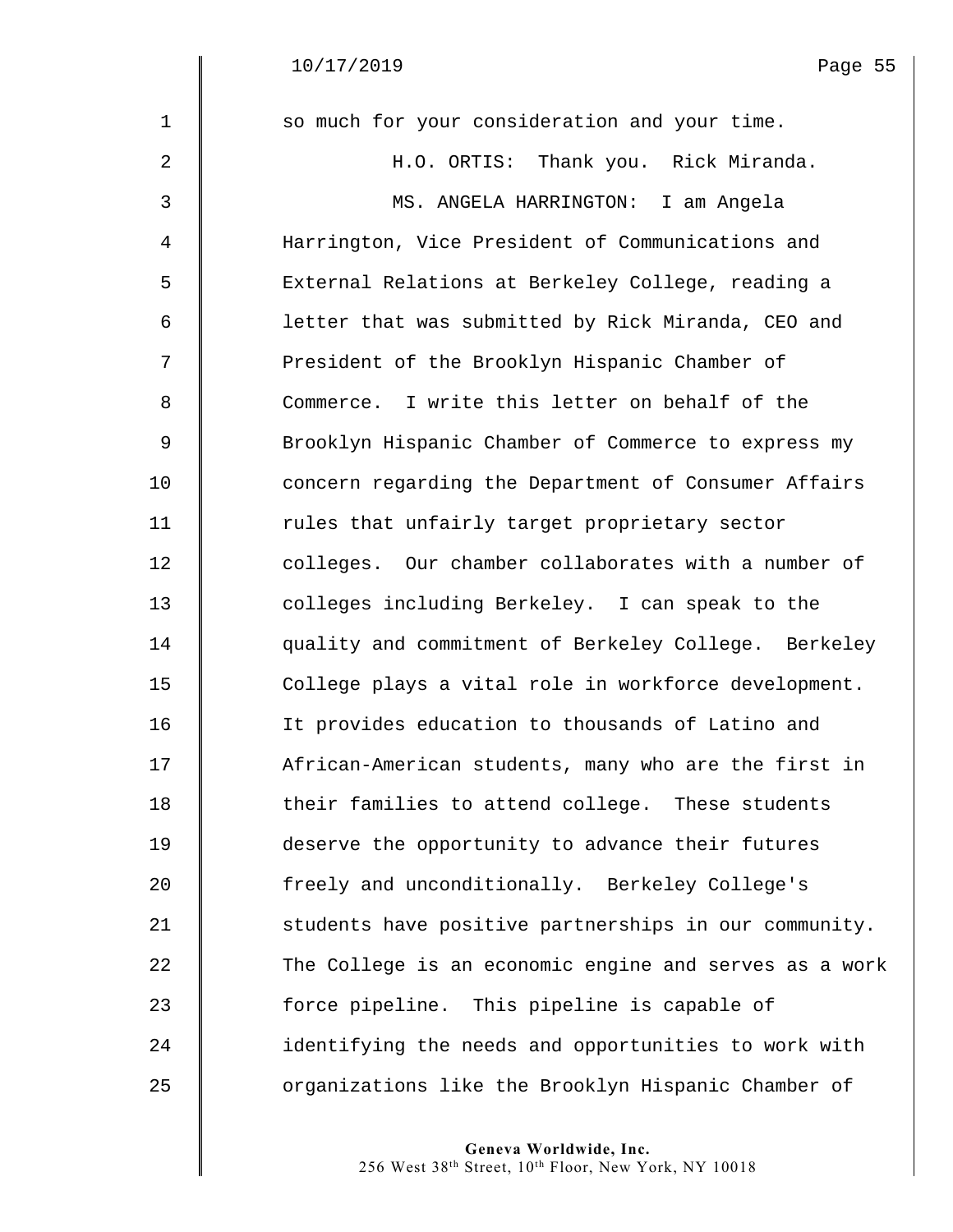| $\mathbf{1}$   | Commerce. Rules of particular concern are the ones     |
|----------------|--------------------------------------------------------|
| 2              | proposed by the DCA that seek to apply a standard of   |
| 3              | whether an institution knows or should know that a     |
| $\overline{4}$ | student will not or is unlikely to graduate and meet   |
| 5              | requirements for future employment. This proposed      |
| 6              | rule would be detrimental to the hard working students |
| 7              | enrolled at proprietary sector institutions and the    |
| 8              | tens of thousands of alumni who work and help their    |
| $\mathsf 9$    | families and our communities thrive. We know Berkeley  |
| 10             | College to be a trustworthy partner in the community.  |
| 11             | For Berkeley College to offer lifetime career          |
| 12             | assistance to graduates at no charge is a blessing to  |
| 13             | keep our community and workforce thriving. Access to   |
| 14             | flexible course scheduling and affordability to a      |
| 15             | quality career oriented college are important factors  |
| 16             | to students who are juggling work, school and care     |
| 17             | giving responsibilities. And they are often juggling   |
| 18             | these responsibilities at the same time. On behalf of  |
| 19             | the Brooklyn Hispanic Chamber of Commerce, I urge the  |
| 20             | DCA to reconsider these rules and explore how the      |
| 21             | agency can work more collaboratively with Berkeley     |
| 22             | College and all educational institutions that are      |
| 23             | helping New York residents succeed. Berkeley College   |
| 24             | has a good record of preparing students and graduates  |
| 25             | for success and for helping New Yorkers gain upward    |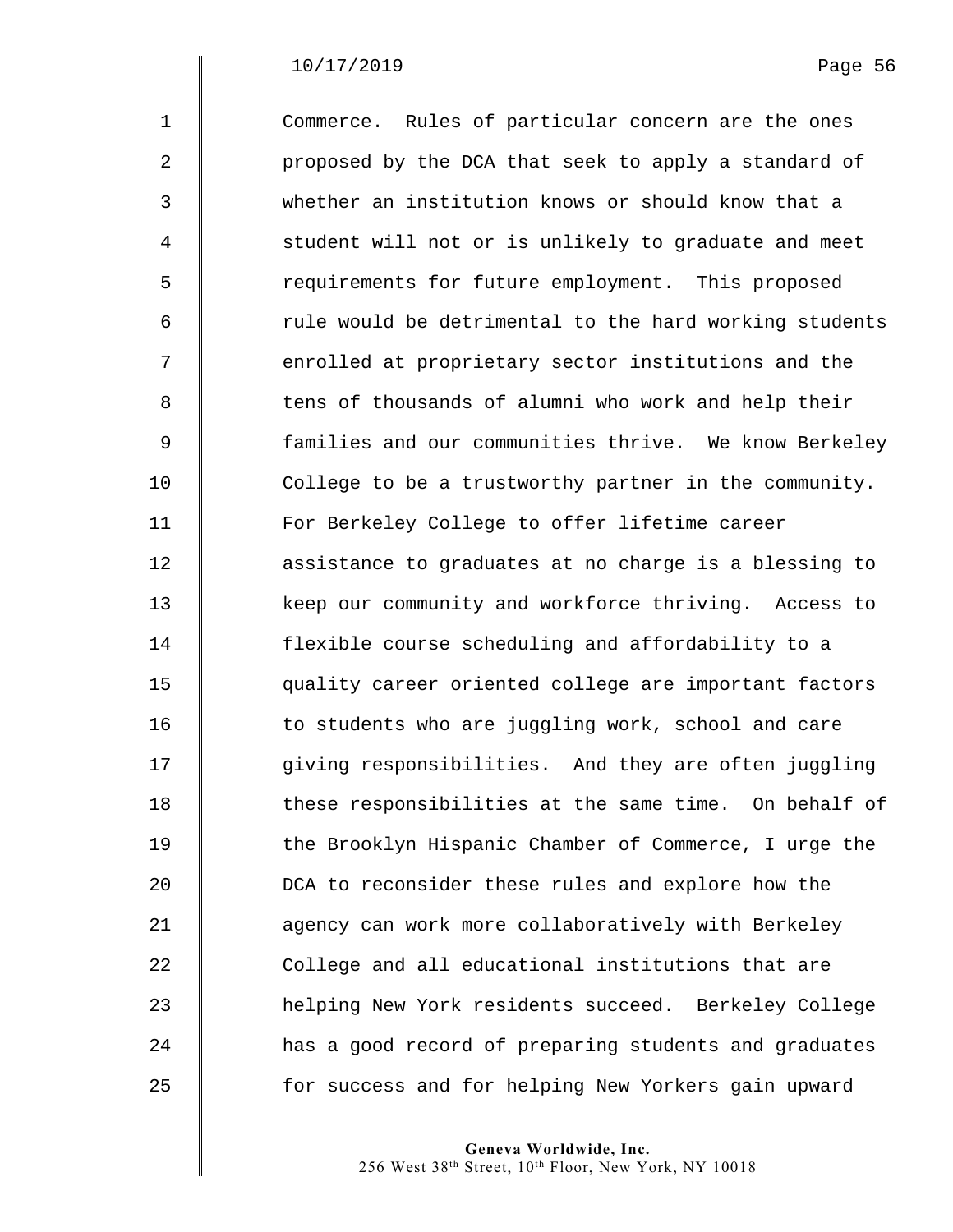$\mathbf I$ 

| $\mathbf{1}$   | economic mobility. We should strengthen our support   |
|----------------|-------------------------------------------------------|
| $\overline{2}$ | of New York City's colleges regardless of sector for  |
| 3              | the good of all of New York residents and students.   |
| 4              | H.O. ORTIS: Thank you. I would just note              |
| 5              | if anyone else is planning to testify, this is the    |
| 6              | last one I have here. So, there is more testimony     |
| 7              | cards over there. Kristina Hamilton.                  |
| 8              | MS. KRISTINA HAMILTON: Good morning,                  |
| $\mathsf 9$    | everyone. My name is Kristina Hamilton. I am the      |
| 10             | Manager of Government Relations at Adtalem Global     |
| 11             | Education. I appreciate the opportunity to testify    |
| 12             | today. Adtalem's purpose is to empower its students   |
| 13             | to achieve their goals, find success and make         |
| 14             | inspiring contributions to our global community. One  |
| 15             | of Adtalem's institutions is Chamberlain University.  |
| 16             | We had more than 1500 students from New York City     |
| 17             | enrolled in our online nursing degree and certificate |
| 18             | programs in the most recent academic year. With a     |
| 19             | projected nursing shortage in this state of more than |
| 20             | 23,000 nurses by 2025, Chamberlain plays an important |
| 21             | role in filling key nursing workforce shortage needs  |
| 22             | in the State with the dedication to quality.          |
| 23             | Chamberlain wholeheartedly supports the DCA's mission |
| 24             | to ensure that for-profit schools are operating with  |
| 25             | the utmost ethical standards. Chamberlain is          |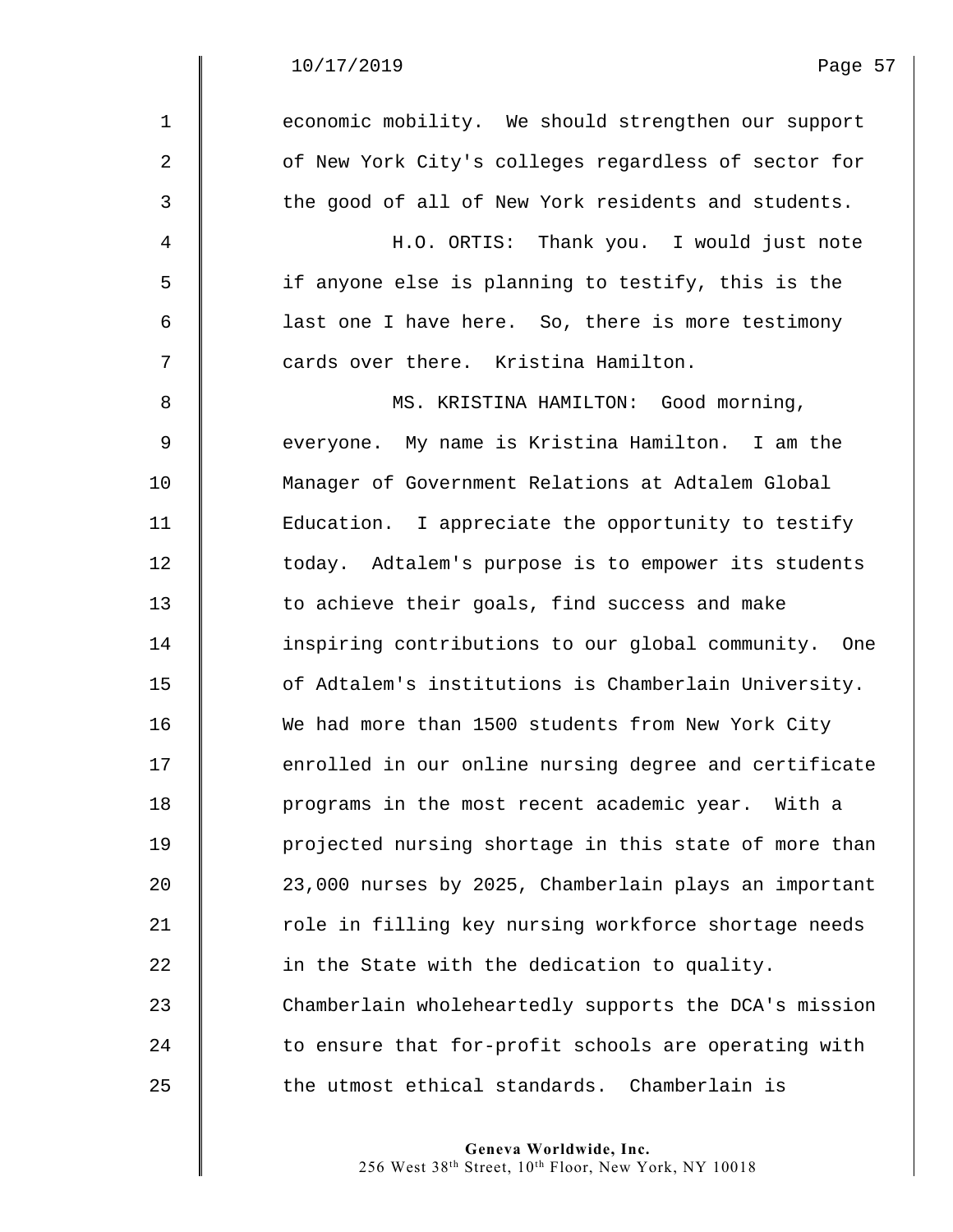| $\mathbf 1$ | committed to standards of best practice and            |
|-------------|--------------------------------------------------------|
| 2           | transparent accountability matrix that enable us to    |
| 3           | best serve our students and graduates. Some examples   |
| 4           | of Chamberlain's dedication and our commitment to our  |
| 5           | students include providing a one page disclosure that  |
| 6           | includes information about program or institutional    |
| 7           | performance matrix such as total program cost, debt    |
| 8           | and default rates, completion and graduation rates and |
| $\mathsf 9$ | earnings and licensure data. We also provide students  |
| 10          | access to an online tool called Manage My Loans that   |
| 11          | gives them ongoing visibility into overall prog-,      |
| 12          | progression -- program progression, outstanding loan   |
| 13          | balance including estimated repayment obligations,     |
| 14          | financial position as compared to academic progress    |
| 15          | and credits required to graduate. We support the       |
| 16          | DCA's efforts to protect consumers and provide         |
| 17          | meaningful disclosures. Our submitted written          |
| 18          | comments provide de-, detailed recommendations         |
| 19          | regarding changes to the proposed rule language that   |
| 20          | will eliminate duplication with the existing policy    |
| 21          | and prevent confusion while still ensuring that we     |
| 22          | achieve optimal student experience and outcomes.       |
| 23          | Thank you.                                             |
| 24          | H.O. ORTIS: Thank you. Is anyone else                  |

25 **planning to testify today?** Seeing that no one is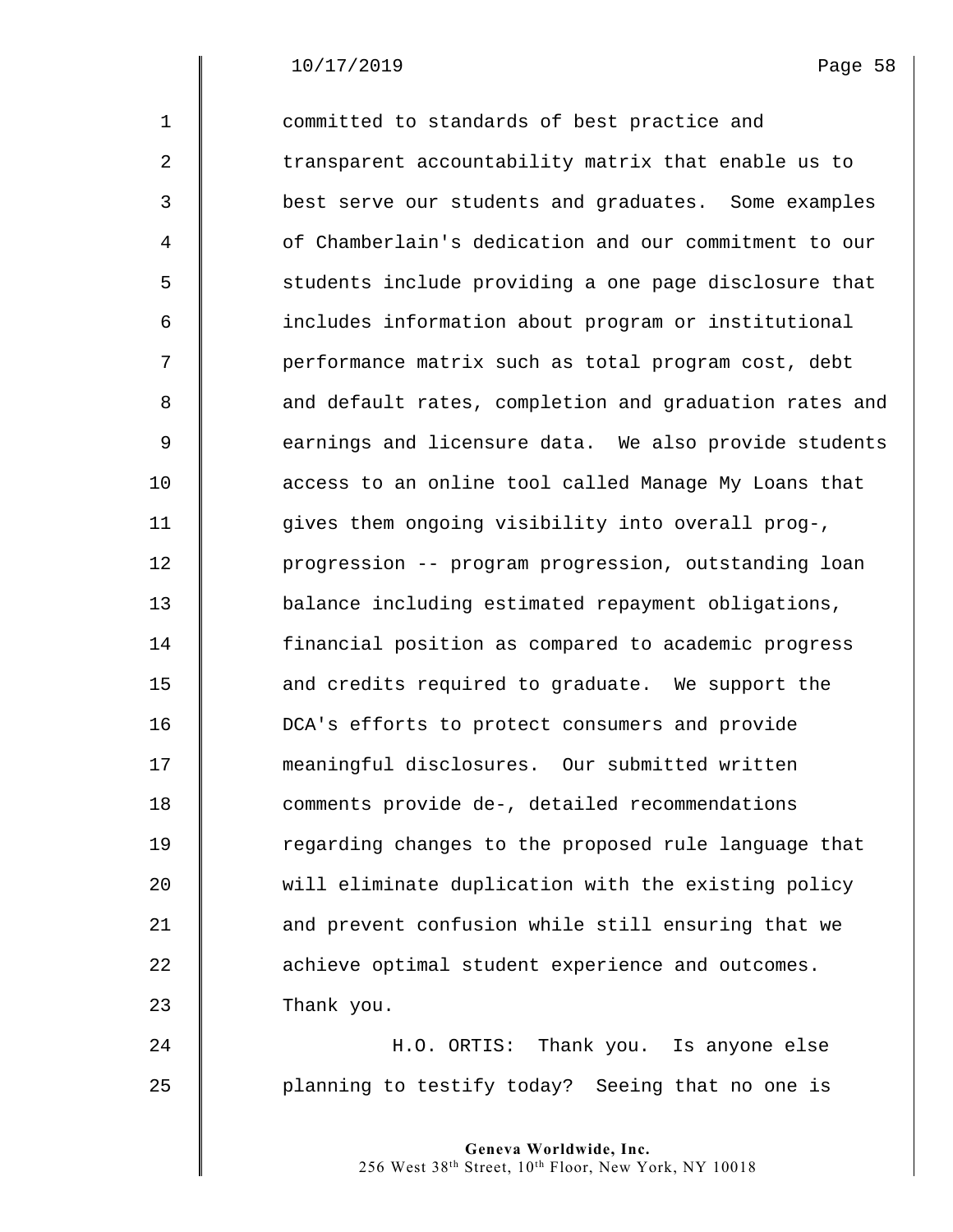$\begin{array}{c} \hline \end{array}$ 

| 1 | present to offer testimony, I shall adjourn this |
|---|--------------------------------------------------|
| 2 | hearing. Thank you everyone for attending.       |
| 3 | MR. CALLAHAN: Thank you.                         |
| 4 | MS. HARRINGTON: Thank you.                       |
|   |                                                  |
|   |                                                  |